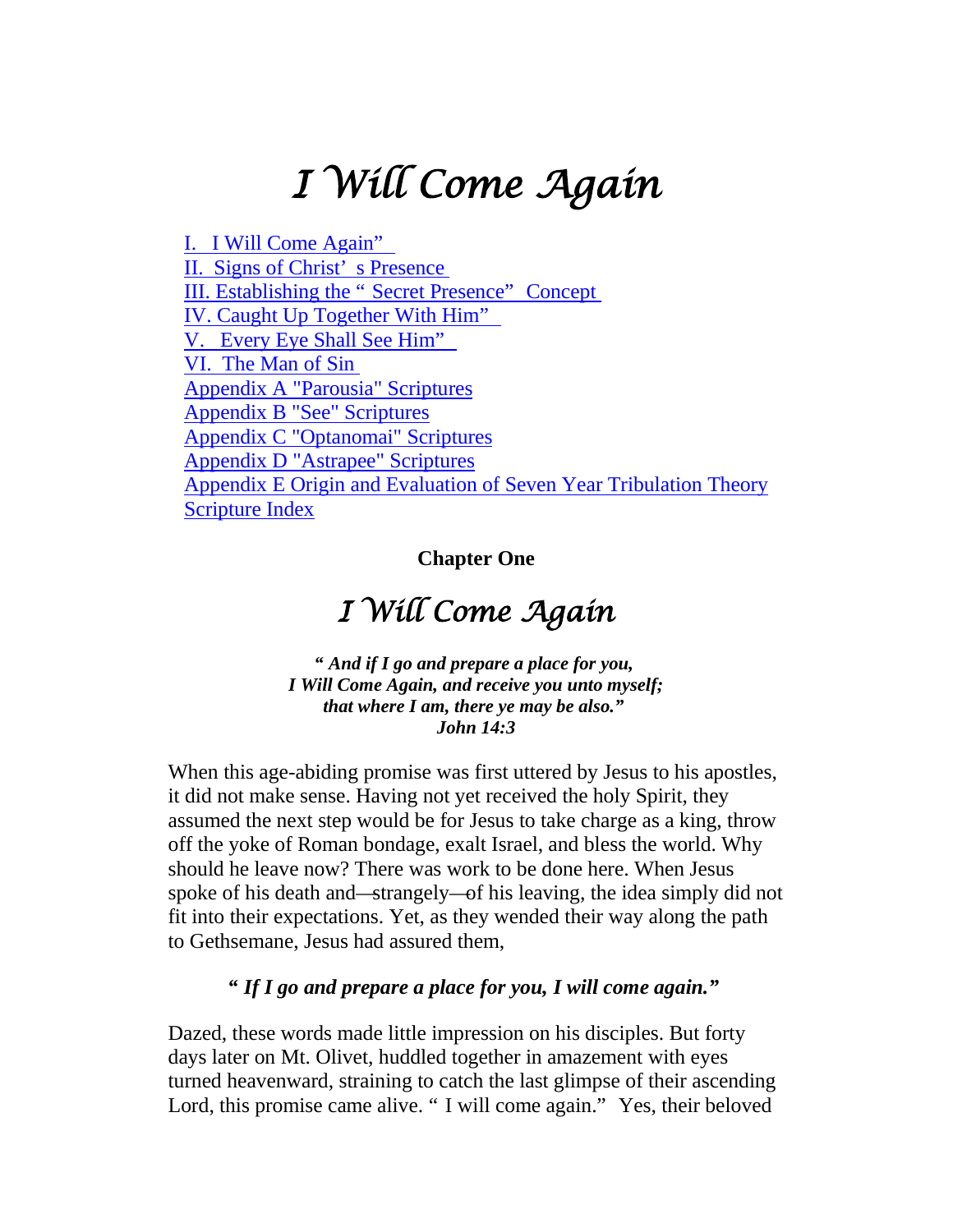Master would return. The Apostles wove that glorious theme into the fabric of their ministry and their very lives.

No other doctrine is discussed more in the New Testament—over one third of its writings deal with this momentous event. How our hearts thrill at the hope of being united with the returned Lord, our heavenly Bridegroom, seeing him as he is, living with him and experiencing his love forevermore. What a great reality —reigning with him in a kingdom that extends to the ends of the [1] earth, bringing " peace…like a river, and the glory of the Gentiles like a flowing stream." Isaiah 66:12; Revelation 20:5.

Long have faithful Christians prayed with the Apostle John, " Even so, come, Lord Jesus." Centuries have passed. Seemingly, nothing has happened. But suddenly our day is charged with an air of expectancy.

Few would question that we are living in an unprecedented time of human history. Most Bible-believing Christians feel we are living in the very time the Bible says Christ is to return. There is a surge of interest in prophecy—a revival of concern about the Second Advent. Many speak of the imminent coming of Christ. This expectancy is based on our Lord' s Great Prophecy recorded in Matthew 24, Mark 13, and Luke 17 and 21.

Many believe that the nearness of Christ' s return is indicated by such signs as the following:

|                                                               | Israel restored Mt. 24:32; Jer. 16:13- |
|---------------------------------------------------------------|----------------------------------------|
| Knowledge and travel increased 18                             |                                        |
| Evils exposed as never before Dan. 12:4                       |                                        |
| Infidelity rampant from university to $ Lk. 12:2; 1$ Cor. 4:5 |                                        |
|                                                               | pulpit Lk. 18:8; 2 Tim. 4:1-4          |
| Men seeking pleasure, morality rotting 2 Tim. 3:1-5, 13       |                                        |
| Strikes, walkouts James 5:1-4                                 |                                        |
| Racial strife, riots Zeph. 1:7-9                              |                                        |
| Juvenile delinquency 2 Tim. 3:2                               |                                        |
| Wars and war preparations intensified Joel 3:9-11             |                                        |
| Men crying fearfully for peace 1 Thess. 5:3, Lk. 21:26        |                                        |
| Trouble everywhere Mt. 24:21-22                               |                                        |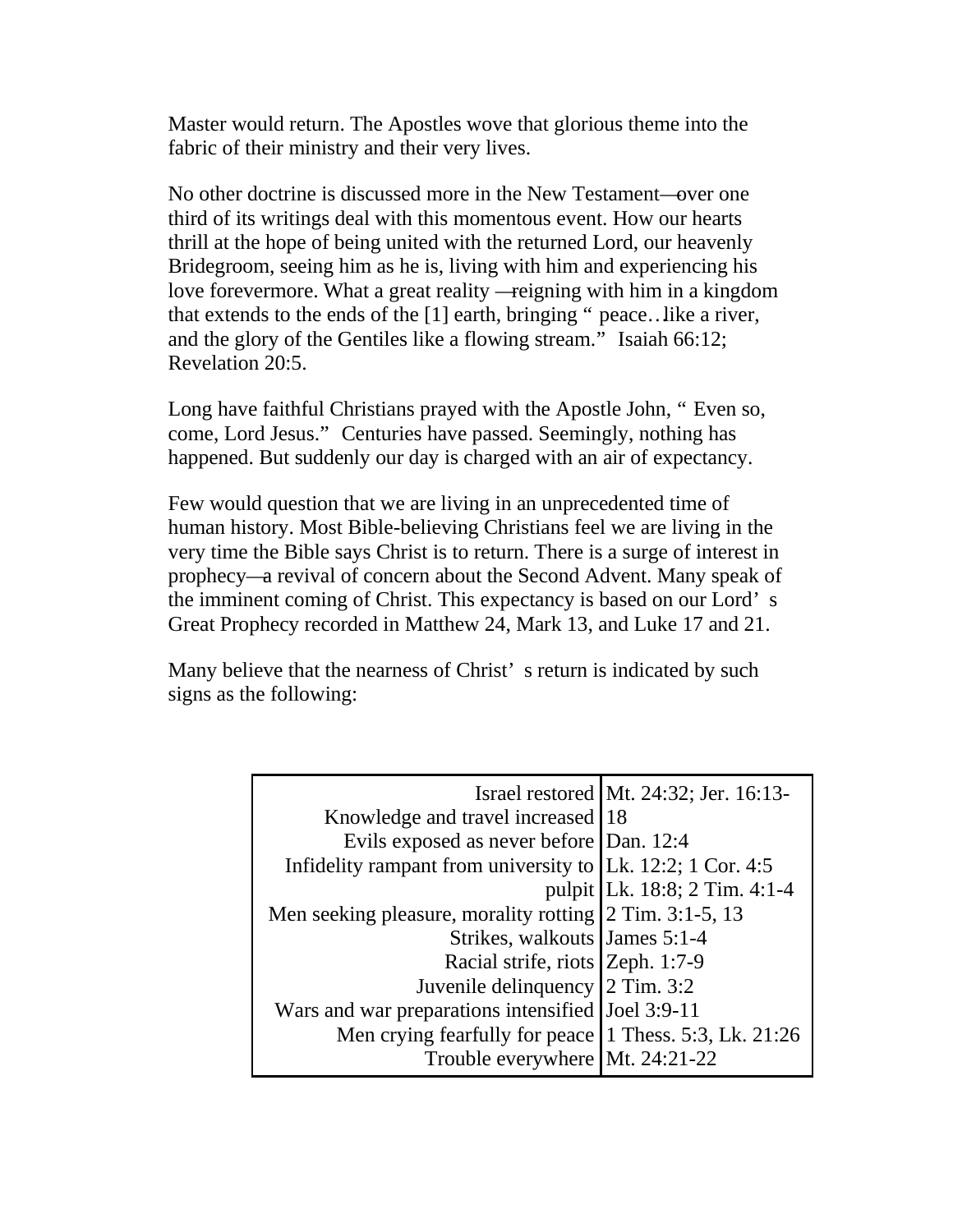But let us take a closer look at our Master' s words and see what these signs really teach.

*Matthew 24:3* — " And as he sat upon the mount of Olives, the disciples came unto him privately, saying, Tell us, when shall these things be? And what shall be the sign of thy *coming* [Greek, *parousia*], and of the end of the world?" [2]

#### **" Coming" or " Presence"**

The Greek word translated " coming" is parousia. It really means " presence." The following dictionaries (standard works in fundamentalist and evangelical bookstores) confirm this definition of presence.

W. E. Vine' s EXPOSITORY DICTIONARY OF NEW TESTAMENT WORDS: " *Parousia*, literally, a presence, *para*, with, and *ousia*, being…denotes both an arrival and a consequent presence with."

ROBERT YOUNG' S ANALYTICAL CONCORDANCE TO THE BIBLE: " *Parousia*, a being alongside, presence."

Moulton and Milligan' s VOCABULARY OF THE GREEK TESTAMENT, Foreword: " *Parousia*, as applied to the return of the Lord, is simply the anglicizing of the Greek word which literally means ' presence.' "

Other Bible dictionaries and Greek lexicons also give " presence" as the primary definition of parousia: THE EXPOSITORS GREEK TESTAMENT, ARNDT AND GINGRICH, NEW WESTMINSTER BIBLE DICTIONARY, ROTHERHAM' S THE EMPHASIZED BIBLE —APPENDIX, LIDDELL AND SCOTT' S GREEK-ENGLISH LEXICON, THAYER' S GREEK-ENGLISH LEXICON OF THE NEW TESTAMENT, and THE INTERNATIONAL STANDARD BIBLE ENCYCLOPEDIA. Over fifty recognized authorities define *parousia* as " presence."

#### **The Bible Definition**

However, we are not confined to dictionary definitions. The Lord has provided a scriptural definition for the Greek word *parousia. Parousia* appears in Matthew 24:27 where it is mistranslated " coming." The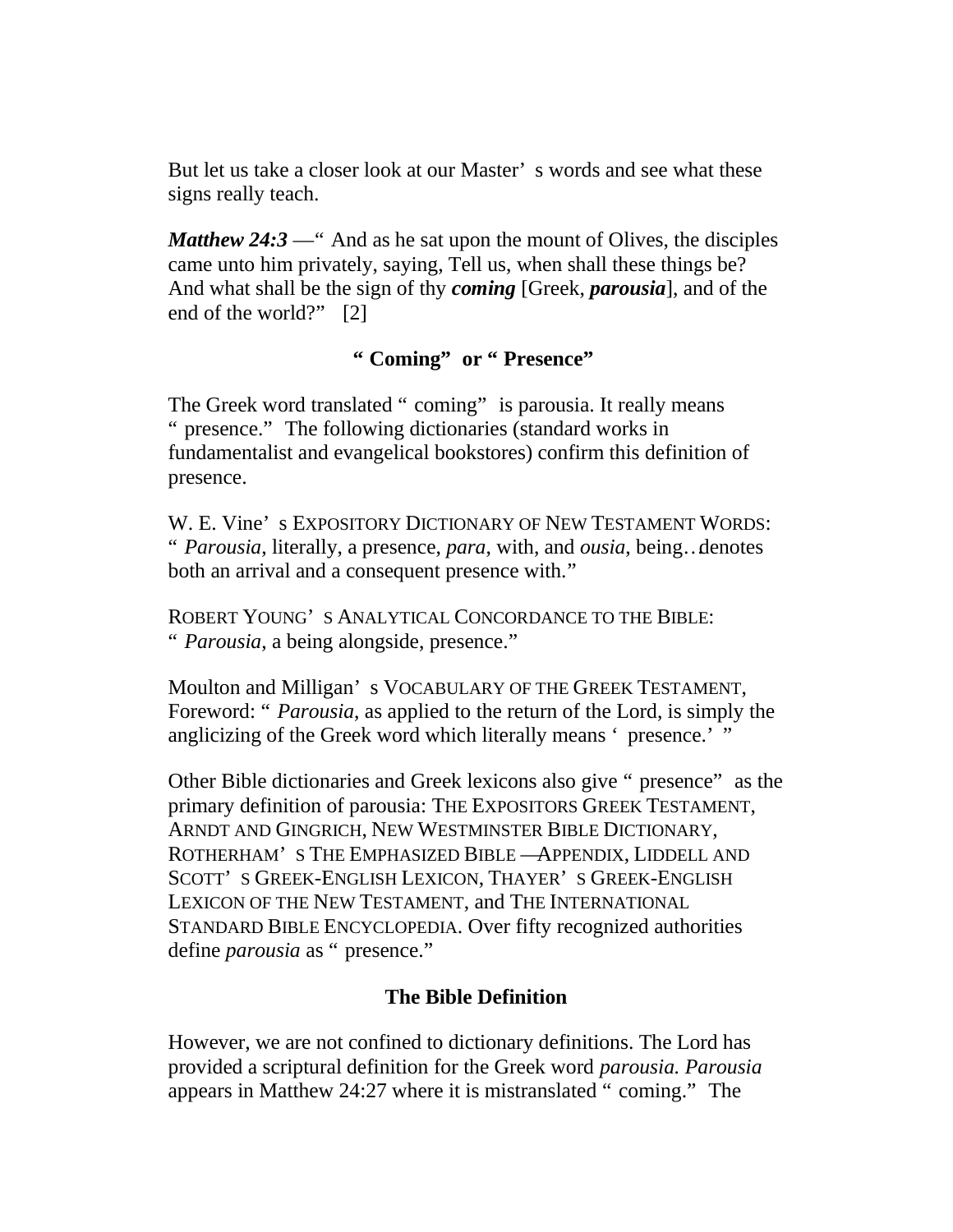following chart compares its parallel citation in Luke 17:26, providing the Bible' s own definition for parousia.

| <b>Matthew 24:27</b>                                | <b>Luke 17:26</b>                                    |
|-----------------------------------------------------|------------------------------------------------------|
| But as the days of Noah were,                       | $=$ As it was in the days of<br>Noah,                |
| so shall also the parousia of the<br>Son of man be. | $=$ so shall it be in the days of<br>the Son of man. |

#### [3]

The phrase " *parousia* of the Son of man" in Matthew 24:37 means the same as the phrase " in the days of the Son of man" in Luke 17:26. The " days of the Son of man" (Luke 17:26) refers to the time that Christ is present, just as the " days of Noah" (Matthew 24:37) would refer to the time when Noah was present among his wicked generation. Therefore, parousia in Matthew 24:37 should be translated " presence of the Son of man" instead of " coming of the Son of man."

The Bible definition and usage of *parousia* to denote " presence" is further confirmed by the Apostle Paul' s usage of the word. The thought of " presence" is plainly shown by the contrast with " absence" in the following scriptures.

*Philippians 2:12* — "Wherefore, my beloved, as ye have always obeyed, not as in my *presence* [Greek, *parousia*] only, but now much more in my *absence*, work out your own salvation with fear and trembling."

2 *Corinthians 10:10-11* — " For his letters, say they, are weighty and powerful; but his bodily *presence* [Greek, *parousia*] is weak, and his speech contemptible. Let such an one think this, that, such as we are in word by letters when we are *absent*, such will we be also in deed when we are present."

*1 Corinthians 16:17* —" I am glad of the *coming* [presence, Greek, *parousia*] of Stephanas and Fortunatus and Achaicus: for that which was lacking on your part they have supplied." (Was Paul comforted by Stephanas' *coming* or *presence*?)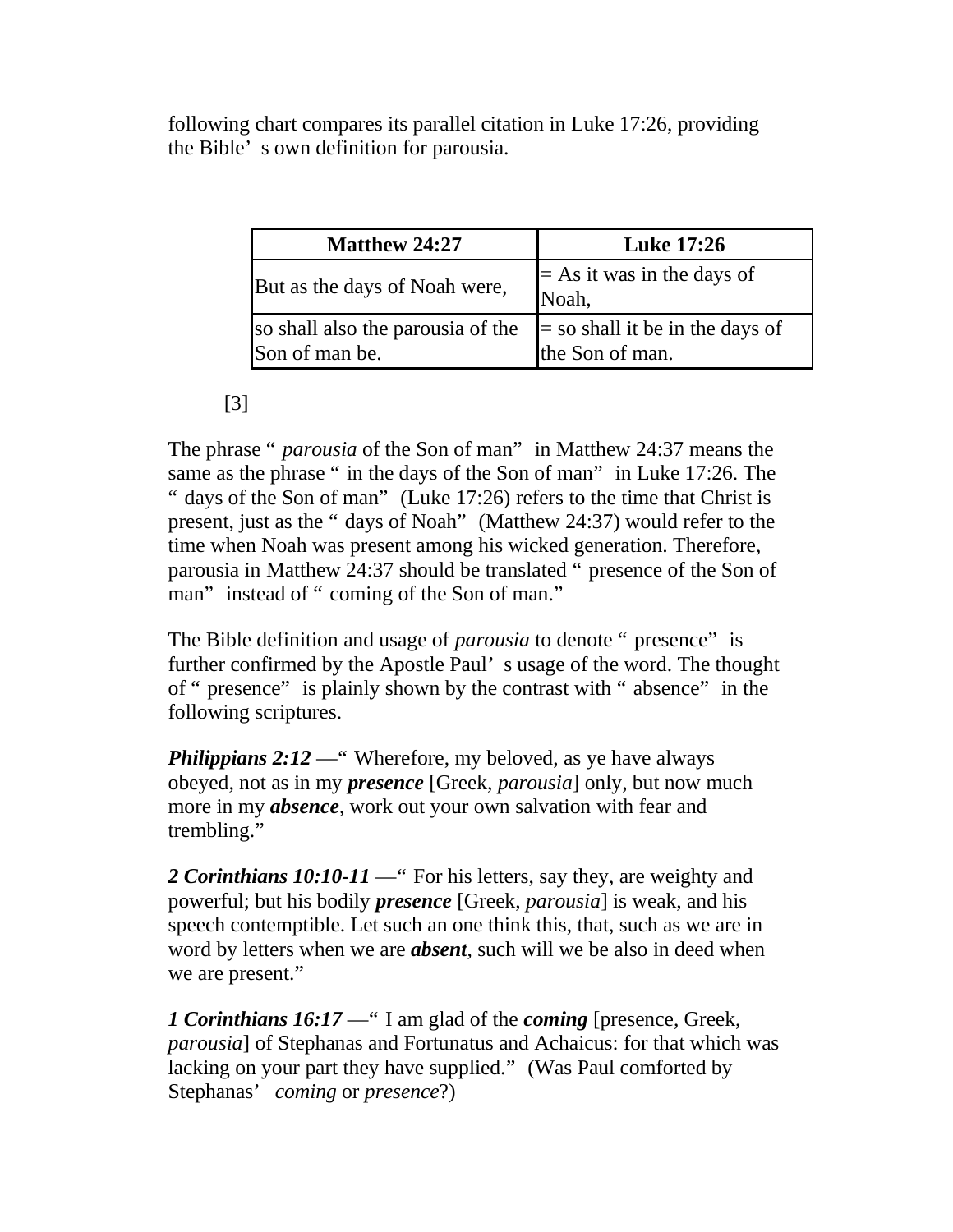*1 Corinthians 7:5-6* —" For, when we were come into Macedonia, our flesh had no rest, but we were troubled on every side; without were fightings, within were fears. Nevertheless God, that comforteth those that are cast down, comforted us by the *coming* [presence, Greek, *parousia*] *of Titus*." (Was Paul comforted by Titus' *coming* or *presence*?)

Every New Testament scripture in which *parousia* is used is listed in *Appendix A*. [4]

#### **Historical Greek Usage of Parousia Denoting " Presence"**

Historically, first century B.C. through the third century A.D. Greek literature used parousia to denote presence.

| 1st Century BC                                   | Diodorus                |  |
|--------------------------------------------------|-------------------------|--|
| 1st Century AD                                   | Josephus                |  |
| 2nd Century AD                                   | <b>Aelius Aristides</b> |  |
| 2nd Century AD                                   | <b>Iambicus</b>         |  |
| 3rd Century AD                                   | Doigenes                |  |
| 3rd Century AD                                   | Porphyrus               |  |
| From GREEK-ENGLISH LEXICONS OF NEW TESTAMENT AND |                         |  |
| <b>OTHER EARLY CHRISTIAN LITERATURE</b>          |                         |  |

Hundreds of documents have been found dating back to the first and third centuries A.D. in which the Greek word parousia means " presence."

#### **Evangelical and Fundamentalist Consent to " Presence"**

The EMPHASIZED BIBLE translated by Rotherham is published by Kregel, an evangelical publishing house. Rotherham relates his struggle with the word *parousia* in the third edition of his translation. Although contrary to his theology, he acknowledged that *parousia* means " presence" and so translated it in every occurrence. Rotherham states in his Appendix, p. 271: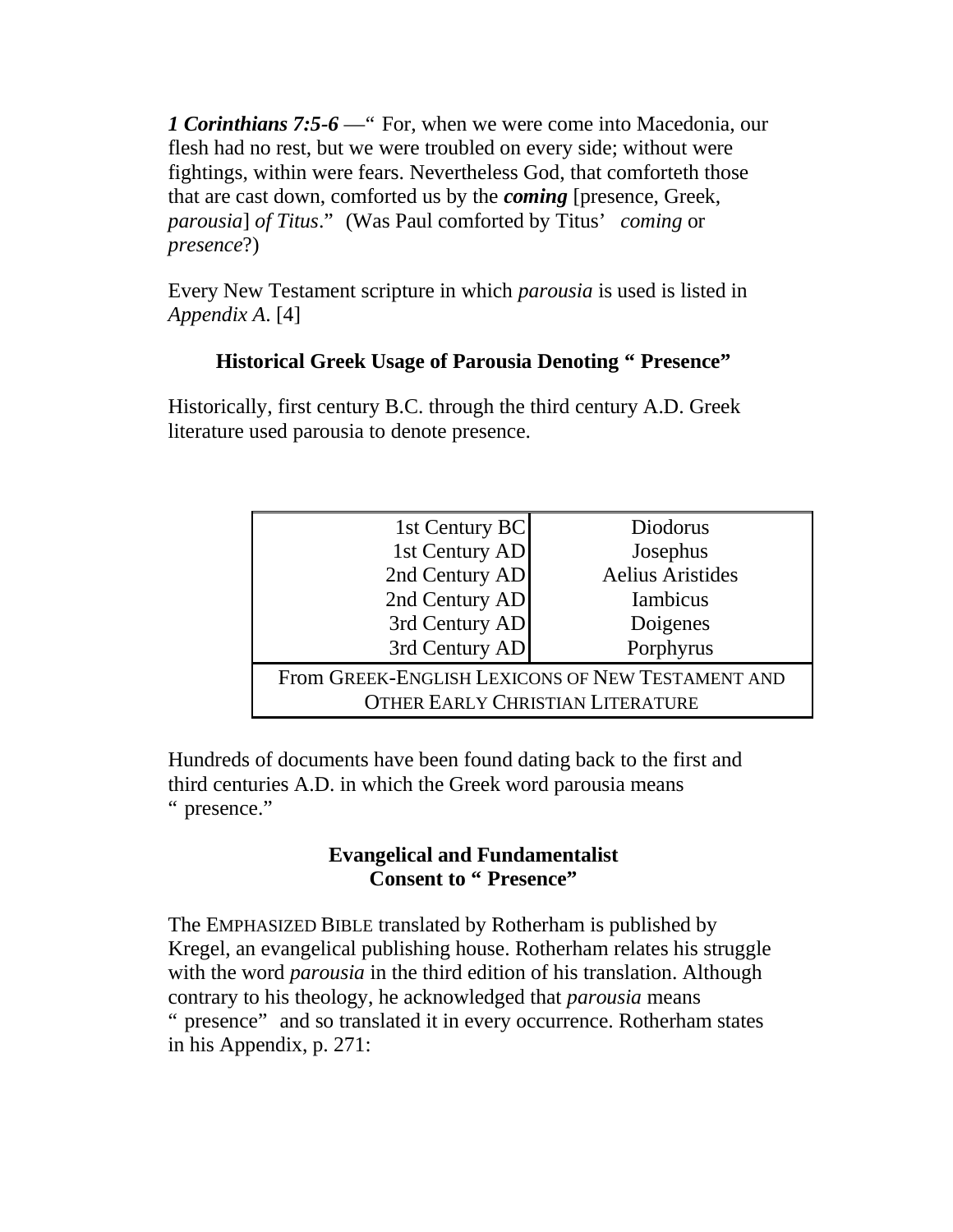In this edition the word *parousia* is uniformly rendered ' presence' (' coming,' as a representative of this word, being set aside). The original term occurs twenty-four times in the N.T., viz.: Matthew 24:3, 27, 37, 39; 1 Cor-inthians 15:23; 16:17; 2 Corinthians 7:6, 7; 10:10; Philippians 1:26; 2:12; 1 Thessalonians 2:19; 3:3; 4:15; 5:23; 2 Thessalonians 2:1, 8, 9; James 5:7, 8; 2 Peter 1:16; 3:4, 12 and 1 John 2:28. The sense of ' presence' is so plainly shown by the contrast with ' absence' (implied in 2 Corinthians 10:10, and expressed in Philippians 2:12) that the question naturally arises —[5] Why not always so render it? The more so, inasmuch as there is in 2 Peter 1:16 also, a peculiar fitness in our English word ' presence.' This passage, it will be remembered, relates to our Lord' s transformation upon the Mount. The wonderful manifestation there made was a display and sample of ' presence' rather than of ' coming.' The Lord was already there; and, being there, he was transformed (cp. Matthew 17:2, n.) and the 'majesty' of his glorified person was then disclosed. His bodily ' presence' was one which implied and exerted ' power' ; so that ' power and presence' go excellently well together—the ' power' befitting such a ' presence' ; and the three favoured disciples were at one and the same moment witnesses of both.

Harry Rimmer (D.D., Sc.D.), who was styled " Fundamentalism' s outstanding spokesman" until his death, admitted that the word *parousia* means personal presence. In his book, THE COMING KING, he observed that the Greek word *parousia* is used thirteen times in describing the return of Christ and not once does it have the thought of " coming."

*Christianity Today* (a well-known evangelical magazine) published a series of essays on " Fundamentals of the Faith." The essay in booklet form on " The Second Advent of Christ" had this to say about *parousia*: " …let us look at the Greek words used in the New Testament for the idea of the return. First of all, there is the word parousia, which means basically ' presence.' "

No doctrine is more frequently mentioned in the New Testament than Christ' s Second Advent. Yet, few doctrines have been as greatly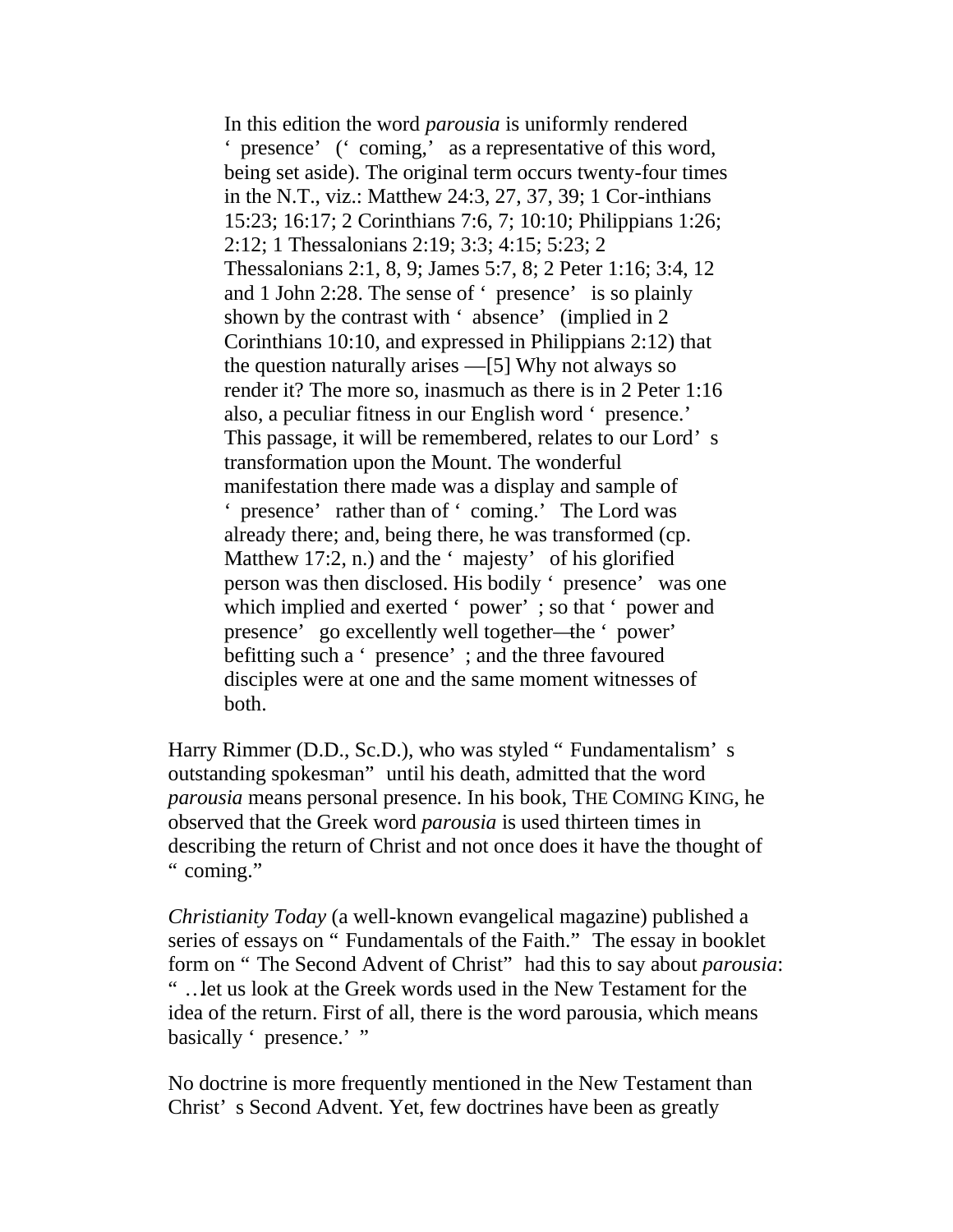fragmented into such diversified concepts. Much of the beauty of this doctrine has been wrested from the grasp of God' s people. It is ironic that all secular Greek dictionaries define *parousia* as " presence." Most Biblical dictionaries likewise define *parousia* as " presence." Most current fundamentalist and evangelical writings on the Second Advent usually begin by correctly defining *parousia* as " presence." Then a strange thing happens. Somehow the word " coming" replaces " presence." Incorrect theology requires parousia to be translated " coming." Yet, scriptural harmony requires that it be translated " presence." [6]

Since *parousia* means " presence," then the fulfillment of the signs of this prophecy means that Christ is not coming shortly, but that he is already secretly here as a " thief in the night." Remember, the scriptures show that Christ' s initial return would be a thief-like, secret presence before " every eye shall see him." 1 Thessalonians 5:2; 2 Peter 3:10; Revelation 16:15.

#### **" Rightly Dividing the Word of Truth"**

Historically, there is not a single Protestant concept of the Second Advent that has an unbroken lineage back to the time of the Reformation. Since that time, Bible-believing Christians have fluctuated among a number of conflicting concepts.

Our purpose in this work is to ascertain from the scriptures, and the scriptures alone, the glorious beauties of this momentous event. The faithful Christian is to " study to shew thyself approved unto God, a workman that needeth not to be ashamed, rightly dividing the word of truth." (2 Timothy 2:15) The Word of Truth was originally written in Hebrew and Greek. But now the average Christian is no longer dependent upon the translators or scholars alone to determine the meaning of a specific Hebrew or Greek word in a given text. In fact, many of the new " translations" are mere paraphrases of former translations, with little or no consideration given to the Hebrew and Greek manuscripts. Further, even the best translations have some flaws since they are the works of man.

The availability of biblical concordances, Hebrew and Greek dictionaries and lexicons in libraries and Bible bookstores is one of the blessings of our day. With the Bible in one hand and a concordance and lexicon in the other, the average Christian can verify the meaning of original words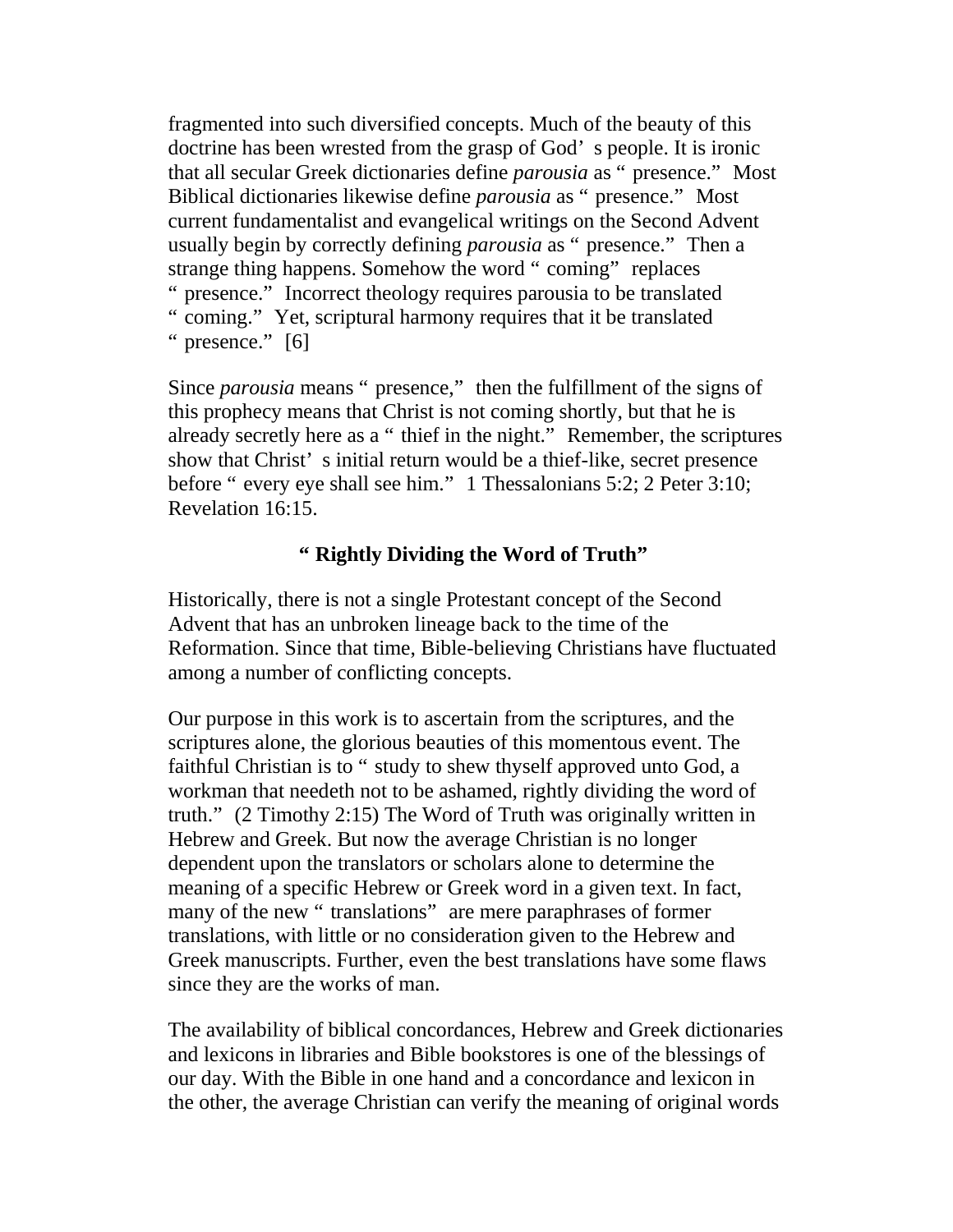in the Hebrew Old Testament or Greek New Testament manuscripts. He can be a " workman that needeth not to be ashamed, rightly dividing the word of truth." 2 Timothy 2:15

For many centuries, the church has been on a rough and stormy sea, longing for the blessed haven of Christ' s return. Now, with the chart and compass of God' s Word, the Christian can trace the various independent lines of prophecy and see the blessed haven just before him. As there is the danger of shipwreck upon reefs [7] just beneath the water' s surface along many shorelines, so the Christian must be his own mariner, avoiding the ensnarement of unscriptural or even partially scriptural theories on the Second Advent. As a "workman that needeth not to be ashamed," he will utilize, whenever necessary, the tools that make the Hebrew and Greek texts of scripture understandable.

If this work inspires the reader to a deeper search of the Scriptures on the subject of Christ' s presence, then it will have made a contribution to the fellowship of believers.

#### **A Secret Presence Before " Every Eye Shall See Him"**

Having observed that the word *parousia* means " presence" and not " coming," Matthew 24:3 properly reads: **" What shall be the sign of thy** *presence***, and of the end of the world?"** Luke 21:25 refers to " signs" in the plural.

The Scriptures show that the first stage of our Lord' s *parousia*, presence, will be secret. " The day of the Lord will arrive [*will be here*, Greek, *heko*] as a thief." (2 Peter 3:10, Rotherham) (See Chapter Three for detailed proof that *heko* means " presence." ) A thief enters a house quietly, doing a secret work. Consequently, the first works of our returned Lord are during a secret presence. The world will, at first, be unaware that Christ has returned. " But ye brethren are not in darkness, that that day should overtake you as a thief" implies a period of overlapping. (1 Thessalonians 5:4) Later, Christ' s presence will be manifest to all.

The Scriptures use another Greek word *apokalupsis* to describe this revealment to all. " The Lord Jesus shall be **revealed** [*apokalupsis*] from heaven . . . in flaming fire taking vengeance." (2 Thessalonians 1:7-8) It is in reference to this revealment to all, that scriptures like Revelation 1:7 apply. " He cometh with clouds; and every eye shall see him."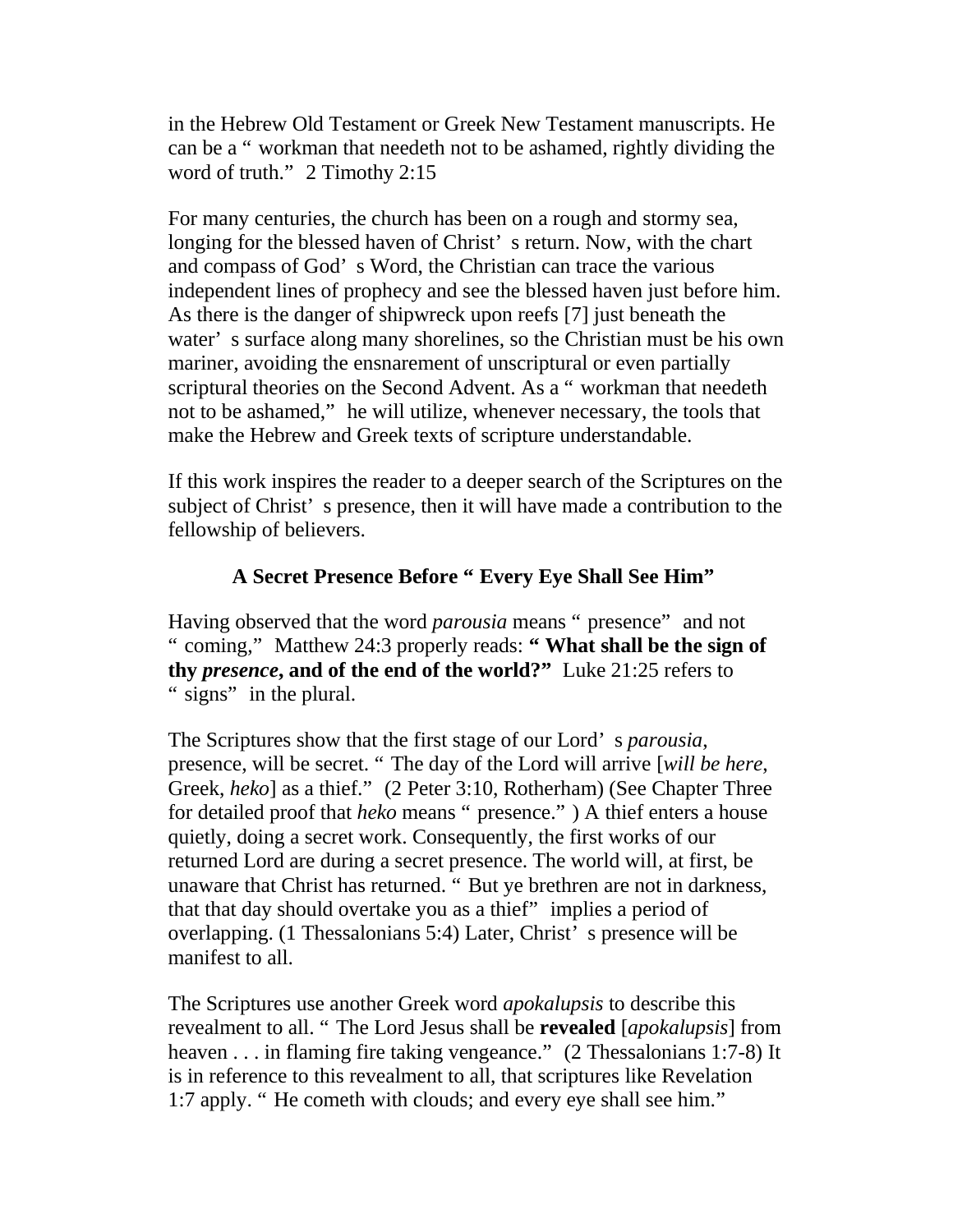Christians who are not overcharged with the cares of this life will experience the joys of discerning the signs of his secret presence before they are " caught up together" with him. Luke 21:34-36

Later chapters will consider in scriptural detail both the thief-like presence and subsequent revealment of the returned Christ to all mankind. (See Chapter 5 for a detailed discussion of " Every eye shall see him." )

#### **Chapter Two**

# *Signs of Christ's Presence*

<span id="page-8-0"></span>In considering the signs of Christ' s presence, it is important to recognize three scriptural points.

(1) Since, as established in the previous chapter, the Greek word *parousia* means " presence" and not " coming," then the signs that many accept as evidence of Christ' s imminent coming actually prove that he is already present.

(2) Luke 17:26-27, Matthew 24:37-38 and many other scriptures reveal that Christ is present before the tribulation period.

*Luke 17:26-27* — And as it was in the days of Noe, so shall it be also in the days of the Son of man. They did eat, they drank, they married wives, they were given in marriage, until the day that Noe entered into the ark, and the flood came, and destroyed them all."

The point of comparison is **not** between the *arrival* of Noah and the *arrival* of our Lord. It is **not** even between the *coming of the flood* and the *coming of our Lord*. The comparison is between the *days of Noah before the flood* and the *days of the presence of our Lord before the tribulation* with which this Gospel Age ends. In both periods, the people were in ignorance of the coming trouble. **The days of the Son of man are the days of his parousia, presence—invisible and unknown to the world.** Therefore, we should expect to see signs of Christ' s presence before the tribulation.

(3) These signs are to be recognized by alert Christians as a proof that Christ is present. This precludes an instantaneous gathering of the living church at Christ' s return. The dead in Christ are raised " first" when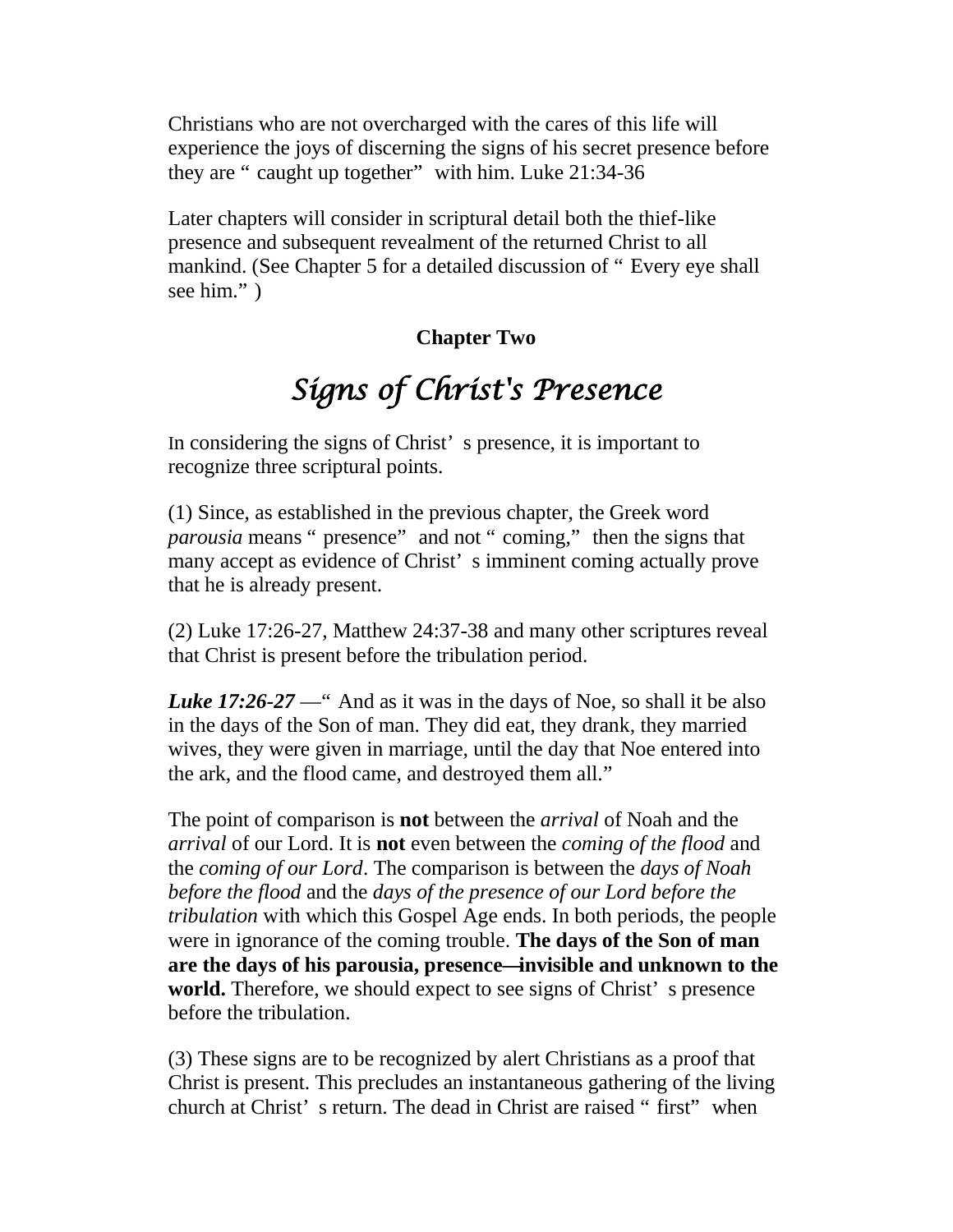Christ returns, but those " living in Christ" remain on earth for a period of time after his return and *see signs* [9] *of his thief-like presence*. The scriptural teaching of the living saints being " caught up together" with the returned Lord will be considered in detail in a later chapter.

There are many proofs of Christ' s presence, some of which are here considered.

#### **Israel Restored**

*Matthew 24:32* — " ..the fig tree; when his branch is yet tender, and putteth forth leaves."

The " fig tree" is generally accepted by students of prophecy as a symbol of the nation of Israel. (Jeremiah 24) In Matthew 21:19, Jesus cursed the fig tree because he found no fruit on it and it withered away. Shortly thereafter, he proclaimed judgment on the nation of Israel, " Behold, your house is left unto you desolate," because they had not borne fruitage to God. (Matthew 23:38)

Israel was subsequently scattered and persecuted. Historians agree that Israel' s rebirth is a miracle of history. Never before has a nation been destroyed, its people dispersed to the ends of the earth, and then, nearly 2,000 years later, regathered to their homeland and re-established as a nation. The fig tree coming back to life, putting forth leaves, represents Israel coming to life as a nation and receiving God' s favor increasingly.

Matthew 24:32, Mark 13:28 and Luke 21:29 all say when " the fig tree putteth forth leaves ye know that summer is nigh." Matthew and Mark follow this by saying, " so likewise ye, when ye shall see all these things know ye that *it* is near, even at the doors." Some claim that the word " it" in Matthew 24:33 and Mark 13:29 should be translated " he" and feel the verse means that when Israel (the fig tree) brings forth leaves, then not " it," but " he" (Christ) is near at hand. This is not correct. The " it" refers back to the " summer" in the previous verse. When the fig tree shoots forth leaves, then " summer is nigh."

" Summer" is the kingdom time of favor on earth that follows the destruction of the present social order by Christ. Christ is already here when the fig tree returns to life. His presence brings about the restoration of Israel and the destruction of our present [10] evil world to make room for his kingdom that will rule from the rivers to the ends of the earth.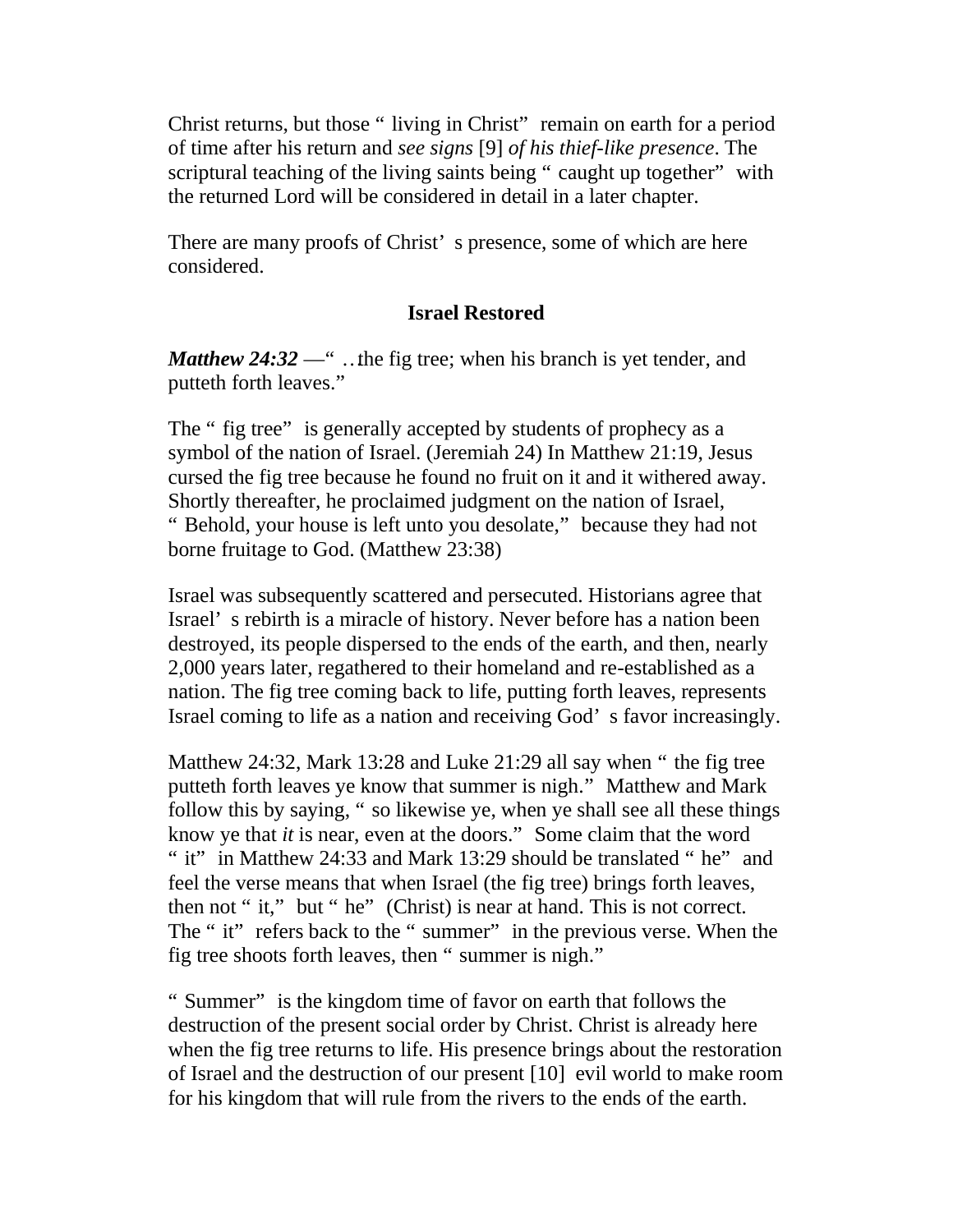How can we be certain that the " it" refers to the kingdom and not to Christ? It is wonderful how the Bible is its own interpreter. Again, the Bible interprets a key word by means of a parallel account.

Luke 21:31 replaces the word " it" of Matthew and Mark with the phrase " kingdom of God." Compare Luke 21:29-31 with Matthew 24:32-33 and Mark 13:28-29.

*Luke 21: 29-31* — " And he spake to them a parable; Behold the fig tree, and all the trees; when they now shoot forth, ye see and know of your own selves that summer is now nigh at hand. So likewise ye, when ye see these things come to pass, know ye that the **kingdom of God** is nigh at hand."

Many Christians will agree that the fig tree, Israel restored, is the greatest sign of our Lord' s prophecy. Actually, Israel' s reappearance is a proof that Christ is present.

#### **Jerusalem No Longer Trodden Down**

*Luke 21:24* —" Jerusalem shall be trodden down of the Gentiles until the times of the Gentiles be fulfilled."

Jerusalem, in this passage, has been generally interpreted two ways.

(1) **" Jerusalem" is the literal city.** Therefore, the maximum extension of fulfillment would be 1967 when the old city, Biblical Jerusalem, was captured and became a part of the modern State of Israel.

(2) **" Jerusalem" is symbolic of the Jewish people.** The incipient fulfillment began when World War I resulted in the guarantee of a national homeland for the Jews.

Jerusalem' s ceasing to be trodden down of the Gentiles was given by Jesus as a sign of his *parousia*. Since *parousia* means presence, not coming, whichever application we place on " Jerusalem," Christ must now be present because Jerusalem is no longer trodden down by the Gentiles. [11]

#### **Other New Nations**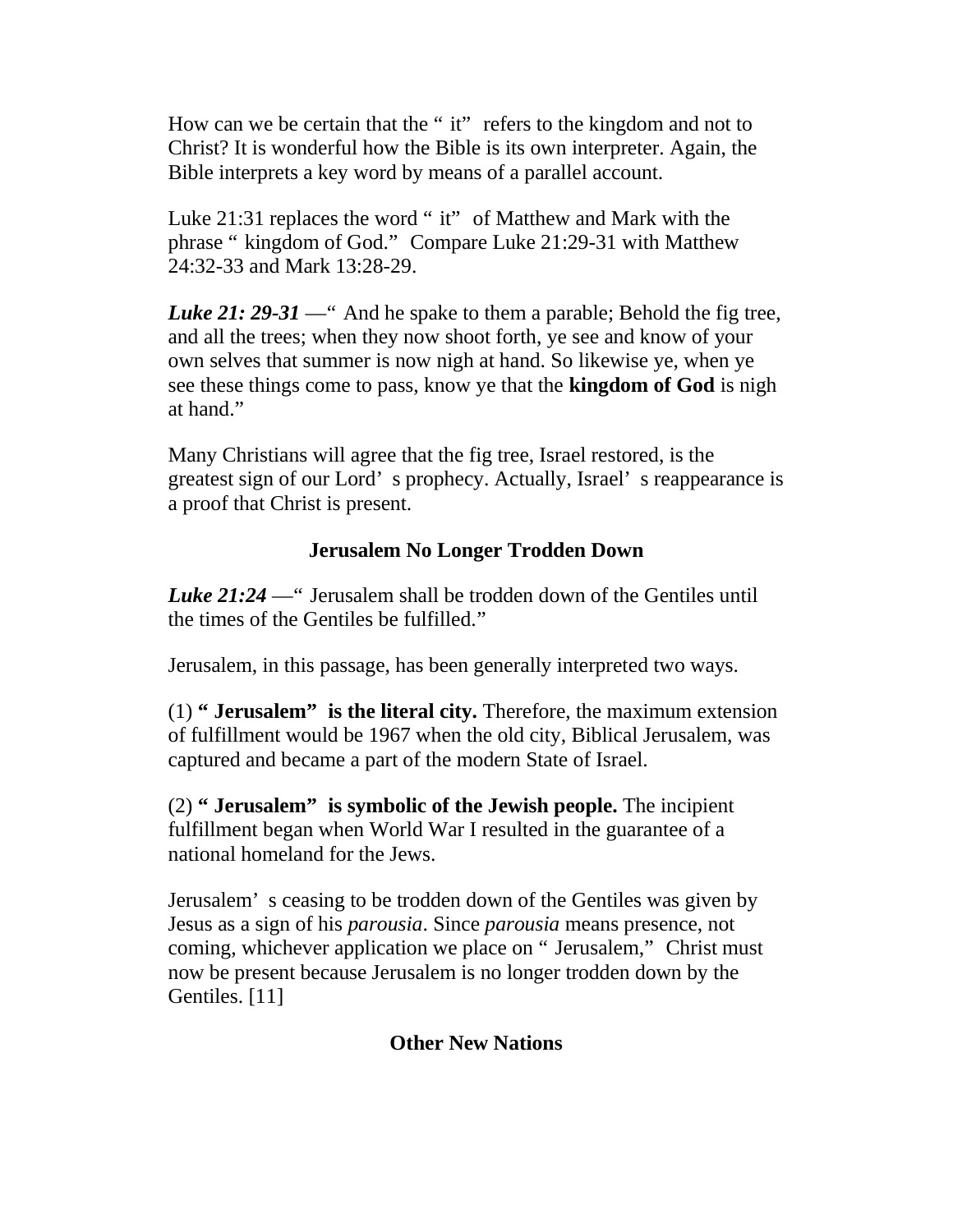*Luke 21:29-30* — " Behold the fig tree, and all the trees; when they now shoot forth…"

If the " fig tree" is symbolic of the new nation of Israel, then it is logical to conclude that all the other trees shooting forth leaves picture the birth of other new nations. Israel and all the new nations are signs of Christ' s presence. Since 1948, over 130 new nations have joined the United Nations. The birth of so many new nations is further proof that Christ has returned.

#### **" Many Shall Run To and Fro and Knowledge Shall be Increased." Daniel 12:4**

The events of Daniel 12:4 **occur when Michael the archangel stands up** in the Time of the End. (Daniel 12:1; Jude 9) First Thessalonians 4:16 shows that Christ' s return is accompanied by the symbolism of " the voice of the archangel." Therefore, the events that follow Michael' s (" the archangel") standing up in Daniel 12 are proofs that the Lord is present.

*" Many run to and fro."* Through increased and numerous modes of transportation millions are crossing and recrossing each other' s paths around the world.

Selden' s first automobile in 1877 marked the leap forward in transportation. The world' s car population has grown five times as fast as the human population over the last 50 years. In 1950, there were 53 million cars. Today, there are over 600 million cars.

In the past 100 years, man has increased his travel from 30 mph to the fastest escape velocity from Earth at 36,250 mph, achieved by the NASA' s New Horizons spacecraft in 2006 enroute to the planet Pluto.

#### **" Knowledge Shall Increase"**

I*nformation Explosion.* The capabilities of science and technology have advanced at sensational rates. Cloning, genetic engineering, information technology, communications, precision mapping of the world, and routine flights in outer space have become common. [12]

More information has been produced in the last 20 years than the previous 5,000. If the increase of knowledge from the dawn of history to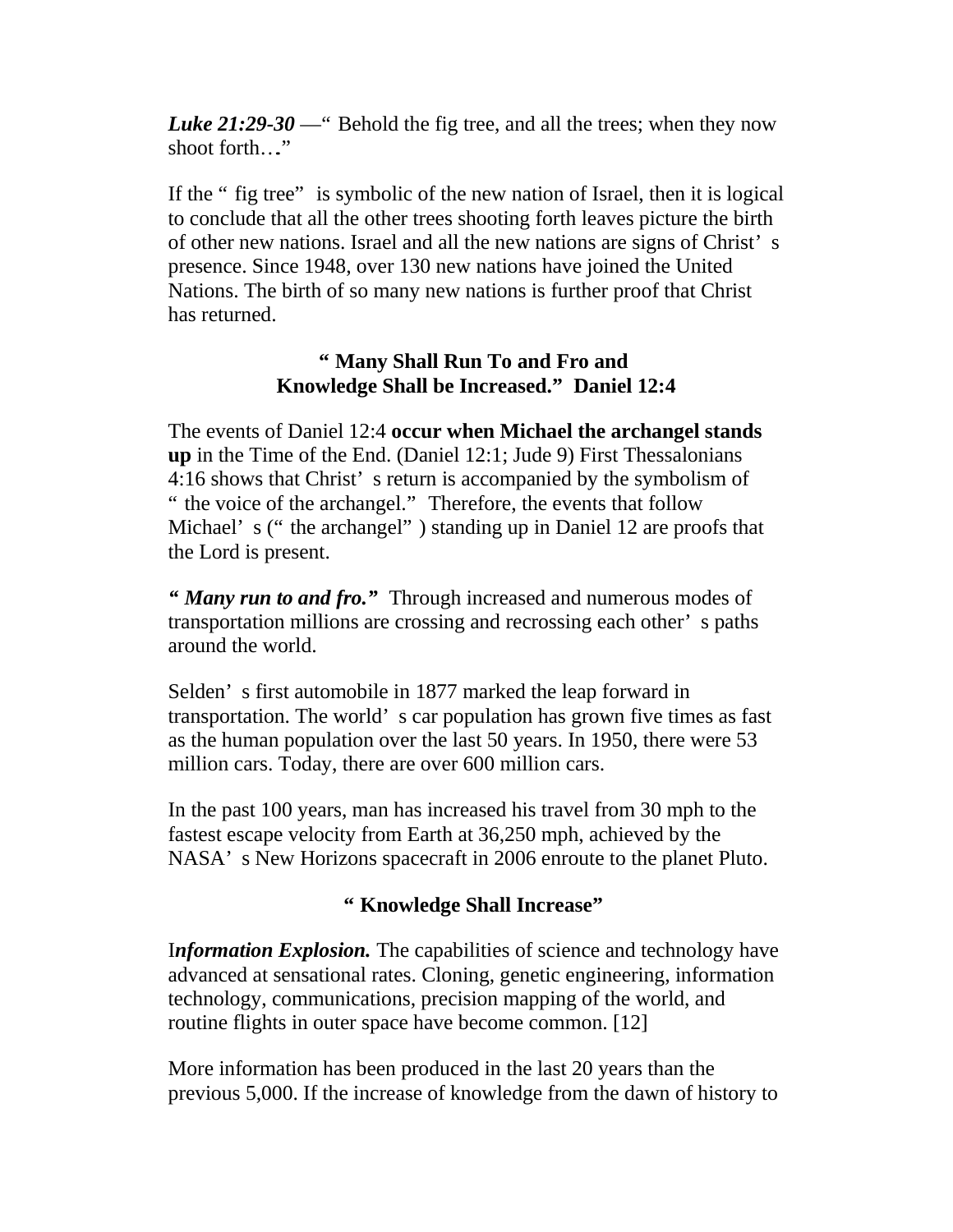the 1800s is given a value of one, then knowledge has doubled 16 times within the last 10 years. Today, the amount of information and knowledge in the world is doubling every 18 months.

*Literacy*. One hundred years ago, 90 percent of the world's population could not read or write.

Today, the literacy rate of youths ages 14 to 24 is 100 percent in developed countries and 85 percent in developing countries. The literacy rate of adults over age 15 is 99 percent in developed countries and 74 percent in developing countries. By 2003, 85% of American adults completed high school and 27 percent of adults age 25 and over held college degrees.

*Communications.* Sophistication in communications allows man to see and hear throughout the world instantly.

*Telephones/Cell Phones.* Between 1997 and 2002 the number of telephone lines grew by 40%, and the number of cell phone users grew by 547%. For the first time, mobile phones outnumbered fixed-line phone connections by 1.05 billion. By 2005, 2,168,433,600 cellular telephones were in use worldwide, with over 690 mobile networks across 213 countries.

*Computers.* Computer usage and the amount of information transmitted through them have increased phenomenally. Host computers increased 16.5% in 2002 to 1,716 million, drawing more than 600 million people online regularly.

In 1991 there were 4.4 million Internet users worldwide. By 2005 there were over 1 billion. Today, it is estimated that there are more than 38 million websites, and the number of emails is in the trillions every month. In 2000, the Internet was processing 600 million domain requests per day. By 2003, over 9 billion per day were being processed. In 2004, Google got only 138 requests a minute. By 2007 Google search engines were receiving about 1 billion requests a day in 90 languages.

Optical fiber technology has made a 400-fold increase in speed. In 1991, data was transmitted through optical fiber at 32 billion bits per second. The world' s fastest supercomputer is Japan' s Earth Simulator. It simulates weather and earthquake [13] patterns. It performs 35 trillion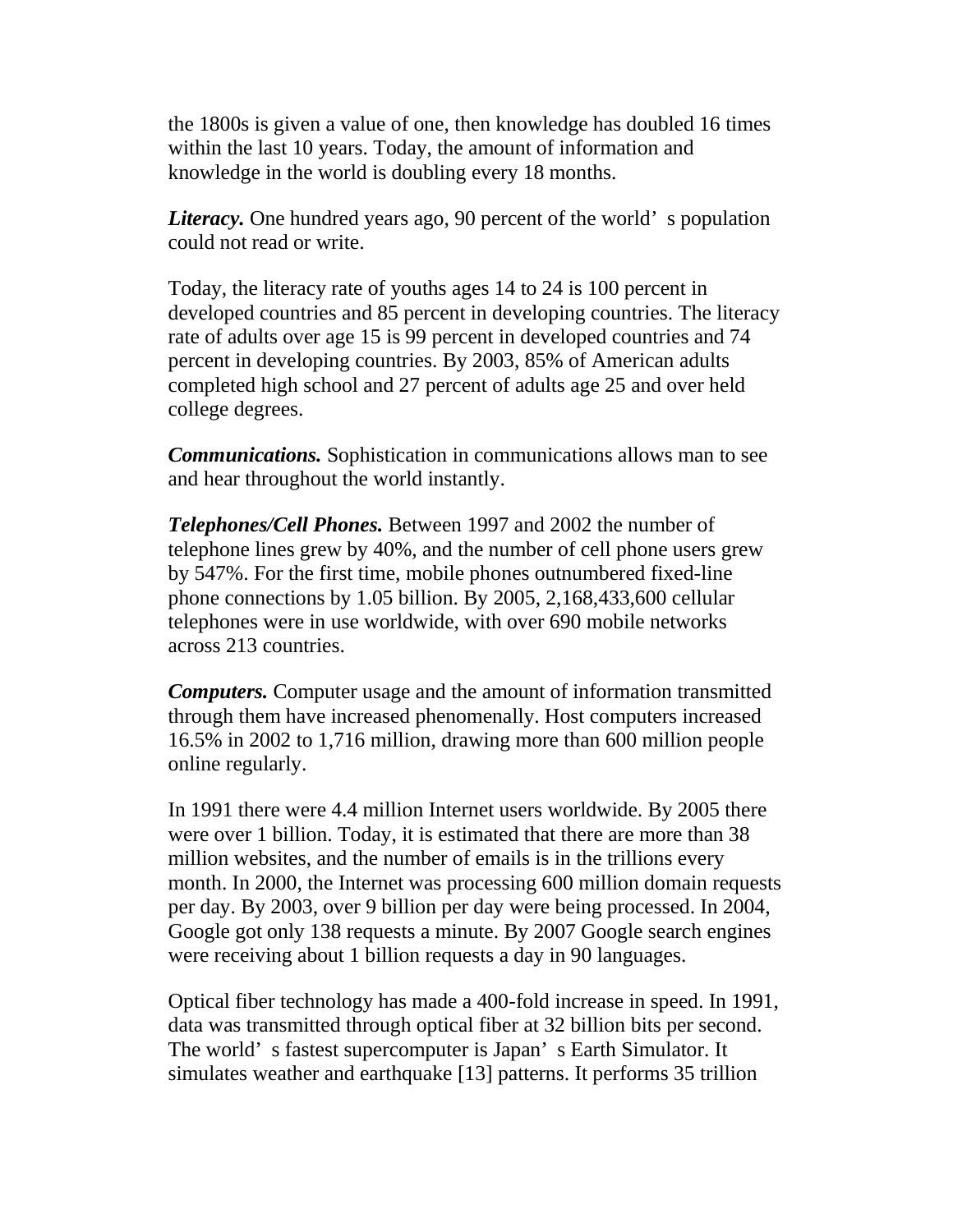calculations a second. It is almost twice as fast as the next fastest computer.

*Inventions.* Ninety percent of all scientists who have ever lived are alive today. Fifty percent of the world' s inventions have been created in the last decade.

The noted historian Barbara Tuchman has observed, " Man entered the Nineteenth Century using only his own and animal power, supplemented by that of wind and water, much as he had entered the Thirteenth or, for that matter, the First. He entered the Twentieth with his capacities in transportation, communication, production, manufacture, and weaponry multiplied a thousand-fold by the energy of machines." (THE PROUD TOWER, foreword, xvi)

Unprecedented travel and increase of knowledge mark the presence of Christ.

#### **Evils are Exposed as Never Before**

*1 Corinthians 4:5* —" Therefore, judge nothing before the time, *until the Lord come, who both will bring to light the hidden things of darkness,* and will make manifest the counsels of the hearts…"

Never in all the annals of history have ecclesiastics, statesmen, men in government, heads of industry, labor leaders, and the rich been so crossquestioned, criticized, and exposed as now at the bar of public judgment. Notwithstanding their determined effort to avoid the examination, they are obliged to go to trial. Watergate, Irangate, Enron, corporate scandals, insider-trading, and exposed manipulations by multi-national oil interests are but a few examples.

The most significant thing about these frauds is not that they took place (corruption is as old as human history), but that they could not be covered up. Why? We are living in the time when the " hidden things of darkness" will be made " manifest." Even totalitarian states like the former Soviet Union and the Eastern European Communist Block nations were powerless to prevent the exposure of political and economic corruption that resulted in the overthrow of the communist empire. These worldwide exposures of corruption are another proof that we are at the time of our Lord' s return and the end of the world. [14]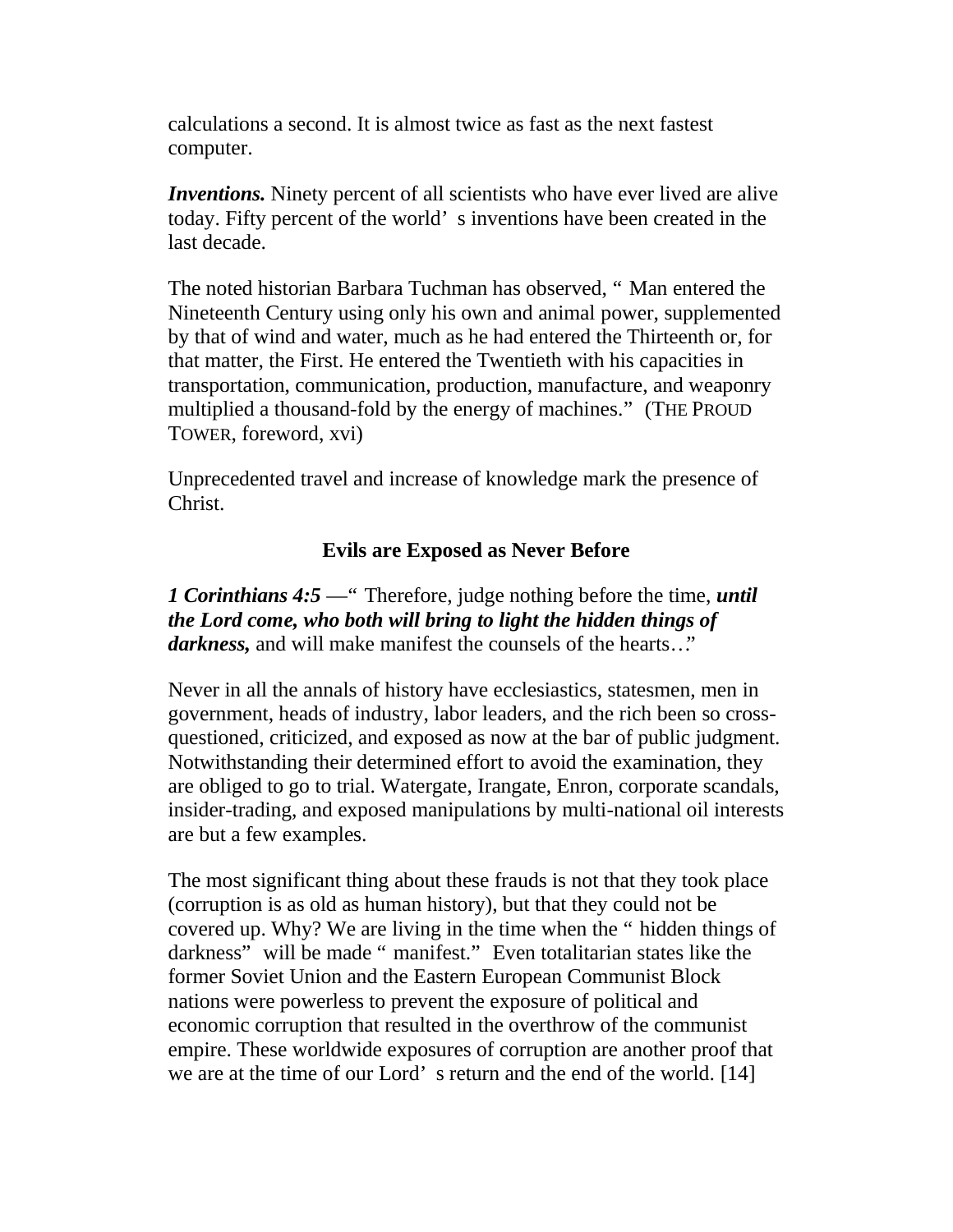#### **Little Faith on the Earth**

#### *Luke 18:8 —" …When the Son of man cometh, shall he find faith on the earth?"*

*2 Timothy 4:1-4 —" …his appearing…the time will come when they will not endure sound doctrine*…and they shall turn away their ears from the truth, and shall be turned unto fables."

Infidelity is rampant from university to pulpit. In the professed church of Christ the Word of God is no longer the standard of faith, the guide of life. Human philosophies and theories are taking its place. Even heathen vagaries are flourishing in places formerly beyond their pale.

A survey taken among delegates to the National Council of Churches revealed:

Over 33% could not state they had a firm belief in God; 31% could not say there is life after death; 62% did not believe miracles happened as the Bible says they did; 77% did not believe the devil actually exists; and 87% percent rejected the Bible concept of inherited sin.

Our day is in such marked contrast with the past that church historians speak of it as the post-Christian era. This worldwide scarcity of faith means the Son of man has come.

#### **Many denying the " invisible presence" is a SIGN of Christ' s presence. 2 Peter 3:3-4**

*Vs. 3* —Knowing this first, that there shall come in the last days scoffers, walking after their own lusts,"

*Vs. 4* —And saying, Where is the promise of his *coming* (*parousia* **presence**)? For since the fathers fell asleep, all things continue as they were from the beginning of the creation. [That is, there are no signs of his presence.] [15]

2 Peter 3:4 proves parousia does not mean visible presence. In fact, it proves that Jesus would be present while some would be scoffing —

" Where is the promise of his presence?" This proves Christ is invisibly present while some are saying he cannot be present because there are no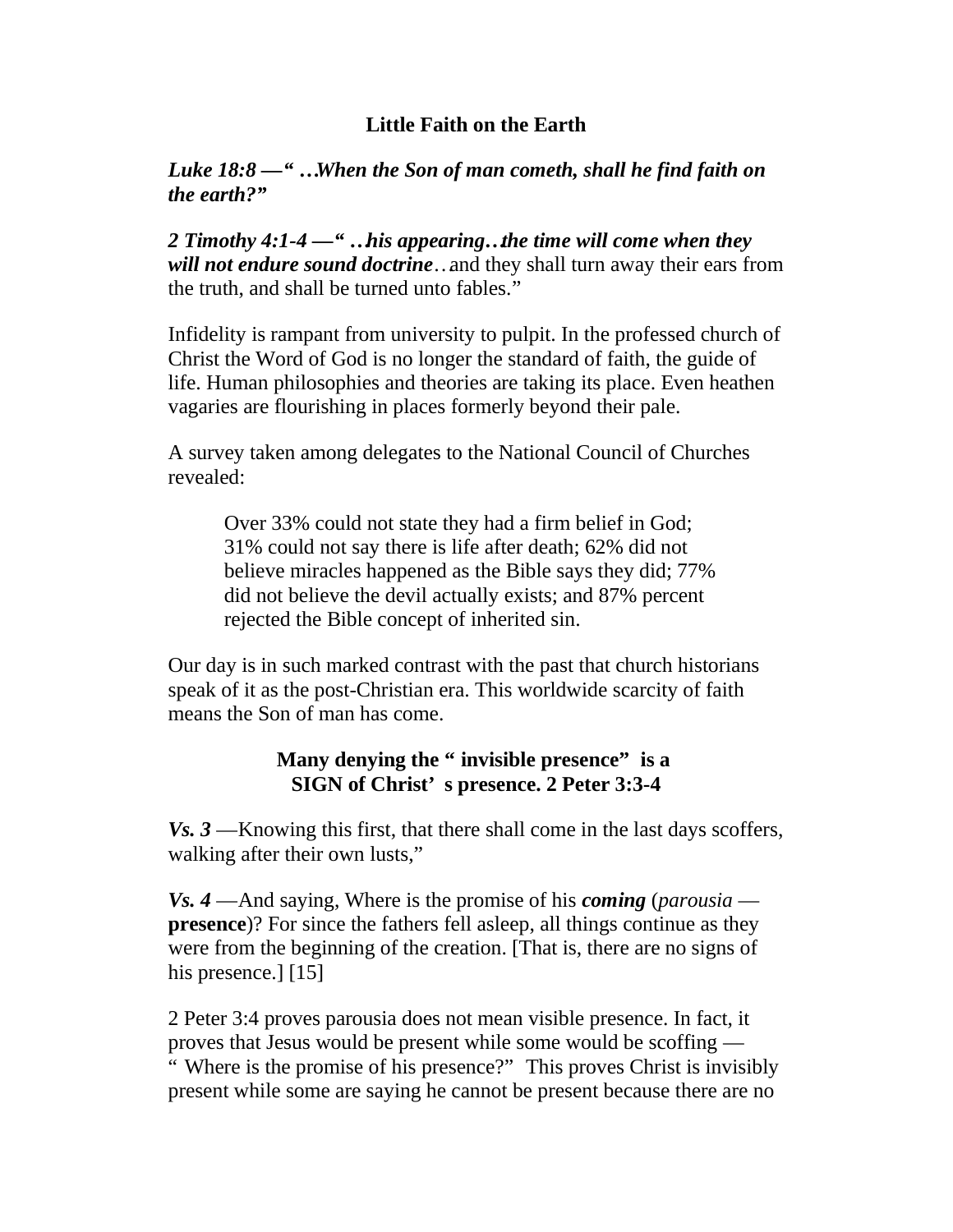signs of his presence. It is literally impossible to have scoffers denying that a *visibly* present person is not present.

During the " end times" in which we live, some have denied that the Lord is present. 2 Peter 3:4 predicted this would happen. Therefore, Christians' denial of the Lord' s invisible presence is one of the strongest proofs or signs that the Lord is present.

#### **" Last Days" Signs of Christ' s Presence**

The foregoing proves that the "last days" referred to in 2 Peter 3:3-4 are a part of the period of Christ' s *parousia* or presence. Consequently, the signs of the " last days" in 2 Timothy 3:1-5 are, in reality, signs of Christ' s presence.

*2 Timothy 3:1-5* —" In the last days will come *time of troubles. Men will love nothing but money and self* [affluence and materialism]; no gratitude, no piety…implacable in their hatreds, scandalmongers, *intemperate and fierce* [drug addiction and senseless violence], despisers of those that are good, traitors…*lovers of pleasure rather than lovers of God, men who hold an outward form of religion, but are a standing denial of its reality."* (N.E.B., K.J.V.)

These verses read like Twenty-first Century headlines. A further word about one of these signs:

*" Lovers of pleasure rather than lovers of God."* This has been remarkably fulfilled in a prevalent philosophy of today. " Hedonism," the philosophy that the end and object of life is pleasure, is not new. But today, for the first time, it has received general acceptance throughout the world. The various conditions predicted in 2 Timothy 3:1-5 are further proof that we are in the " last days" of this " present evil world." [16]

Today is the age of leisure. For sinful man, leisure breeds pleasure. Pleasure breeds immorality. In rich countries, working hours are shorter—vacations and holidays, longer. The average middle-class household is filled with televisions, video and DVD players, music systems, magazines, newspapers, books, and personal computers, as well as paraphernalia for hobbies and sports. Never have so many people had so much time for wholesome or for degrading activities.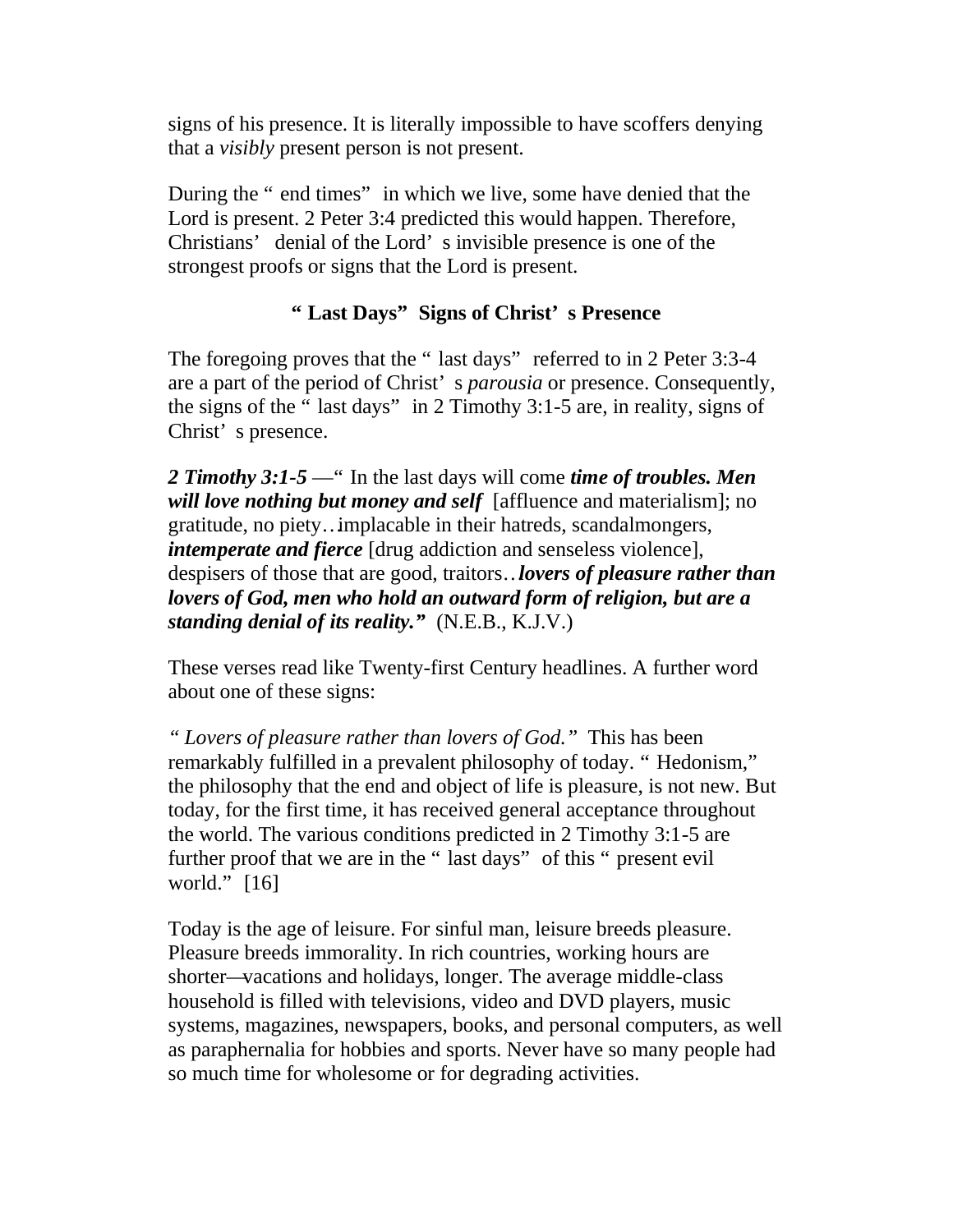Pleasure is big business. 16% of the world' s people buy 80% of all consumables. International tourism generated an estimated \$682 billion in 2005. Hollywood movie costs are enormous—with an average film budget of \$200 million. Sports television broadcasting of the 2002 World Cup amounted to 41,000 viewing hours. Major sports stars are paid above \$10 million a year for those at the top.

Worldwide revenues for the pornographic industry in 2006 were \$97 billion, with revenues in the U.S. at \$13.3 billion. Every second \$3,075.64 is spent on pornography, and 28,258 Internet users view pornography. Pornography accounts for 20% to 30% of all Internet traffic.

#### **Revolution and Anarchy**

*Zephaniah 1:7-9* —" For the *day of the Lord is at hand*: for the Lord hath prepared a sacrifice, he hath bid his guests. And it shall come to pass *in the day of the Lord' s sacrifice,* that *I will punish the princes, and the king' s children,* and all such as are clothed with strange apparel. In the same day *also will I punish all those that leap on the threshold, which fill their masters' houses with violence and deceit."*

The terms " princes," " king' s children," and " masters" refer symbolically to the old establishment before the " Lord' s day," which was controlled by an alliance of the wealthy, government leaders, and church prelates who dominated the masses especially prior to the 20th century.

This Scripture shows not only that there will be a great overthrow of wealth and power in the day of the Lord' s presence but, [17] also, that the trouble will involve *all* classes. The revolutionary masses involved in breaking down the present systems will also be punished for their equally unjust and unrighteous course.

Throughout the Christian Age, economically speaking, there have been basically two classes: the " haves" and the " have-nots." A large middle class is a peculiarity of our era and locates us in the Day of the Lord. For centuries, the wealthy have been aligned with church and state in the exploitation of the masses.

**But now we are in the " Day of the Lord"** spoken of by Zephaniah. To recompense the exploitations of the past, **the returned Lord has**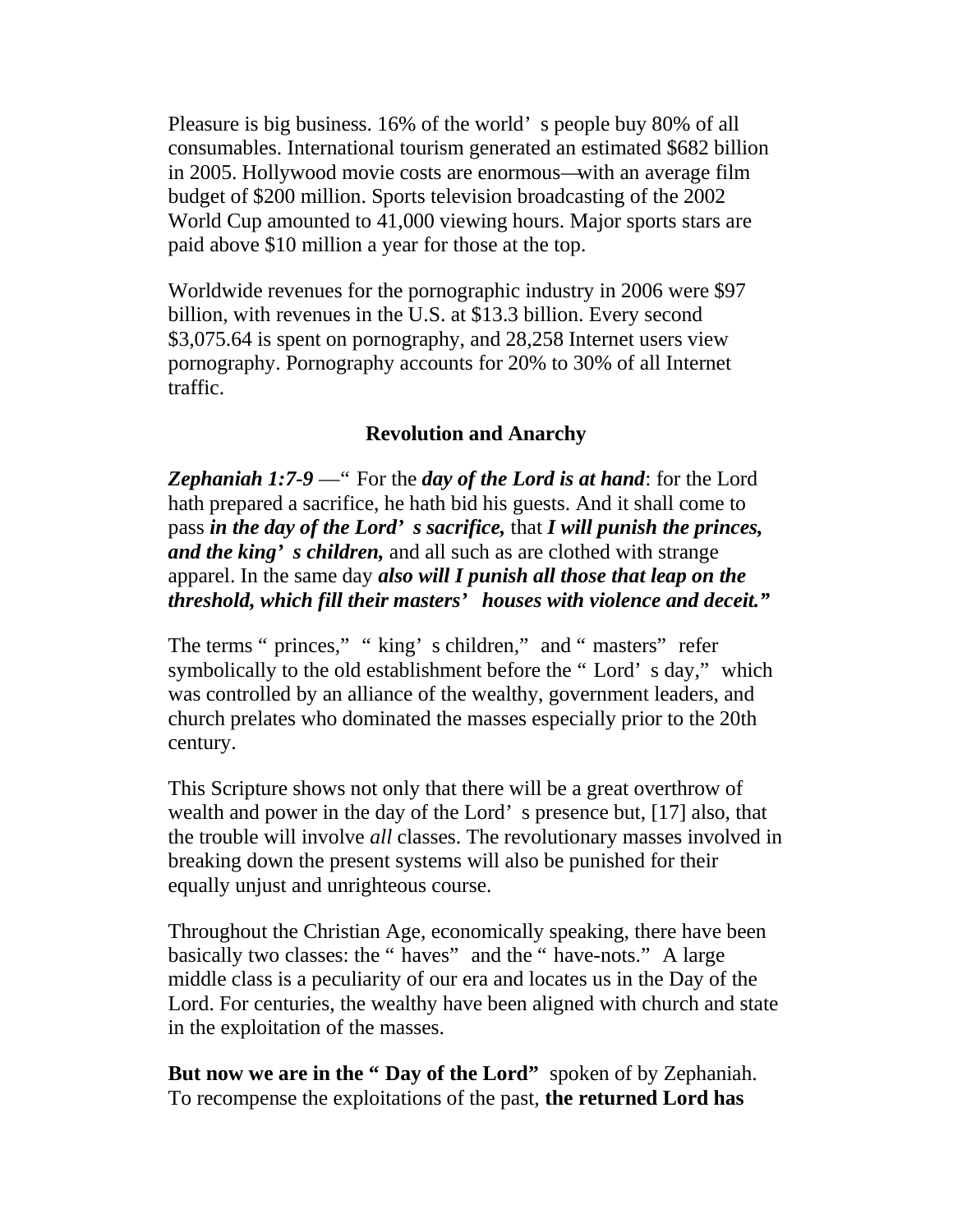**prepared a " sacrifice" from the avaricious accumulations of the wealthy.** And the " guests" (masses) have been invited to share. **This economic leveling has resulted in the large middle class of our day. The masses of the 20th century have enjoyed unprecedented economical and social advantages.**

#### **Third World Nations Are Demanding Their Piece of the Economic Pie.**

Demonstrations, riots, and struggles between capital and labor, racial majorities and minorities, and wealthy and poor nations will progressively get worse in the day of the Lord' s presence until they end in complete anarchy. Already, anarchy is just below the surface—ready to burst forth at the slightest provocation.

**The Lord is balancing the scales of justice for past wrongs.** The exploited classes with their unjustified demands and violence have nothing better to offer. Because their ideologies are honeycombed with selfishness, they will accomplish but one thing: the destruction of the present social order.

The events that Zephaniah foretells take place during the Day of the Lord. The magnitude of the prophecy rules out a 24-hour day—or a shorter period of time. The masses are invited to share the economic excess of the wealthy, and time is required to reveal the deceit and violence of the exploited as they revolt against the status quo.

The last century has been characterized by revolutions in every area—political, social, cultural, industrial, and economic. [18] The 21st century will witness increased economic upheavals until the " present evil world" or social order collapses.

Some revolutions have been characterized by violence. In the 20th century 26 principle monarchies were abolished, 35 democracies were established, 31 democracies were overthrown in military coups, and over 32 principle single party states were established.

Other revolutions have been accomplished by ballot, defending the rights of exploited men, women, children, and animals. The whole revolutionary trend of our day, with its periodic violent eruptions, is another sign that the Lord has returned and will replace the ruins of our social order with his Kingdom.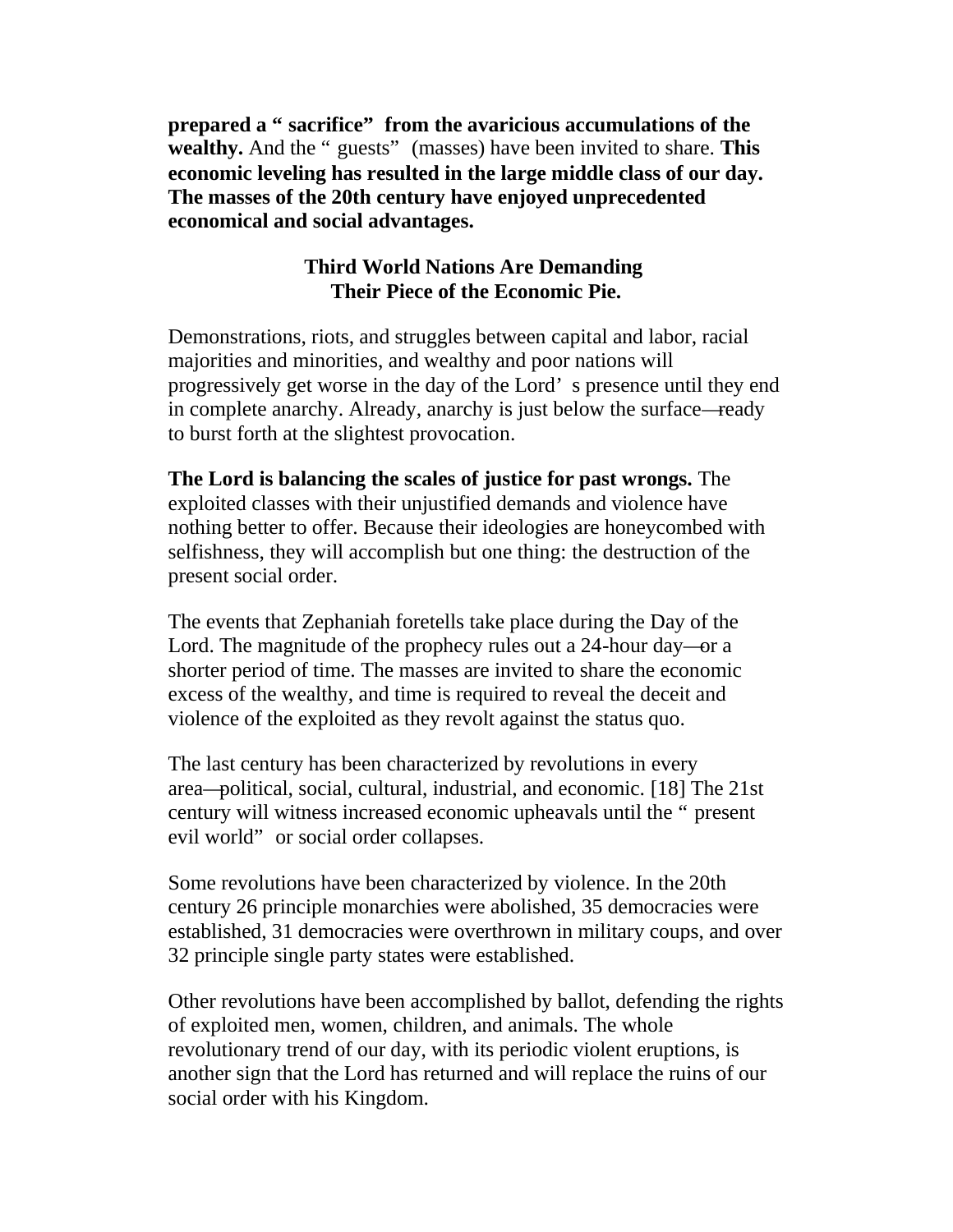*The Wealthy Are Fighting Back.* Never has there been greater wealth, but now poverty is becoming widespread and the gap between the richest and poorest is once again widening. Of all high-income nations, the U.S. has the most unequal distribution of income. The top 1% now own more than the bottom 90%. Consequently, 45 million people in the U.S. are living in poverty.

*Global Disparity.* In spite of economic leveling, the average inhabitant of the world' s richest country is over 100 times wealthier than the average inhabitant of the poorest. Between 1960 and 1995, the disparity in per capita income between the world' s 20 richest and 20 poorest nations more than doubled from 18 to 1 to 37 to 1.

The top fifth (20%) of the world' s people who live in the highest income countries have access to 86% of world gross domestic product (GDP). The bottom fifth, in the poorest countries racked with starvation, has about 1%. Worldwide anarchy will follow.

#### **Wars and War Preparations**

*Joel* 3:9-11 — " Prepare war, wake up the mighty men, let all the men of war draw near; let them come up: Beat your plowshares into swords, and your pruninghooks into spears; let the weak say, I am strong. Assemble yourselves, and come…gather yourselves together round about…"

Joel 3:1 identifies the events of this chapter as occurring during the regathering of [19] Israel. As already seen, the regathering of Israel is a proof of Christ' s presence. Therefore, in the days of Israel' s return, the wars and intensified war preparations are further signs of Christ' s presence. (Joel 3:1)

A phenomenon of our era is the two World Wars affecting every corner of the globe. From 1990 to 1995, 70 states were involved in 93 wars killing 5.5 million people

Sociologist Andreski, the noted expert on wars, noted, " Our own century has so far been much more warlike than its predecessor." Concurring, *Time* magazine observes that 100,000,000 have died in wars since the beginning of the 20th century, while only 3,845,000 died in the 19th century. (Time, March 9, 1970)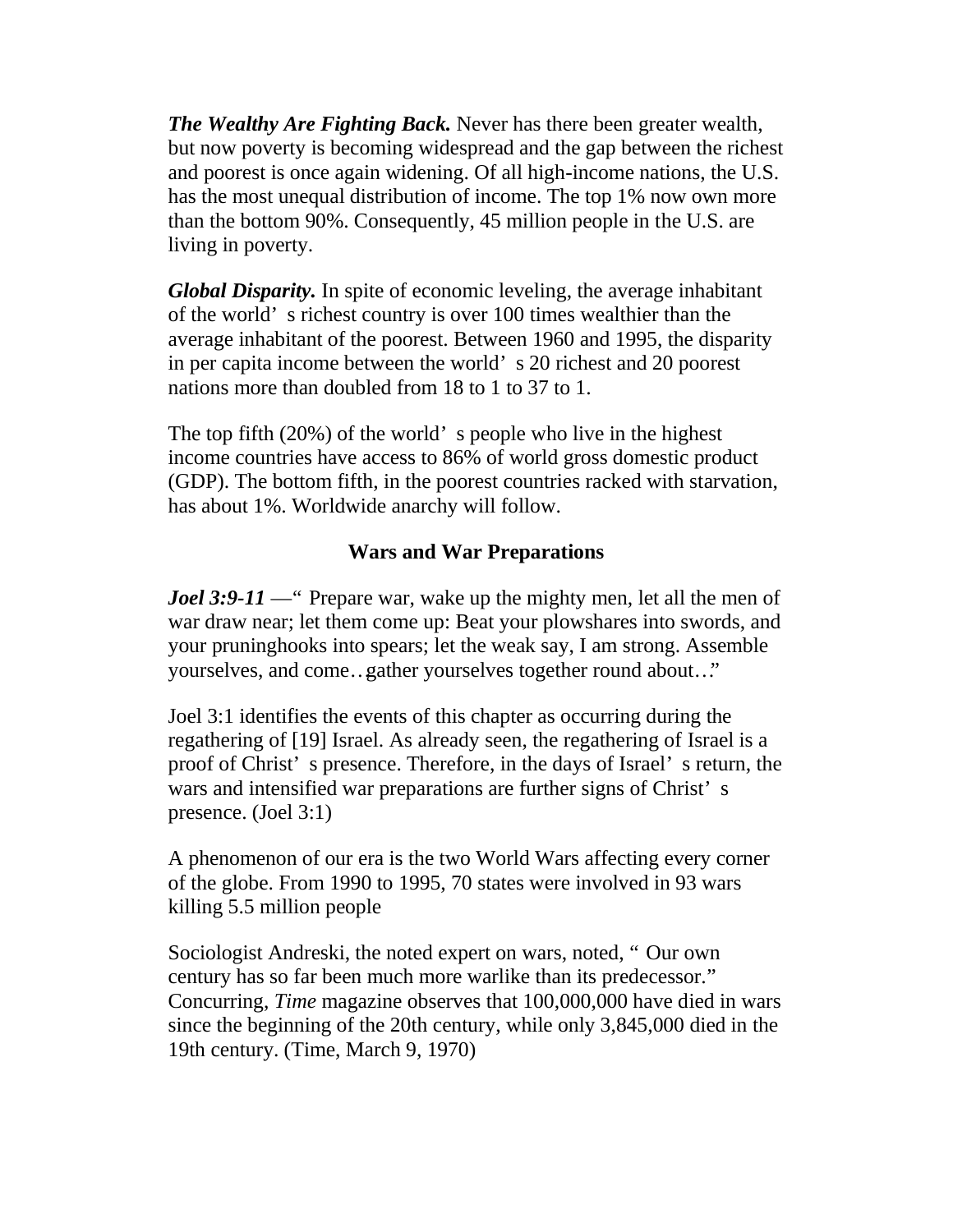*Natural Resource Wars.* Resource-related conflicts during the 1990s killed more than 5 million people and displaced 17 to 21 million. The population explosion and industrialization of Third World nations accentuate the oil crunch. Nations will go to war for oil and other resources.

*War Preparations.* The premium is on nuclear armaments. Many Third World nations have the poor man' s bomb—chemical warfare—and are working on actual nuclear warheads. Such volatile weaponry in the hands of these regimes spells trouble.

The U.S. is now the world's sole military colossus, accounting for 40 percent of all military spending, or \$322 billion. The next ten highest military spenders combined total \$314 billion. The rest of the world' s military spending combined total \$188 billion.

World military expenditures in 2001 were conservatively estimated at \$839 billion—or \$2.3 billion each day—almost \$100 million every hour. More than 75% of the total is spent by just 15 countries.

Wars and intensified war preparations are another proof of the return of Christ.

#### " **Let the Weak Say I Am Strong**"

The previous scripture in Joel 3:10 reveals that during the intensity of war and war preparations, the weak nations say, " I am strong." For centuries the weaker nations placated and satisfied the whims of the stronger nations in fear of the consequences. This has changed in our day. In the U.N., the weaker powers [20] stand up to the great powers, verbally assailing and influencing them as never before. The court of world opinion and power politics limits the harassment of weaker nations by major powers.

The greatest power in the world today, the U.S., has bitterly experienced the " weak" saying, " I am strong." In the war against North Korea and again in the conflict with North Vietnam, the U.S. was unable to wage total war for fear of the consequences of world opinion. With hat in hand, the U.S. gradually withdrew from Vietnam, hoping not to lose too much face in an impossible situation. The stranglehold of the small oilrich nations on the economies of great world powers is another fulfillment of this sign.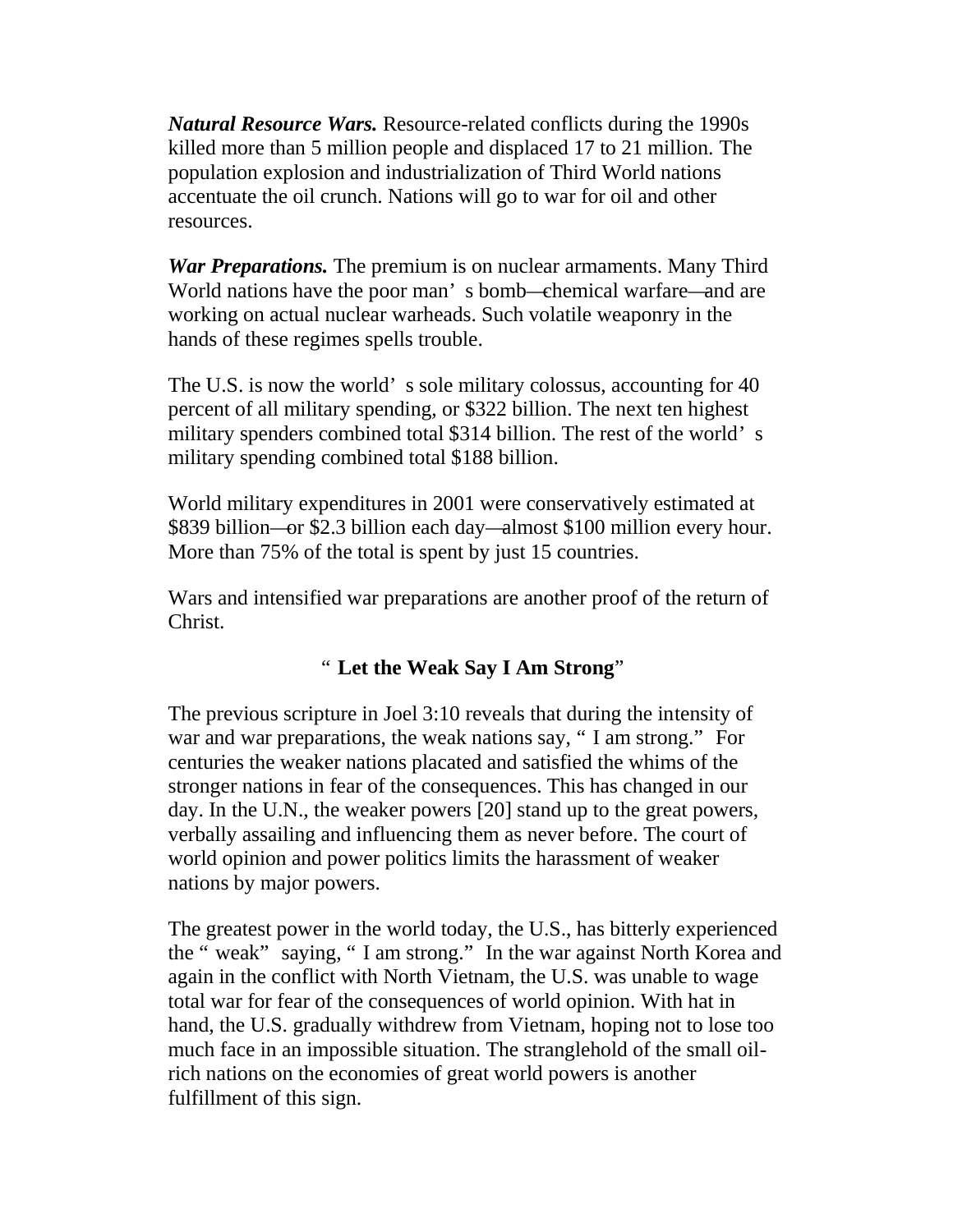Terrorism has been a tool the " weak" have used to control the " strong." Since 9/11 especially, an extreme minority of Islamic fundamentalists have terrorized the super giants like the U.S., Russia, England, etc. Over 1,700 terrorist incidents were reported in 2002, leaving over 1,500 dead and almost 3,800 injured.

The weak nations saying, " I am strong," is still another proof that Christ has returned.

#### **" Peace and Safety"**

**In " The Day of the Lord" " …when they shall say Peace and Safety;** then sudden destruction cometh upon them, as travail upon a woman with child..." 1 Thessalonians 5:2-3

" The Day of the Lord" is marked by fearful nations crying for peace in conferences, but to no avail. The trouble comes upon them in spasms as " travail upon a woman with child."

In 1907 a world court was set up at The Hague, Netherlands, to arbitrate international disputes. War was outlawed! " Peace and safety" were assured. Then World War I shook the world with an impact unprecedented in history as a whole world order began to crumble. In 1938 Neville Chamberlain " appeased" Hitler with part of Czechoslovakia and returned to England pronouncing " Peace in our times." Shortly after, the nations were embroiled in World War II.

No previous generation has witnessed such a frenzy of peace-efforts, both on the United Nations level and nation-to-nation negotiations. [21]

Yet, 54% of the peace agreements break down within 5 years of signature. Expenditures for U.N. peacekeeping increased from \$2.6 billion in 2002 to roughly \$5 billion in 2005. Contrast this with military expenditures worldwide, which increased from \$839 billion in 2001 to \$1.1 trillion in 2005.

In spite of these peacekeeping missions, war and sudden destruction continue to erupt as in Korea, Vietnam, Asia, Africa, the Middle East, etc. The Cold War ended with the fall of the Soviet Union. No longer was there rivalry between two super-powers, the United States and the Soviet Union. Seemingly, the world would now have peace. Then, small wars like Desert Storm and the Yugoslavian ethnic wars broke out. The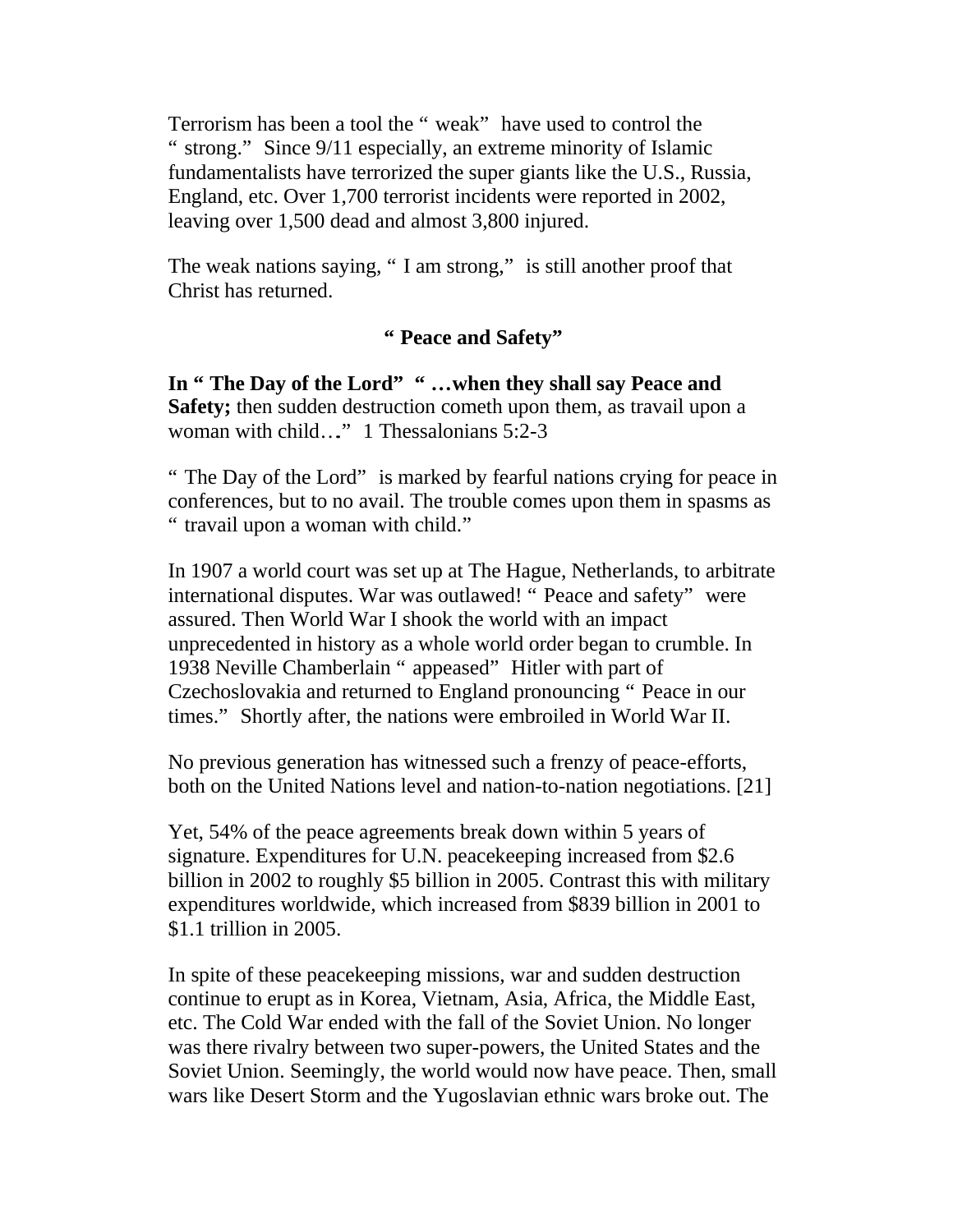U.S. war on terrorism has thus far included Afghanistan and Iraq. The Scriptures also indicate that Russia will again become a power to reckon with. N. Korea and Iran remain continual threats. The unprecedented peace efforts of our time prove the presence of Christ.

#### **Unprecedented Trouble**

*Matthew 24:21-22* —" For then shall be *great tribulation, such as was not since the beginning of the world to this time,* no, nor ever shall be. And except those days should be shortened, there should no flesh be saved…"

Remember, in Matthew 24:3 this unprecedented trouble is a sign that Christ is present, *parousia* (presence, not coming). Watchful Christians discern Christ is invisibly present during this " great tribulation." Therefore, it cannot apply to a seven-year period between " a secret rapture" and his visible return. (See a detailed discussion on the " seven-year tribulation" theory, *Appendix E*.)

Historians agree we are in just such an era of unprecedented trouble. For example:

Looking back from the vantage point of the present, we see that the outbreak of **World War I ushered in a twentiethcentury ' Time of Troubles' …from which our civilization has by no means yet emerged. Directly or indirectly all the convulsions of the last half century stem back to 1914** and [22] Sarajevo: the two World Wars, the Bolshevik Revolution, the rise and fall of Hitler, the continuing turmoil in the Far and Near East, the powerstruggle between the Communist world and our own… —Edmond Taylor, THE FALL OF THE DYNASTIES, Doubleday, N.Y., 1963, p. 16.

Yet, " in the **toll from Democide** [the murder of any people by a political system that habitually and systematically murders large numbers of its own citizens], possibly even more than **350,000,000** were killed at the high end of the range, we have experienced in this century the equivalent of nuclear war." (R.J. Rummel, *The Wall Street Journal*, July 7, 1986)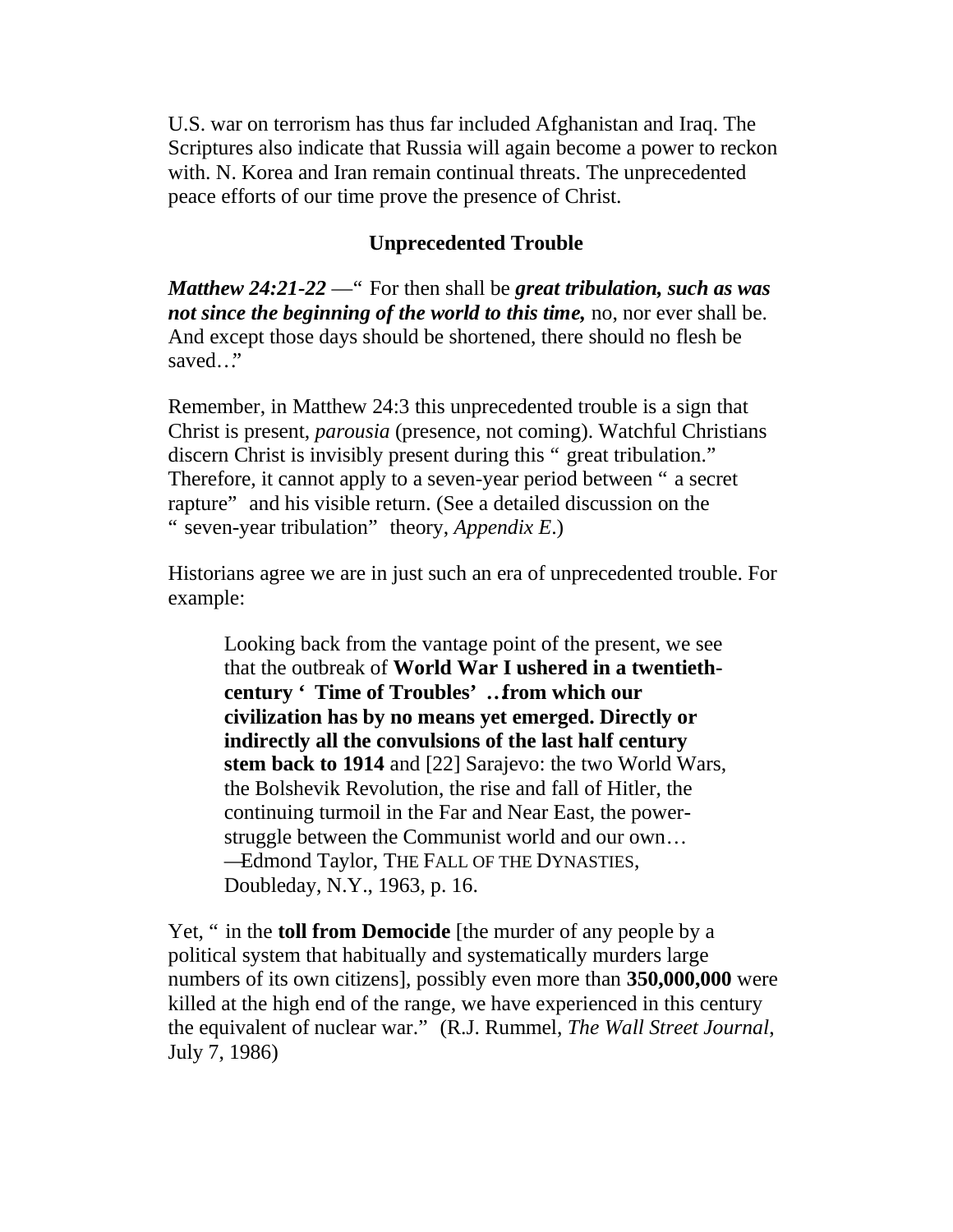In his book OUT OF CONTROL, Zbigniew Brzezinski, former National Security Advisor and professor of American Foreign Policy at John Hopkins University, notes that the 20th century began amid great hope and promise, but became the century of insanity. In elaborating on his observation of **175 millions slaughtered in the name of the " politics of organized insanity,"** he says:

Contrary to its promise, the 20th century became mankind' s most bloody and hateful century of hallucinatory politics and of monstrous killings. Cruelty was institutionalized to an unprecedented degree, lethality was organized on a mass production basis. The contrast between the scientific potential for good and the political evil that was actually unleashed is shocking. Never before in history was killing so globally pervasive, never before did it consume so many lives, never before was human annihilation pursued with such concentration of sustained effort on behalf of such arrogantly irrational goals.

Additionally, the population explosion, hunger, AIDS, pollution, global warming, crime, violence, drugs, and financial crises have all contributed toward making our time the " great tribulation" of Matthew 24:21. Unprecedented tribulation as a result of [23] Christ' s presence is everywhere. It has never been so widespread and intense.

#### **Nations On The Run—Another Remarkable Prophecy**

*Amos 5:18-20* —" Woe unto you that desire the day of the Lord! To what end is it for you? *The day of the LORD* is darkness, and not light. As if a man did *flee from a* **[1]** *lion*, and a **[2]** *bear met him;* or *went into the* **[3]** *house,* and leaned his hand on the wall, and *a* **[4]** *serpent bit him."*

In Amos' prophecy the fleeing man represents the world' s experiences in this dark " time of trouble." At the beginning of the 20th century, Great Britain ruled the most expansive empire on earth. **The [1] lion in this prophecy, Britain' s national symbol,** appropriately illustrated the mighty nation that devoured (colonized) weaker nations. **Colonialism' s suffocating grasping led to the world' s fleeing to another form of government.**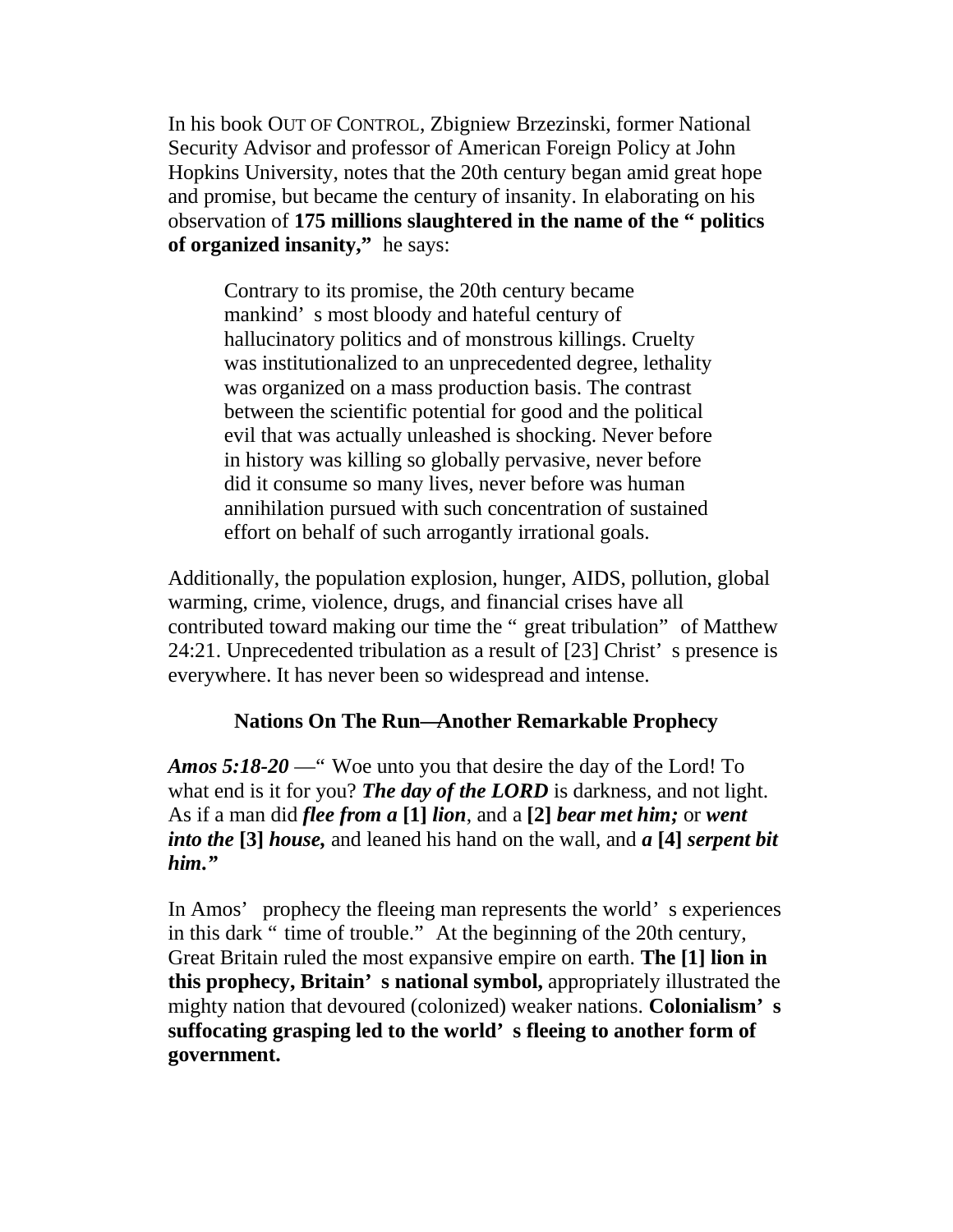The man in Amos 5:20 escaped the lion only to meet the bear—a form of government diametrically opposed to the grasping greed of colonialism—Communism! **[2] The former Soviet Union, the " bear"** of Amos' prophecy, offered man another hope for safety in this time of trouble. **Communism' s failure to rescue man was underscored by its precipitous fall.** The nations are now seeking another hope of security—nationalism. The Soviet Union broke up into fourteen independent nations. The seven satellite countries of Eastern Europe declared their autonomy as nations.

Entering the " house" of nationalism has been anything but comfortable for the nations of the world. Ethnic hatred fractured Yugoslavia into six new nations: Bosnia and Herzegovina, Slovenia, the Republic of Macedonia, Croatia, Serbia, and Montenegro. Western nations are still paying the consequences. First Afghanistan, now Chechnian nationalism is terrorizing Russia. Ethnic nationalism has exploded into the killing fields of Africa—Yemen, Nigeria, Congo, Rwanda, Zambia, etc. [24]

While the people put their " hand on the wall" seeking support of nationalism, they are bitten by the serpent, " …that old Serpent, which is the Devil and Satan…." Rev. 20:2. Another deception will yet follow—perhaps Babylon' s short-lived rise to power.

Twentieth century history—a remarkable fulfillment of Amos 5—is proof that the Day of the LORD is here. These are not signs of the imminent coming of Christ. Rather, they are signs of Christ' s *parousia*—presence. Christ has returned. [25]

#### **Chapter Three**

### <span id="page-23-0"></span>*Establishing the "Secret Presence" Concept*

Christians who believe Jesus will return in the flesh agree that Jesus *returns* " as a thief." All are admonished to watch, since Jesus will come unexpectedly. But they vigorously disagree that Jesus can be *present* " as a thief" —unobserved. Why? They say he returns in the flesh; therefore, " every eye will see him." A comparison of 1 Thessalonians 5:2 and 2 Peter 3:10 proves that Jesus will not only come unexpectedly, but will also be present unawares.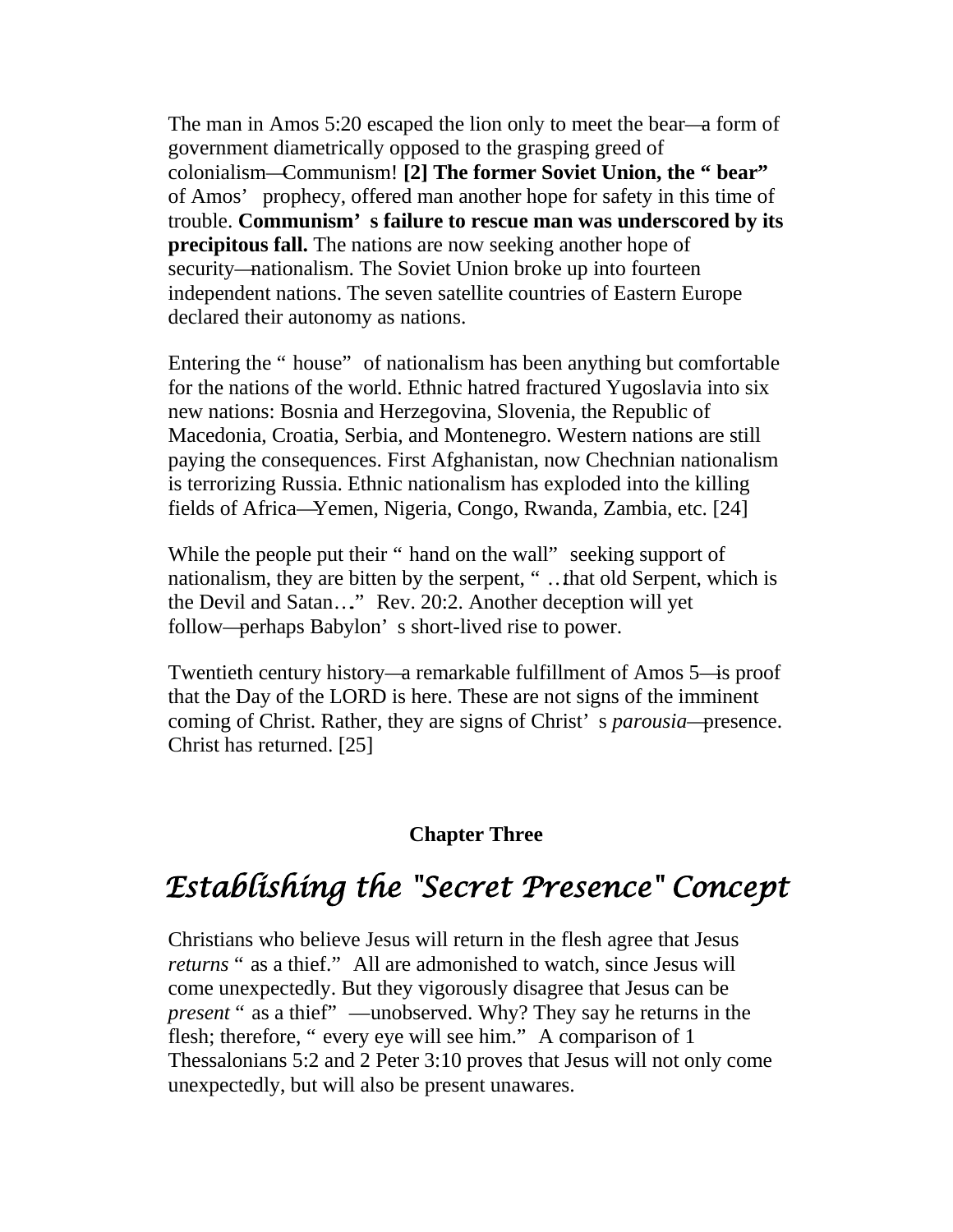*1 Thessalonians 5:2* — " For yourselves know perfectly that the day of the Lord so *cometh* as a thief in the night."

The Greek word here correctly translated *cometh* means *come*. We agree that the coming of Jesus is thief-like —unexpected.

*2 Peter 3:10* —" But the day of the Lord will *come* [Greek *hecko* means *be here*] as a thief in the night..."

The Greek word *hecko* is here wrongly rendered *come*. It means *be present* or *be here*. The concept that Jesus comes in a body of flesh and every eye literally sees him is, therefore, incorrect. Jesus will **be here, present,** unawares —" as a thief." This is confirmed in Revelation 3:3 —" I will *come* [Gk. *hecko* —**be present**] like a thief." (NIV)

Some Christians say Jesus cannot be present because we cannot literally see him. The Scriptures teach that Jesus not only comes unawares " as a thief," but he is also **present unawares** " as [26] a thief." Why? Because he returned as an invisible spirit being. That is why Jesus told his disciples in John 14:19 —" yet a little while, and the world **seeth me no more...**" When the time comes for his revealing to the world, they will mentally discern him. In Revelation 1:7, the Greek word translated " see" — " every eye shall see him" — is often used to denote mental perception. Blind people say, ' *I see*,' to express mental discernment.

#### **Proof That Hecko Means " Be Here" or " Be Present"**

STRONG' S CONCORDANCE, #2240 —to arrive, that is to be present.

YOUNG' S CONCORDANCE —to have come, be here.

LIDDELL AND SCOTT' S GREEK-ENGLISH LEXICON —to have come, be present, be here.

THAYER' S GREEK-ENGLISH LEXICON OF THE NEW TESTAMENT —to have come, have arrived, be here.

EXPOSITORY DICTIONARY OF NEW TESTAMENT WORDS by Vine —" I come and am here."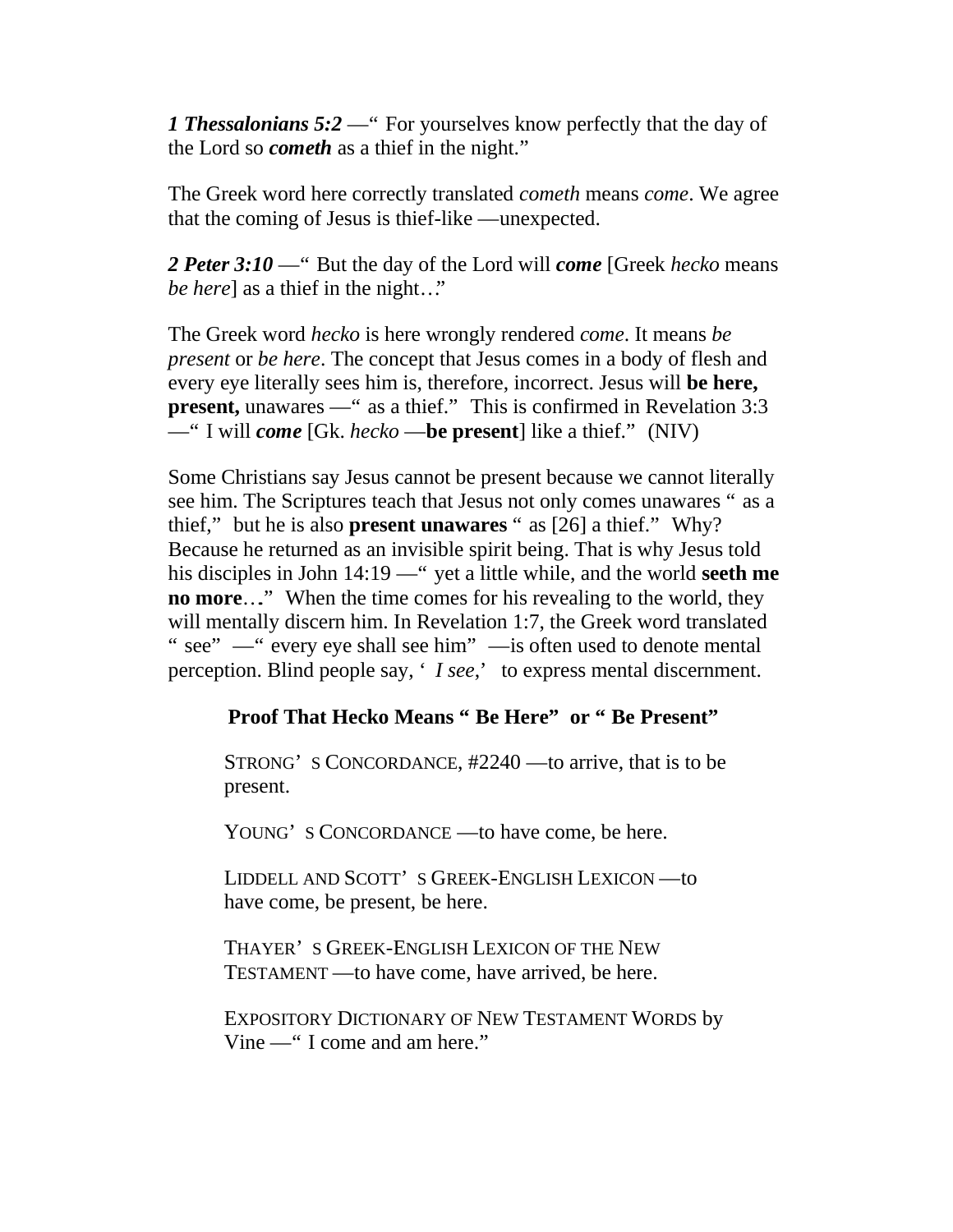As Vine observes, *hecko* means —come (arrive) and be here. *Hecko* does not mean the instant of arrival, but includes both arrival and presence.

For the general use of *hecko* in the New Testament, see Luke 15:27, John 4:47, and 1 John 5:20.

#### **Why Some Christians Are Unaware**

Luke 21:34-36 warns that when Christ returns, some Christians will be unaware of his presence. This " Day" comes as a snare upon two kinds of Christians. Some are overcharged with the cares of this life; others neglect the Word and Spirit of God to follow leaders who misguide them.

Luke 21:34-36 also refers to signs of Christ' s second presence. Notice how watching Christians are aware when **" the day of the Lord"** comes upon them, whereas the world and negligent Christians are not.

Our Lord says, " Take heed to *yourselves*, lest at any time *your* hearts be overcharged with surfeiting, and drunkenness, and cares of this life, and so that day come upon you [Christians] [27] unexpectedly. For as a snare shall it come on all *them* [the world] that dwell on the face of the whole earth. Watch [watch yourselves and also the word of prophecy] ye therefore, and pray always, that ye may be accounted worthy to escape all these things that shall come to pass, and to stand before the Son of man."

The phrase " that ye may be accounted worthy to escape" in verse 36 of the *King James Version* is a poor translation. Compare the following translations:

REVISED STANDARD VERSION: " praying that you may have strength to escape all these things that will take place."

NEW AMERICAN STANDARD VERSION: " praying that you may have strength to escape all these things that are about to take place."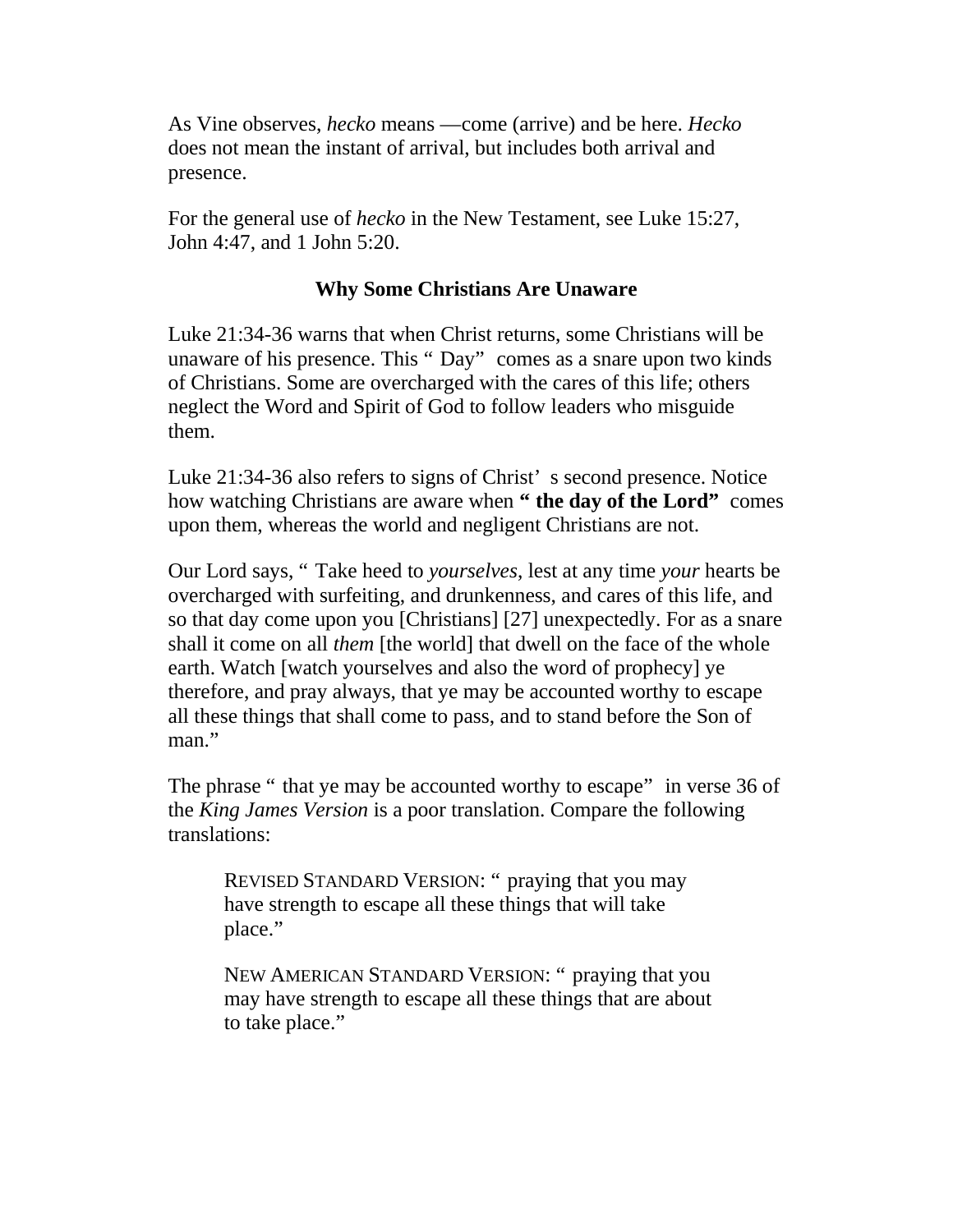ROTHERHAM: " making supplication that ye may gain full vigour to escape all these things that are about to be coming to pass."

NEW ENGLISH BIBLE: " praying at all times for strength to pass safely through all these imminent troubles."

These translations prove the thought of the Greek\* is that watching and praying Christians will receive the strength to pass through the troubles during the early period of that " day." Note that the church is still on the earth. Strength is not necessary for an experience from which the Lord removes you, but the Lord gives strength to endure the dangers Christians must encounter in the tribulation. However, negligent Christians are ensnared by these dangers. Note well the implications of this scripture.

\*Both VINE' S EXPOSITORY DICTIONARY OF NEW TESTAMENT WORDS and THAYER' S GREEK-ENGLISH LEXICON OF THE NEW TESTAMENT observe that the Greek word in Luke 21:36 translated " accounted worthy" in the *King James Version* is not found in the most authentic manuscripts. Instead, the Greek word *katischuo*, which means " full strength," appears. The word " escape" is a translation of the Greek word *ekpheugo* which means " to seek safety." Thayer defines *katischuo ekpheugo* —" to have full strength to overpower or overcome." [28]

Faithful Christians are here during part of the tribulation period, but are sustained by the strength of the Lord.

Luke 21:29-31 discusses the " fig tree" —Israel coming to life. This parallels the " fig tree" passage of Matthew 24:31-33. In Matthew 24 the " fig tree" —Israel coming to life again—was one of the signs of the parousia—presence—of Christ. The " great tribulation" of Matthew 24:21,22 was also a proof that Christ was present. The " great tribulation" of Matthew 24 parallels the " distress of nations with perplexity" of Luke 21:25. Luke 21:29-31 shows " that day" of Christ' s presence includes severe tribulation that only the Lord' s people who are watching and praying will have the spiritual " strength" to endure. Notice Luke 21 confirms the twofold lesson of 1 Thessalonians 5:2 and 2 Peter 3:10. First, the faithful watchers will not be caught unaware of his return. Second, they will be aware of his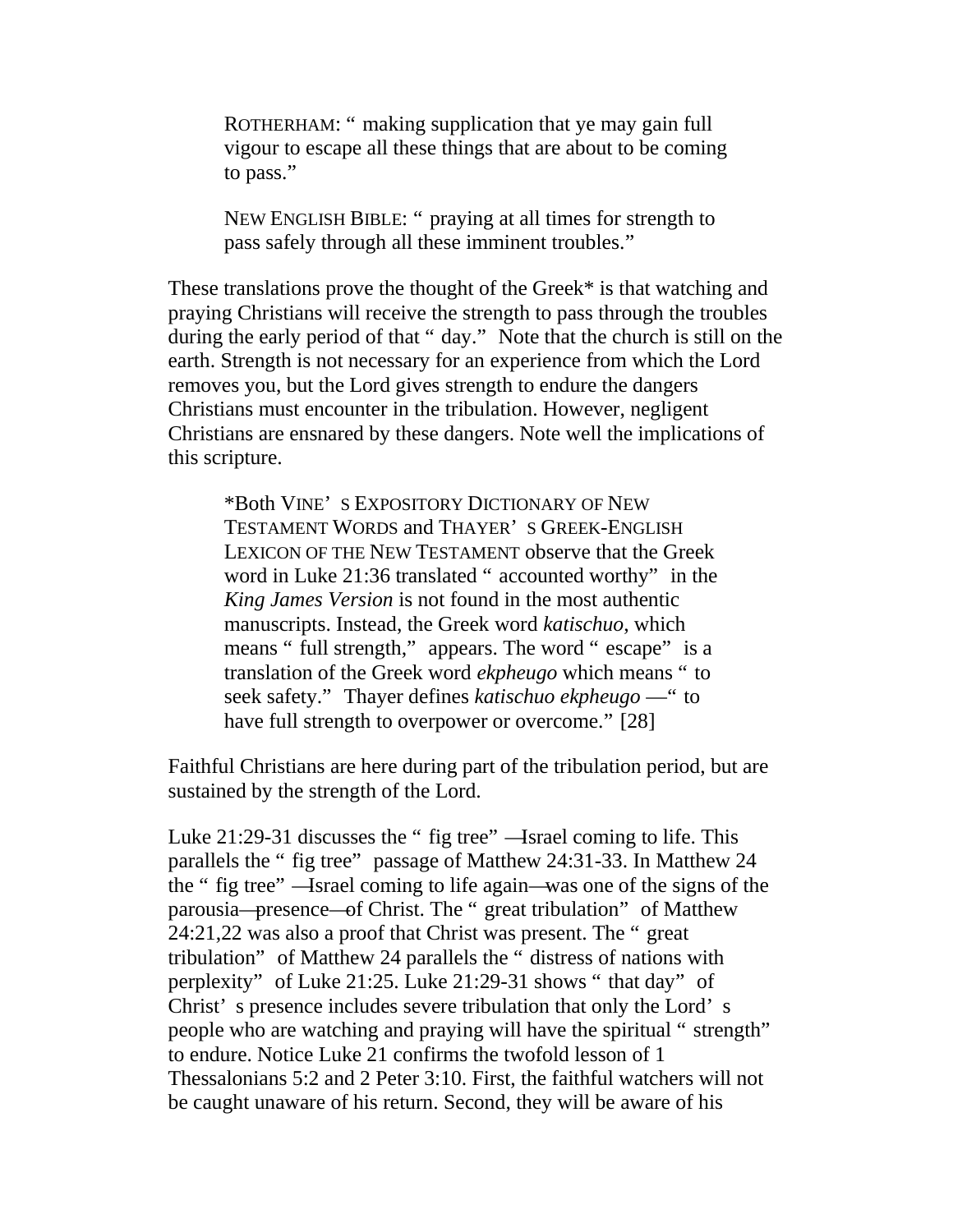invisible presence during the troublous events of " that day of the Lord." Because they are watching, the Lord' s people will receive the spiritual strength to endure some of the trying experiences of that day before they are taken to be with their invisible Bridegroom.

#### **The Church Lives Into Part of the Tribulation**

Nahum 1:5-8 confirms this thought. Verse 5 describes mountains quaking, hills melting, and the whole world being devoured by the presence of the Lord. Verse 6 asks, " Who can abide in the fierceness of his anger?" Verses 7 and 8 answer this question: "The Lord is good, a stronghold in the day of trouble; and he knoweth them that trust in him."

The " day of trouble" which accompanies the Lord' s presence finds the church still here on the earth. (Daniel 12:1; Zephaniah 1:14-15) The Lord is their stronghold during this tribulation. By contrast, in Verse 8, he will pursue his enemies with an overrunning flood and darkness.

Psalms 46:1-6 deals with the tribulation period that brings the present world to an end. While the earth is being removed, while the mountains are being carried into the sea, while the sea is roaring, and while the mountains are shaking, we find in verse 4 that the church, the " City of God," is still on the earth. [29]

Why is it that " she shall not be moved" during the tribulation? Is it because the church is with Christ in heaven? No! " God is in the midst of her" while she is yet here on earth. The church would not need this protection if she were already taken home, but she needs it in the time of trouble while she is still here. God will protect her in the trouble and, additionally, He " will help her right early." The church will only experience part of the tribulation before her resurrection change. This cannot refer to " tribulation saints" of Revelation since only the church, the bride of Christ, is symbolized in Scripture as the " City of God." (Compare Psalms 46:5 and Revelation 21:2.)

A deeper insight into the nature of the tribulation in Psalms 46 is obtained from the meaning of the word mountain as used in the Bible.

*Mountains* are symbolic of kingdoms or nations. In Jeremiah 51:24-25, the nation of Babylon is called a " destroying mountain" because of her many military victories. Speaking of the nations that opposed Israel,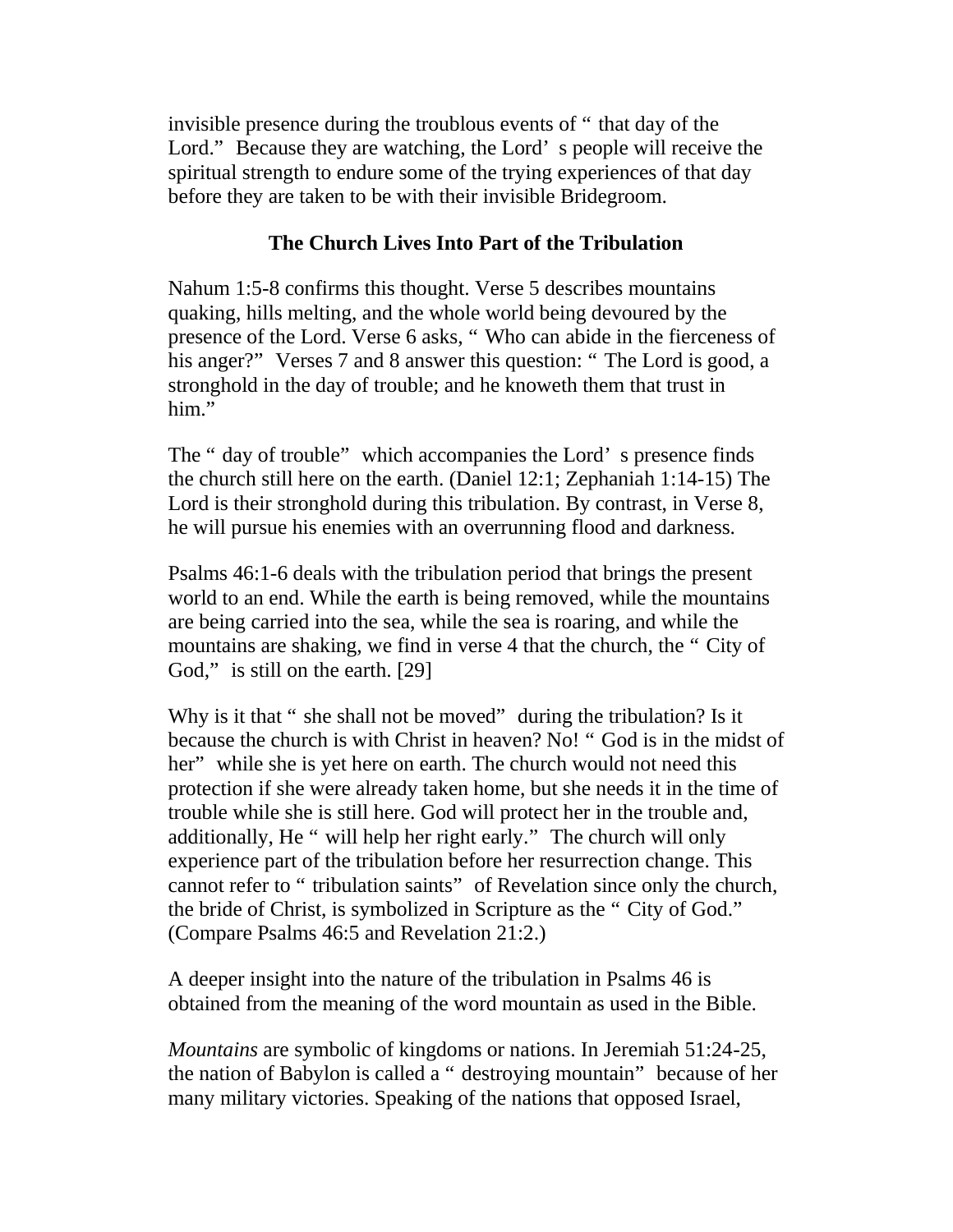Isaiah 41:15 states that Israel would " thresh the mountains" and " make the hills as chaff." In Daniel 2:35, 44, 45, the Kingdom of God is described as a " great mountain" that " filled the whole earth." Thus we see in scriptural usage, mountains are symbolic of kingdoms or nations.

*Water* is often symbolic of people (Revelation 17:15).

The *roaring sea* would represent the restless or anarchistic elements of mankind.

When Psalms 46 says, " *The waters thereof roar and be troubled,* though the *mountains shake* with the swelling thereof" and " though the *mountains* be carried into the midst of the sea," it means " the great tribulation" will result in the destruction of the nations by anarchistic elements of society.

A further proof that the church is still here during part of the tribulation is found in Matthew 24:21. As discussed, Matthew 24 contains a series of signs or events that denote, not the imminent coming, but **the secret presence of Christ.** Faithful watchers would discern these signs of Christ' s presence. A period of unprecedented trouble is spoken of in Matthew 24:21 as one of the signs of Christ's presence; and faithful watchers will see these [30] signs. Therefore, some of the church will be on earth when the tribulation begins and discern it as a sign of Christ' s presence.

These scriptures are but a few that reveal that the church will still be on earth during part of the tribulation.

#### **Is the Tribulation a Period of Seven Years?**

The tribulation period is variously referred to in Scripture as follows:

*Matthew 24:21* —" *Great tribulation* such as was not since the beginning of the world to this time, no, nor ever shall be."

*Daniel 12:1* — " *A time of trouble*, such as never was since there was a nation."

*Isaiah 22:5; Obadiah 14; Nahum 1:7; Habakkuk 3:16; Zephaniah 1:15; Ezekiel 7:7* —" *A day of trouble*."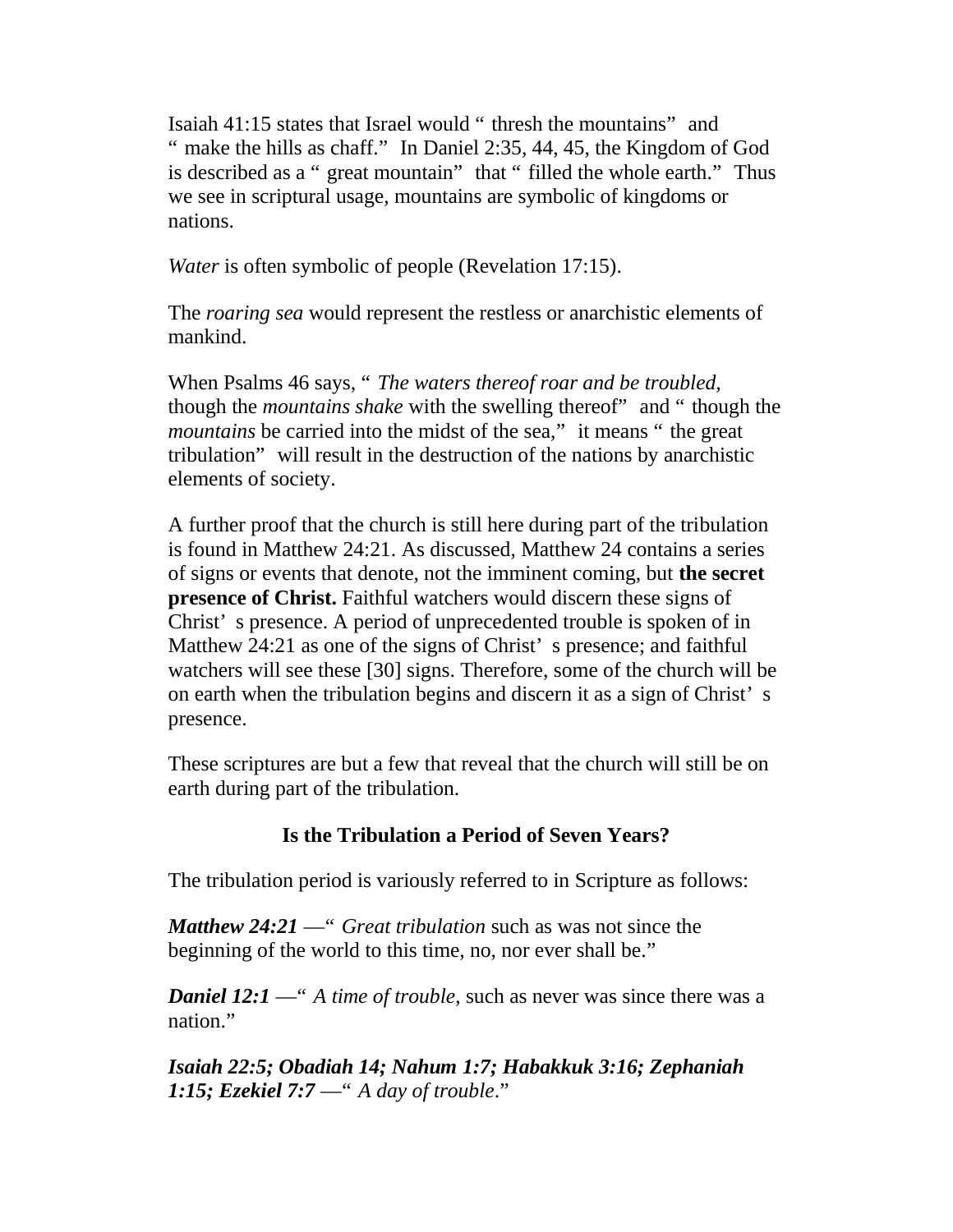Note that nowhere in these tribulation scriptures is a seven-year period mentioned.

Many fundamentalists are unaware that the " seven-year tribulation" is mistakenly based on Daniel 9:24-27—a scripture that has nothing to do with the " tribulation" which closes the Christian Age. (See *Appendix E* for a detailed discussion on the " Origin and Scriptural Evaluation of the Seven-Year Tribulation Theory." ) [31]

#### **Chapter Four**

### *"Caught Up Together With Him"*

<span id="page-29-0"></span>Paul referred to " the glorious appearing... of our Saviour Jesus Christ" as " that blessed hope." (Titus 2:13) What a blessed hope indeed when Christ finally appears and the church is united with her beloved bridegroom. Soon the warfare will be ended, the toiling and suffering over. Soon the church will experience that joy of seeing him face to face and sharing the presence of his fellowship throughout eternity. Long have Christians waited for the second coming of Christ. Long have they fervently prayed for the time they would be united with him whom they have grown to love so much. Inspiring thoughts of this glorious event have been the basis of many hymns.

A concept evolving from this joyous expectation is the " rapture." However, the word " rapture" is not found in the Bible. Is the popular concept of a " rapture" scriptural? A consideration of all the scriptures on the resurrection of the saints reveals that when Christ returns, the " dead in Christ" are raised. Then, during the period between his return and the full establishment of his Kingdom, the living saints are gathered to him individually as they die over a period of time.

#### **What Do the Scriptures Say?**

1 Thessalonians 4:16-17 describes the raising of the saints at Christ' s second presence. Note the sequence of time between the resurrection of the " dead in Christ" and the living saints being " caught up."

For the Lord himself shall descend from heaven…and the *dead* in Christ *shall rise first: Then we* which are alive and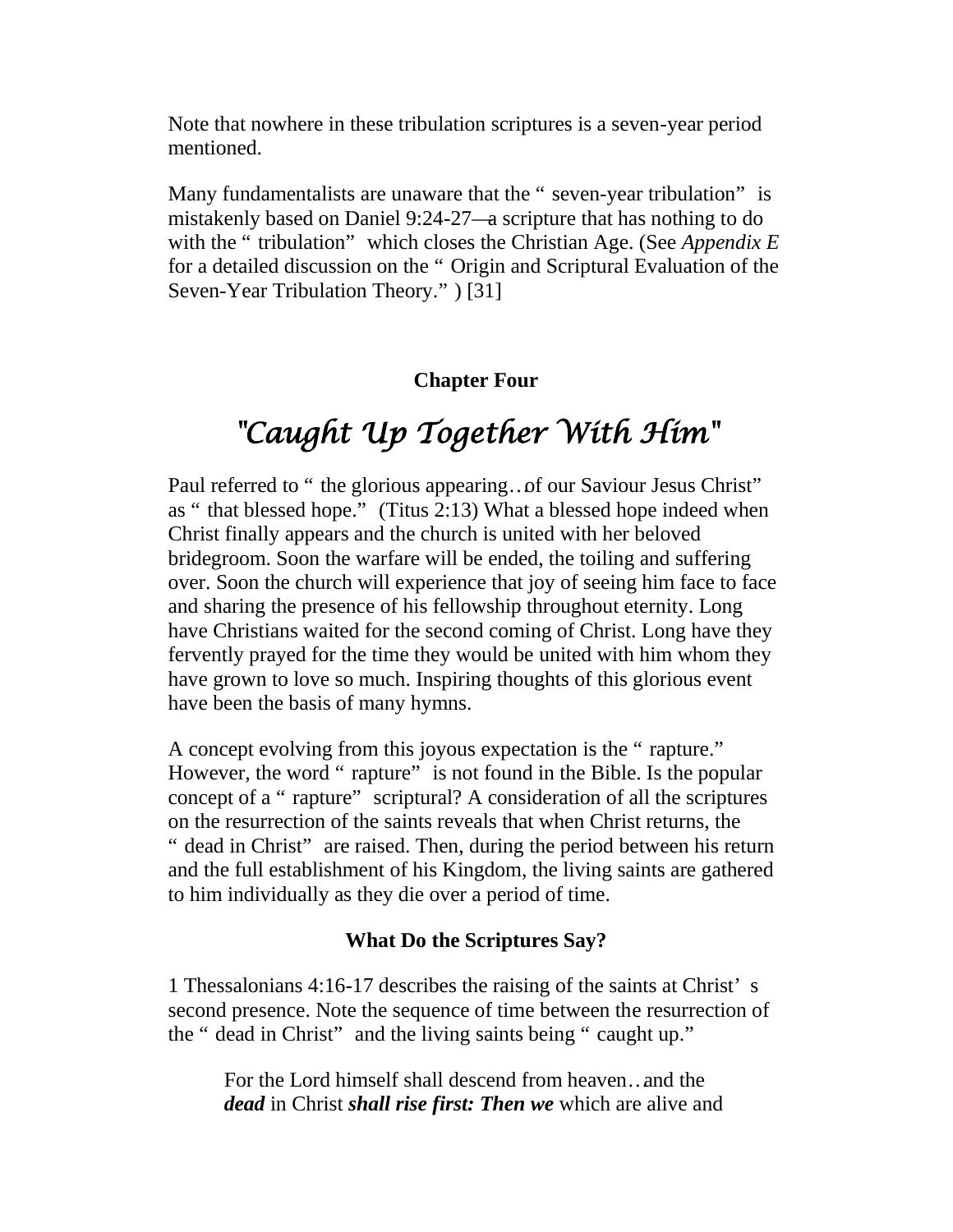remain shall be caught up together with them…to meet the Lord…[32]

This scripture states that Christ first resurrects the saints who are " dead," having fallen asleep in death since his first advent. "Then" (afterwards, Greek *epeita*, " thereafter" ) the living saints are " caught up" to meet the Lord. The contrast of " first" and " then" denotes a difference of time. Paul doesn' t tell us here how long the time difference is, but other scriptures do. Note another important point. Evidently the phrase " caught up together with them" **does not denote the time, but rather the** *place* of their being together. In 1 Thessalonians 5:10, the same Greek word *hama* is again translated " together" and clearly denotes *place*. " That whether we wake or sleep, we should live *together* with him." Thus, nothing in 1 Thessalonians 4:16-17 indicates that the " dead in Christ" and the living church are taken at the same time.

1 Corinthians 15:51-52 also describes the two parts of the resurrection of the saints. " *We shall not all sleep*, but we shall all be changed, in a moment, in the twinkling of an eye, at [during] the last trump." The word " at" is a poor translation. Rotherham correctly translates it " during."

The phrase " the last trump" implies previous trumpets. The only other trumpets in the New Testament are a series of seven trumpets found in Revelation. Some mistakenly believe that the trumpet of 1 Corinthians 15:51 sounds during a " secret rapture" to be followed by a " sevenyear tribulation" during which, among other events, the seven trumpets of Revelation literally sound. However, since the trumpet of 1 Corinthians 15:51 is called the last trumpet, it corresponds with the last of the seven trumpets of Revelation. This would mean the previous six trumpets have already sounded. Evidently, the sounding of these six trumpets is not literal, since such a literal sounding would have aroused worldwide attention. We can reasonably conclude that the six trumpets are symbolic. And if the first six are symbolic, then the seventh trumpet is also symbolic. scriptural proof that the symbolic meaning of the trumpets is a proclamation of truth will be dealt with at a later point. It is during this period of the sounding of the last trump that the resurrection of the church will occur.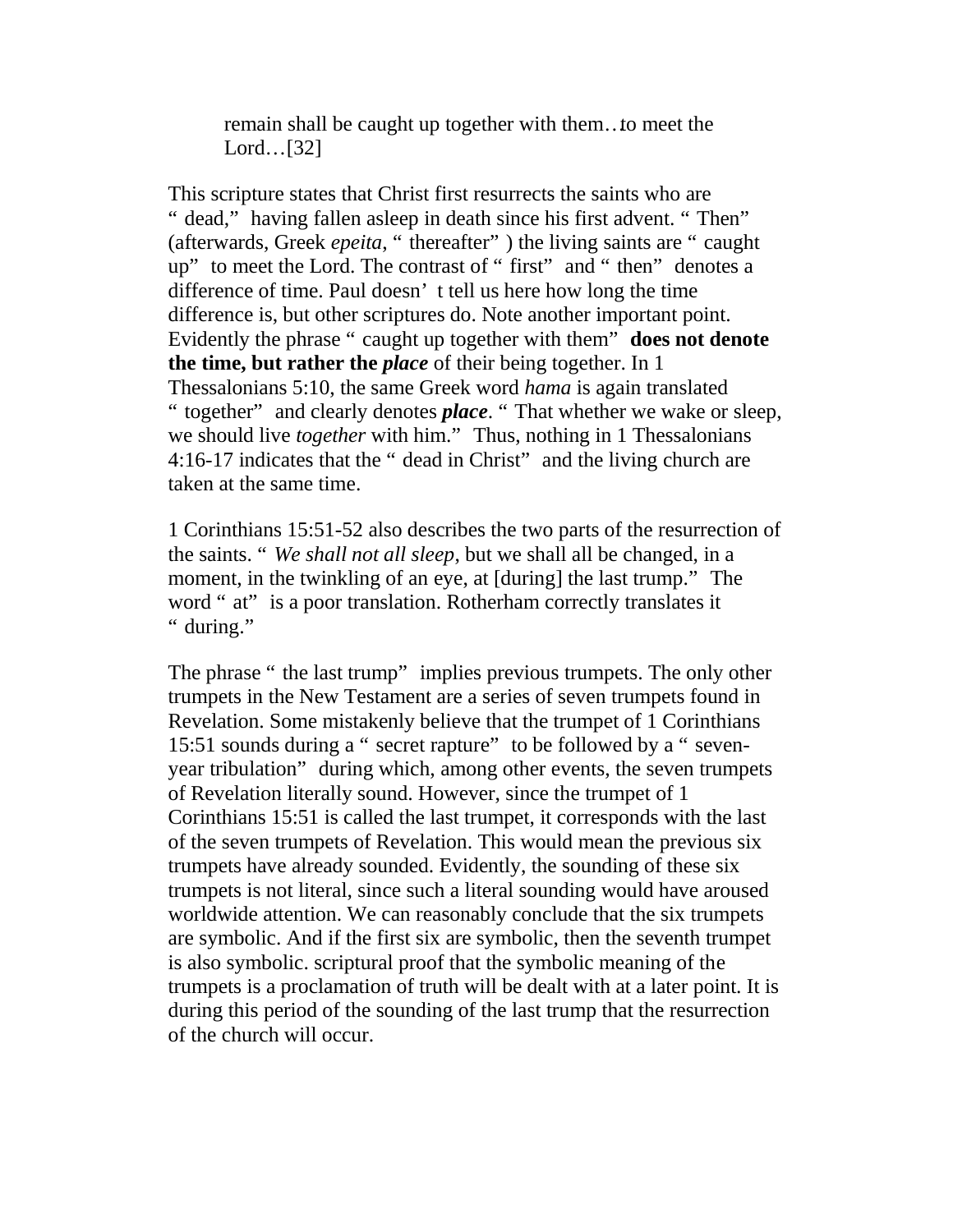The " day of the Lord" is also the " day of the trumpet." (Zephaniah 1:15-16) This symbolic trumpet, proclamation of truth, sounds during the whole " day of the Lord." [33]

#### **" We Shall Not All Sleep, But We Shall All Be Changed"**

Some will have slept in death before their resurrection at Christ' s return. However, Christians living during Christ' s presence will be changed in the twinkling of an eye without sleeping in death. Will all the living be changed at the same time, or will each be raised to immortality at the instant of their dying?

Revelation 14:13 gives the answer: " Blessed are the dead which die in the Lord from henceforth:…that they may rest from their labours; and their works do follow them." *All* the saints, even those living today, are, in this text, considered " dead."

" Ye are dead, and your life is hid with Christ in God." (Colossians 3:3) These " dead" do die. A point of time is indicated by the word " henceforth." The point of time is Christ' s return. Preceding verses describe events during Christ' s presence. Then Revelation 14:13 speaks of something that happens from " henceforth," that is, from the return of Christ onward. " Henceforth" refers to a period of time that follows, not a moment that follows. " Blessed are the saints" who die from that point on because, though they " rest from their labours" in the flesh, they will not have to wait in the sleep of death. Their " works" follow immediately with them as they are raised to meet the Lord. These scriptures teach the resurrection of the sleeping saints at his return—then, an individual resurrection of the remaining living saints occurs over a period of time as each dies and is changed " in the twinkling of an eye."

#### **The Problem of a Partial Quotation**

A set of verses in our Lord' s Great Prophecy is frequently used to prove the instantaneous gathering of the living saints to Christ in the air. However, they have nothing to do with the living saints being taken to heaven.

*Luke 17:34-36* —" I tell you, in that night there shall be two men in one bed; the one shall be taken, and the other shall be left. Two women shall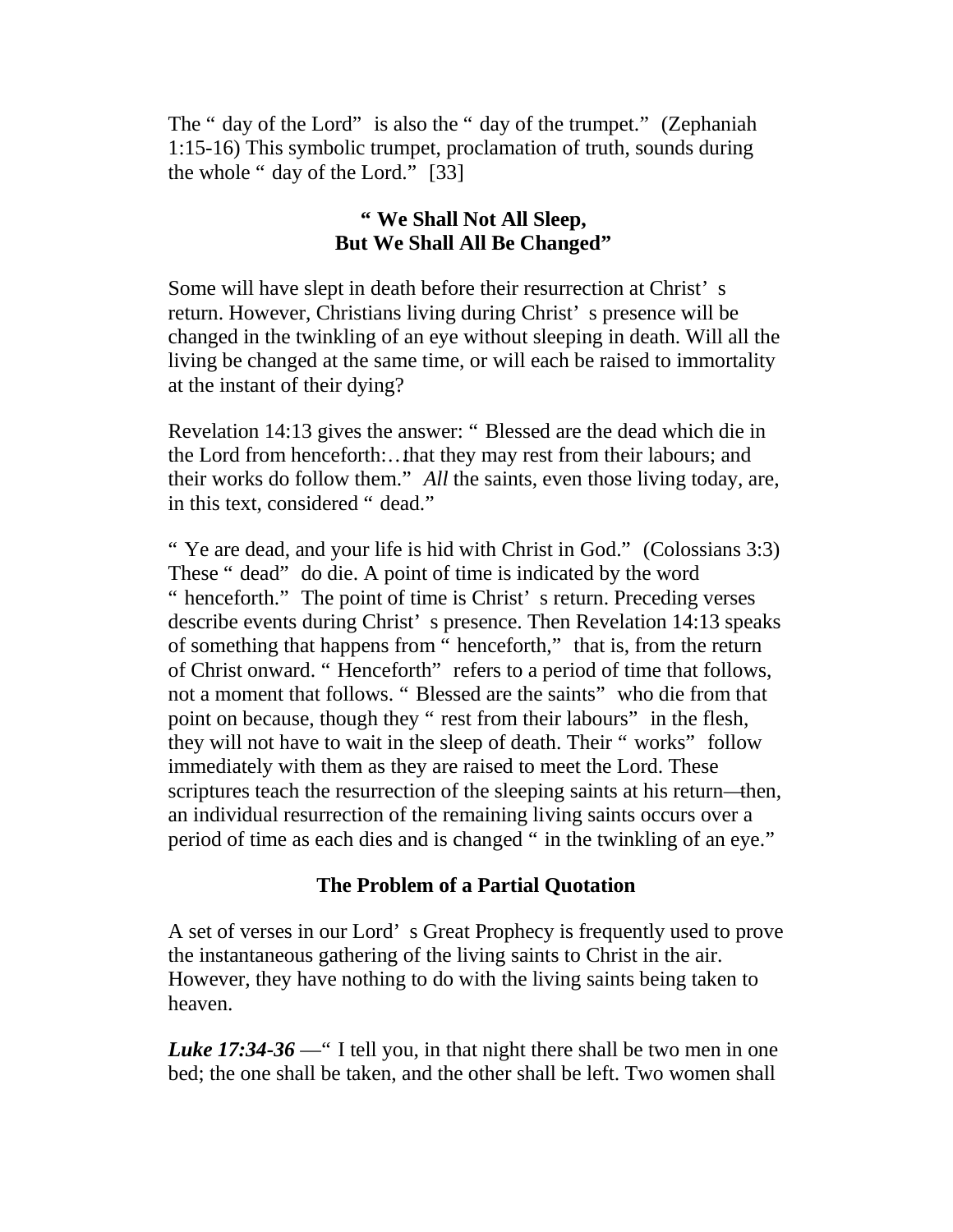be grinding together; the one shall be taken, and the other left. Two men shall be in the field; the one shall be taken, and the other left." [34]

This is an example of the danger of a partial quotation. Upon the basis of this limited citation, it might be reasoned that the ones that are taken are caught up to heaven, but verse 37 rules out this possibility:

*Vs. 37* —" And they answered and said unto him, Where, Lord? And he said unto them, Wheresoever the body is, thither will the eagles [Greek, eagles or vultures] be gathered together."

The curiosity of the disciples was aroused by Jesus' statement that two people would be in various situations and one would be taken. The disciples specifically asked where " the one" would be taken. Notice that Jesus did not say they would be caught up together with him at his return. His answer is " wheresoever the body is, thither will the eagles be gathered together." Some feel the body here referred to is the body of Jesus. However, Matthew 24:28 specifies that the body to which the eagles are gathered is a dead body or carcass.

The lesson of the eagle in Job 39:30 corroborates this usage of a slain body. Further, if the body is referring to the literal body of Jesus, then eagles must also be literal and this would render the passage meaningless. Both the body and the eagles are symbolic. Jesus evidently based his lesson on two characteristics of eagles found in Job 39:27-30: the eagle' s ability to see her prey (food) afar off; and her willingness to travel a great distance to secure this food—where the body (food) is, there the eagles will be. The Scriptures compare faithful Christians to eagles in this respect. They have the ability to see or discern spiritual food afar off, and they will travel great distances to secure it.

#### **A Rich Feast**

The lesson of Luke 17:34-36 is beautiful. Remember, Luke 17 and Matthew 24 are accounts of our Lord' s Great Prophecy in which he gave signs of his *parousia*, presence. The living church cannot be caught up at the moment of Christ' s return, for they will be here on earth discerning the signs of Christ' s presence. But their relationship to the returned Lord is blessed and unique.

Chapters two and three of Revelation describe seven churches. Many Bible-believing Christians hold the concept that these represent seven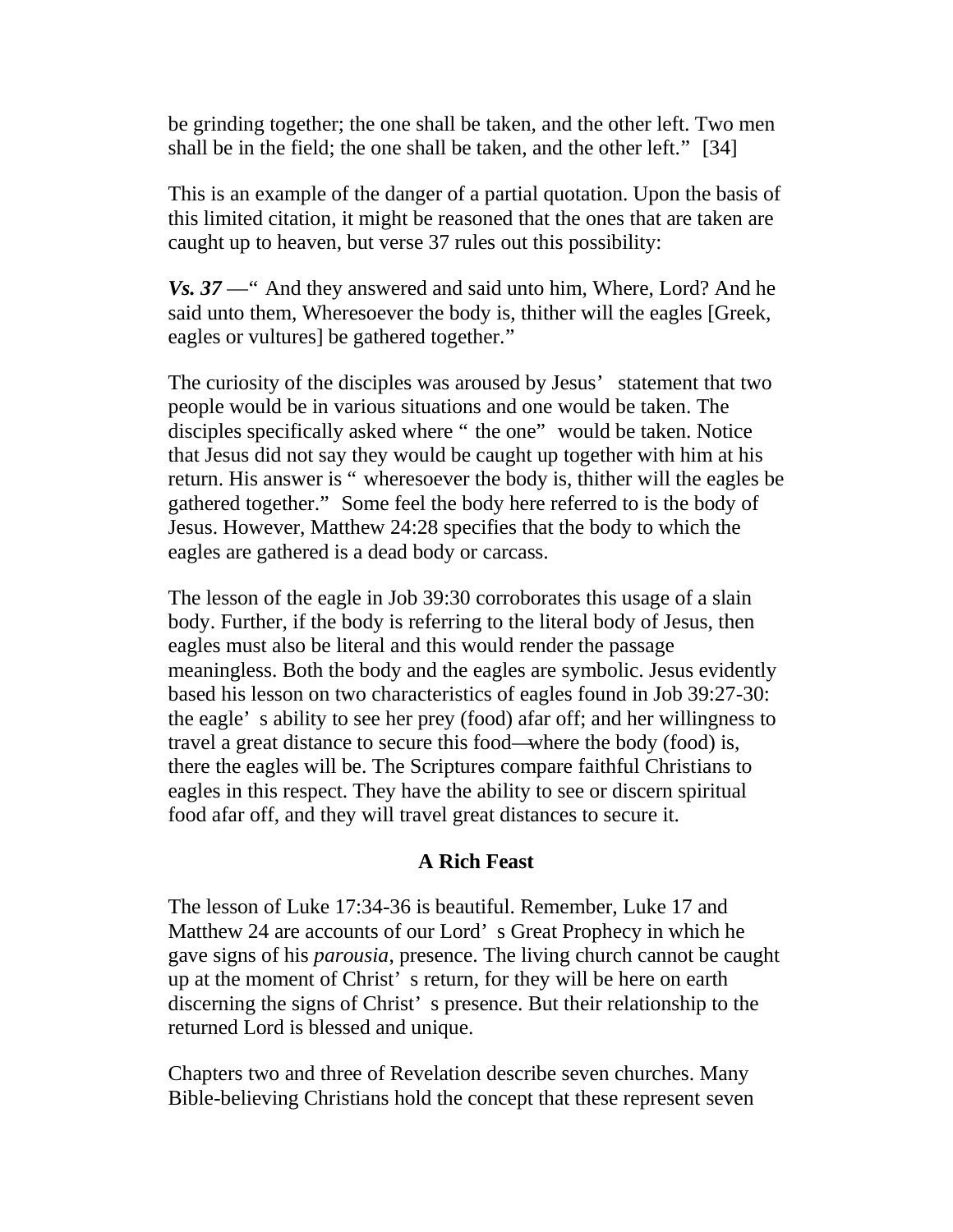stages of the church down through the Christian Age. [35] To the Philadelphia or sixth stage, the Lord said, " Behold, I come quickly." (Revelation 3:11) But, to the Laodicean, or seventh stage of the church, the Lord says, " I stand at the door, and knock: if any man hear my voice and open the door, I will come in to him, and will sup with him, and he with me." Revelation 3:20

At the close of the sixth stage of the church' s history, the Lord is imminently coming (" Behold, I come quickly" ). But the Lord is actually here during the seventh or Laodicean stage of the church. If someone is knocking at our door, he is no longer coming —he is present. We might refuse to hear the knock, or we might refuse to open the door, but this does not disannul the fact that he has arrived.

So it is with the returned Lord. The fulfilled signs of our Lord' s Great Prophecy prove that we are in the Laodicean or seventh stage of church history, the period during which the Lord is present and some of the church remain here on earth. We might refuse to hear his knock. We might refuse to understand the truth of his presence, or even refuse to open the door of our hearts to the returned Lord. Nevertheless, he is present whether we accept it or not.

To those who do accept it, there is a great spiritual feast. They sup together with their returned Lord. This feast of truth that is to be the blessed portion of the church on earth when the Lord returns is also discussed in Luke 12:37-40:

*Luke 12:37-40* —" Blessed are those servants, whom the Lord when he cometh shall find watching: verily I say unto you, that he shall gird himself, and make them to sit down to meat, and will come forth and serve them. And if he shall come in the second watch, or come in the third watch, and find them so, blessed are those servants. And this know, that if the goodman of the house had known what hour the thief would come, he would have watched, and not have suffered his house to be broken through. Be ye therefore ready also: for the Son of man cometh at an hour when ye think not."

The faithful church will be watching for the Lord' s return. When he returns, they will recognize it, and he will serve them with a special feast of truth. This feast is not in heaven—it is [36] enjoyed by watchful servants on earth. These verses depict the blessed conditions of faithful Christians who remain on earth for a period of time after our Lord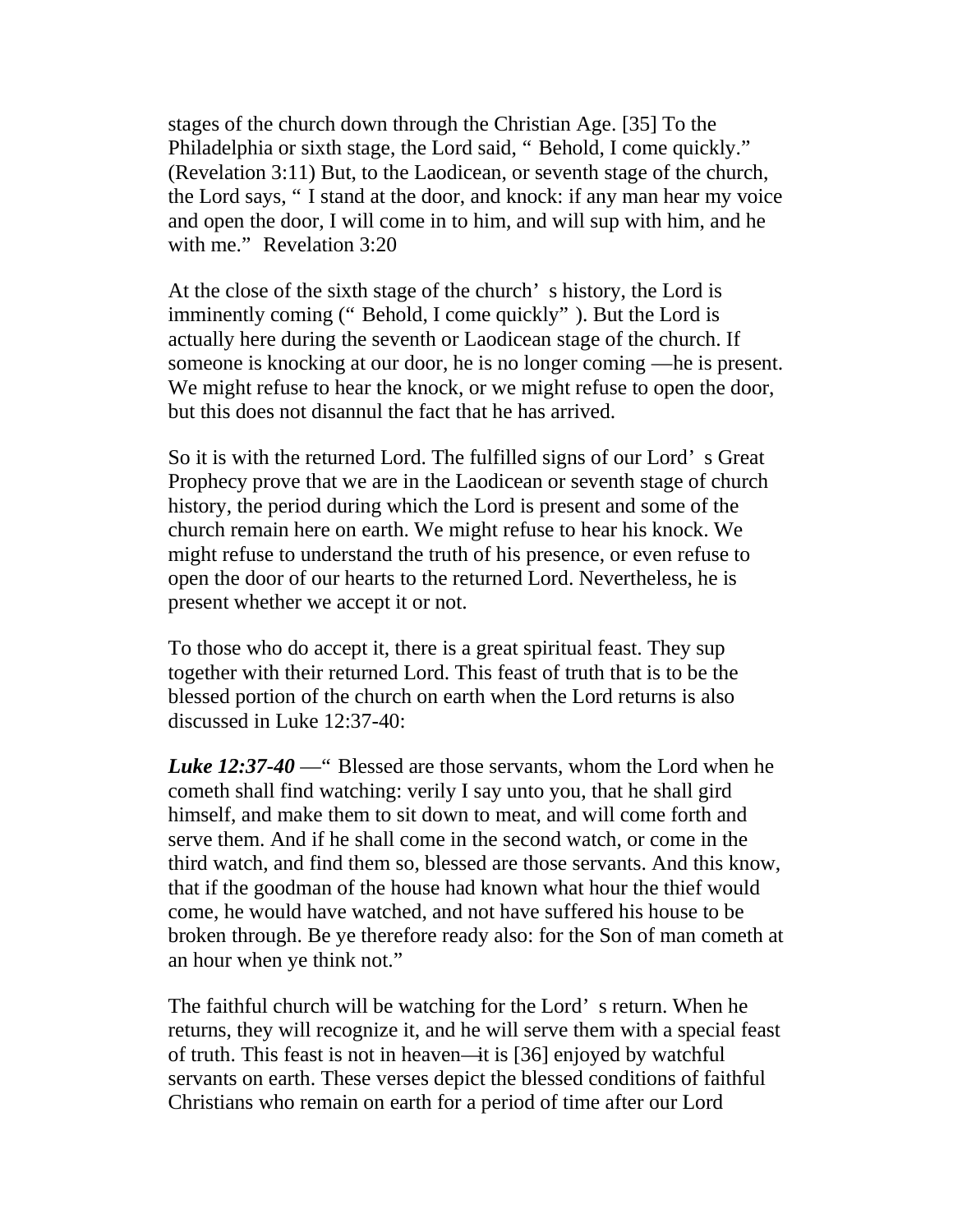returns. "Feasting" is one aspect of the two-fold lesson of the eagles. When the Lord returns, the eagle class, faithful Christians, will be gathered to this rich spiritual feast. The second lesson is that the eagle can see food afar off and will travel great distances to secure it. Revelation 18:1-5 explains what is involved in this traveling.

#### **Fleeing Babylon**

*Revelation 18:1-5* — " And after these things I saw another angel come down from heaven, having great power; and the earth was lightened with his glory. And he cried mightily with a strong voice, saying, Babylon the great is fallen, is fallen, and is become the habitation of devils, and the hold of every foul spirit, and a cage of every unclean and hateful bird. For all nations have drunk of the wine of the wrath of her fornication, and the kings of the earth have committed fornication with her, and the merchants of the earth are waxed rich through the abundance of her delicacies. And I heard another voice from heaven, saying, Come out of her, my people, that ye be not partakers of her sins, and that ye receive not of her plagues. For her sins have reached unto heaven, and God hath remembered her iniquities."

Many believe the mighty angel of verse one is our returned Lord. The Greek word *aggelos*, here translated " angel," means " messenger." Revelation 20:1-3 also used the word " angel" or " messenger" when referring to the returned Christ coming down from heaven and binding Satan. Malachi 3:1-3, a parallel passage to Revelation 18:1-5, speaks of our returned Lord as the " messenger of the covenant."

Our returned Lord, the mighty angel of Revelation 18:1, enlightens the earth with his glory. (Other scriptures show a great enlightenment of truth along every line—scientific, humanitarian, philosophical, religious, etc., which causes the earth to tremble. Psalms 97:1, 4)

Revelation 18:2-4 reveals that the returned Lord has a message against Babylon. Most agree that Babylon is a false Christian system. Revelation 17:5 indicts both a mother system [37] of Babylon and daughter systems. Therefore, Babylon represents a number of false Christian systems. Note the difference between the fall of Babylon in Revelation 18:2-4 before her plagues come, and the destruction of Babylon in Revelation 18:8 when the plagues come. Therefore, the Lord is present for a period of time before the destruction of Babylon.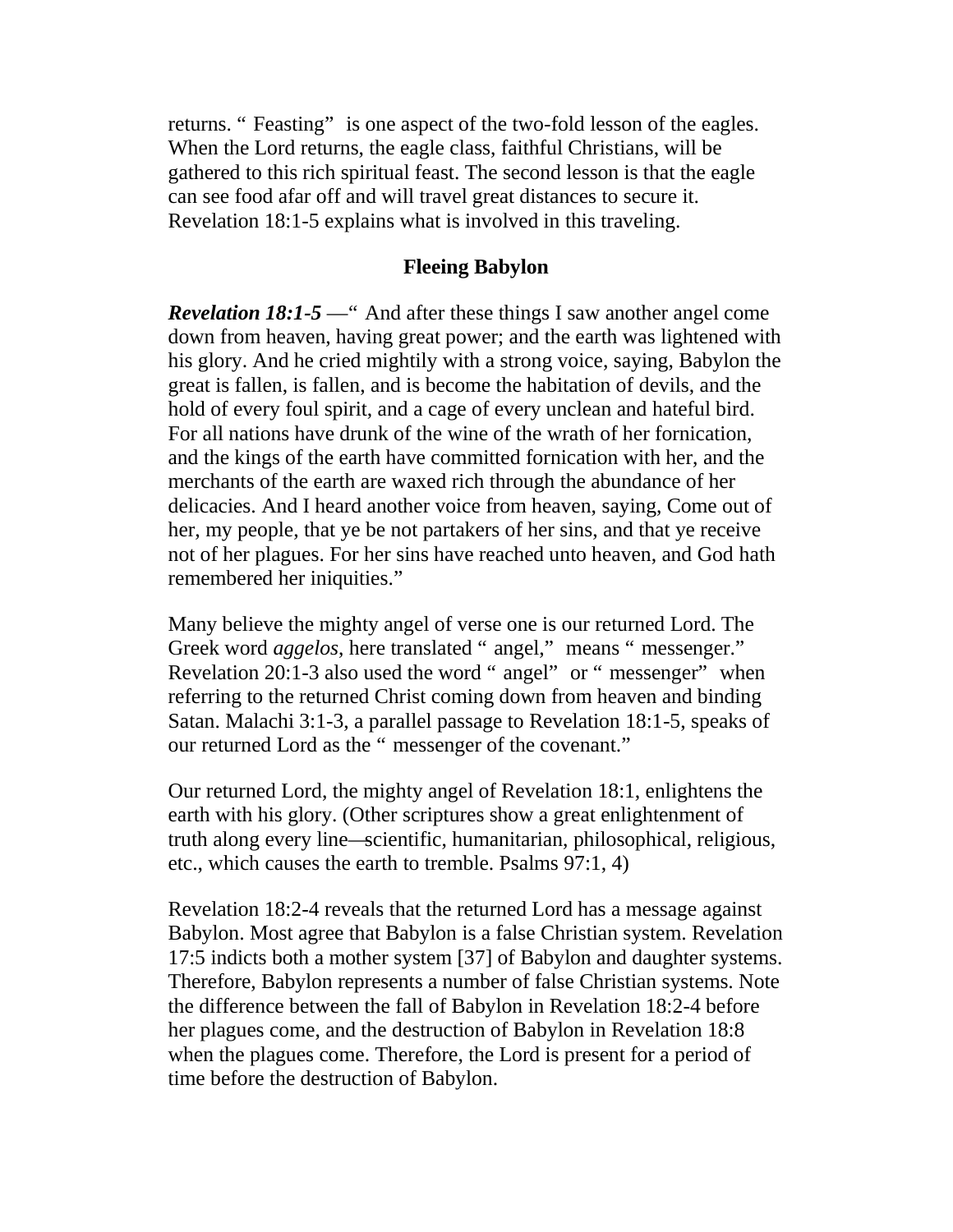Throughout the age, before his return, the Lord tried to " heal" Babylon (Jer. 51:9), but she refused to be " healed." At his return, he casts her off from favor. Revelation 18:2-4 refers to Babylon' s fall from divine favor. Then in Revelation 18:4, our returned Lord has a message for all true Christians in Babylon: " Come out of her, my people, that ye be not partakers of her sins, and that ye receive not of her plagues."

Note again the lesson of the eagle. The returned Lord has promised a great spiritual feast of truth, yet most Christians are in Babylon when he returns. Just as the eagle can see food far away and travels a great distance to secure it, so faithful Christians will discern the lack of spiritual food in Babylon and will leave. They must flee Babylon (Jeremiah 51:6) in order to enjoy the spiritual feast from the returned Lord.

The confirmation of applying Revelation 18:1-5 to the beginning period of Christ' s presence, during which the living saints are gradually caught up to the Lord, is found in Revelation 14. The time element and message of Revelation 14:8 is exactly the same as Revelation 18:2.

*Revelation 14:8* —" And there followed another angel, saying, Babylon is fallen, is fallen, that great city, because she made all nations drink of the wine of the wrath of her fornication."

It is during the period of this proclamation of the fall of Babylon from favor that we are given our " henceforth" period of Revelation 14:13, " Blessed are the dead which die in the Lord from *henceforth*." We have already seen that Revelation 14:13 proves the individual resurrection of the living church over a period of time. The synchronizing of the time element of Revelation 18:1-5 and Revelation 14 is further proof that when our Lord returns there is a gradual resurrection of the living church, not an instantaneous gathering to Christ. [38]

The lesson of Luke 17:34-37 is important to all Christians now living during our Lord' s presence. The *eagles* of verse 37 are symbolic of *faithful Christians*. The *bed, mill and field* of verses 34 through 36 are also symbolic. They represent *different spiritual conditions in the nominal churches*. The ones in the mill, the field, and the bed who are taken represent faithful Christians.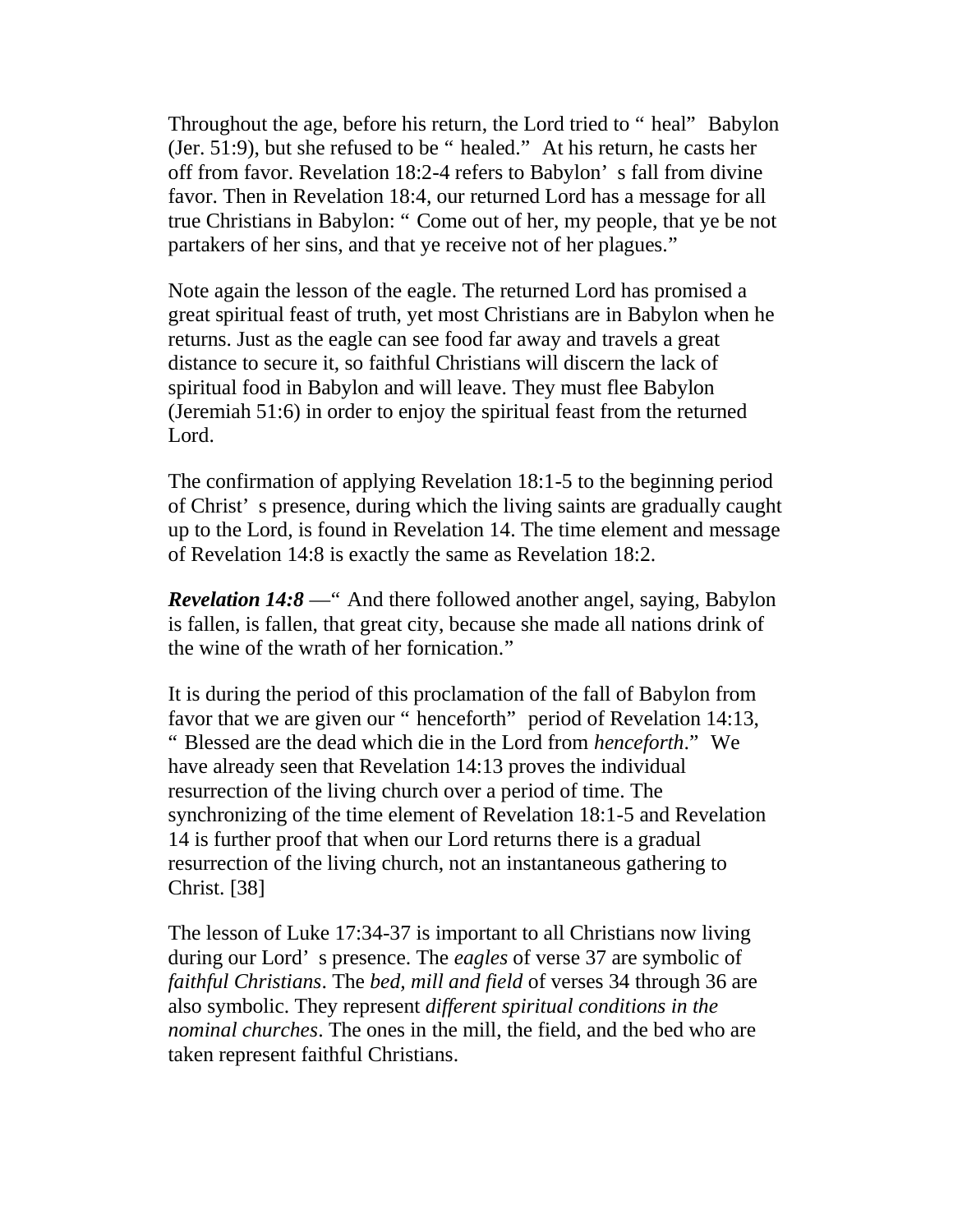When the Lord returns, He will call His people out of Babylon. He will attract them as eagles are attracted by food for which they have a keenness of vision and appetite. The watching and worthy are taken; that is, they leave Babylon. The others are left to experience the plagues that destroy Babylon. The food of " present truth" now provided by our present Lord is having its intended effect of gathering his saints to it. It is not the gathering by one man or many men unto themselves or into a new denomination, but a gathering unto a spiritual feast of prophetic truth provided by the returned Lord.

# **A Further Proof**

A further proof that the one in the bed, the one in the mill and the one in the field (Luke 17:34-36) do not picture the living church caught up to heaven is found in Luke 17:30-33.

*Luke 17:30-33* —" Even thus shall it be in the day when the Son of man is revealed. In that day, he which shall be upon the housetop, and his stuff in the house, let him not come down to take it away: and he that is in the field, let him likewise not return back. Remember Lot' s wife. Whosoever shall seek to save his life shall lose it; and whosoever shall lose his life shall preserve it."

If, as some feel, the living Christians are " raptured" instantaneously, then those who are taken have no time to make a choice or do anything else. This is contrary to verses 30 to 33. When the Son of man is revealed, the one in the field has the choice of turning back and the one upon the housetop can decide to go down into the house to take his belongings. These verses harmonize with Luke 17:34-37 where, like the eagles, the one in the bed, the mill, and the field are gathered to a spiritual feast of prophetic [39] truth to strengthen them in the troublous experiences of " that day" of Luke 21:34-36.

When the Lord returns and calls his people out of Babylon (the nominal churches), those on the housetops (Christians with a higher degree of spirituality) should leave immediately without taking any Babylonish encumbrances with them. Even when the flight from Babylon has begun, none should turn back as did Lot' s wife, verse 32.

Luke 17:33 further confirms that these verses refer to a condition of separation here on earth. Notice it is after one is taken that he still has the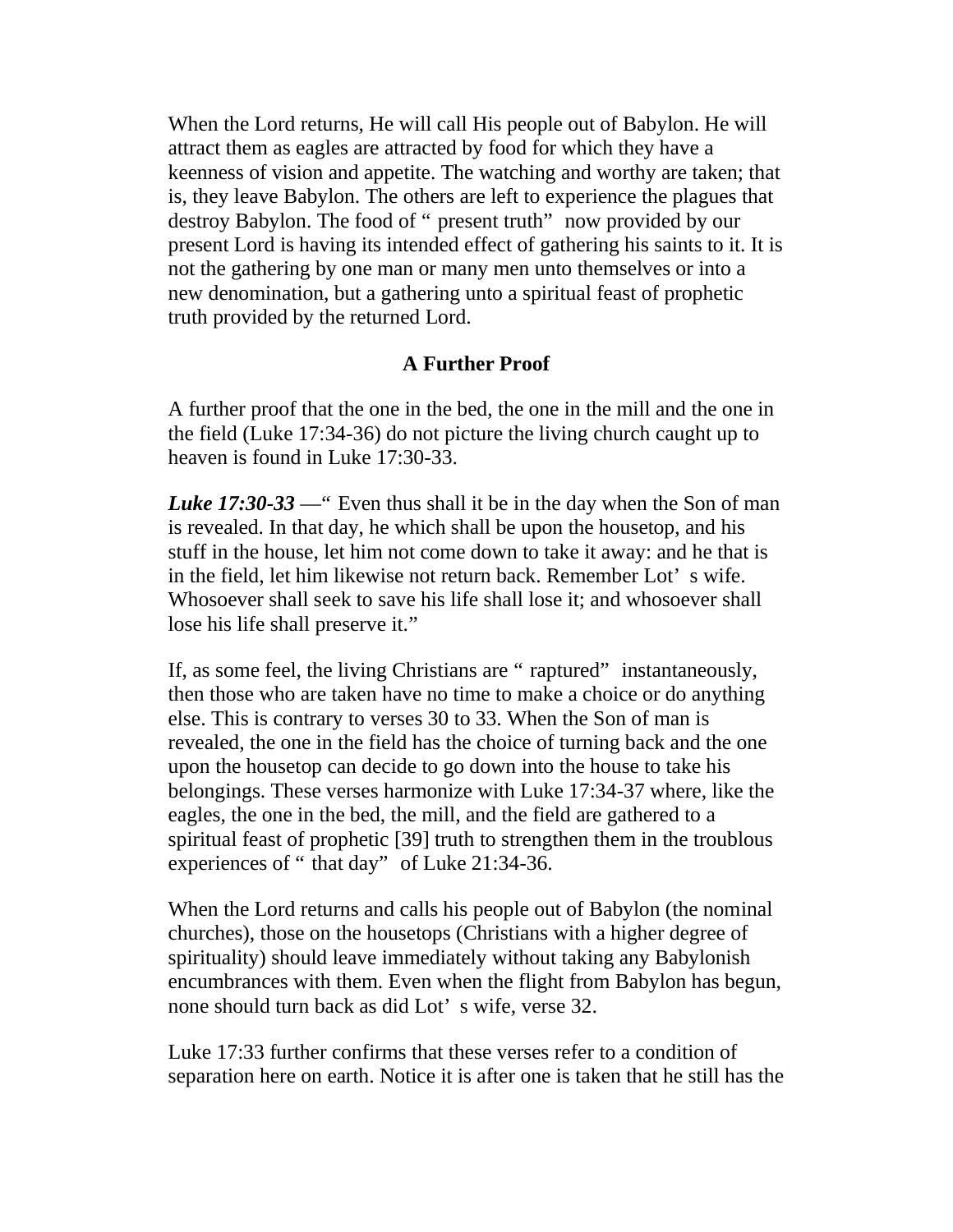choice to turn back. After the gathering begins, his course of action will determine whether he loses or saves his life.

From the foregoing scriptures discussed in this chapter, it becomes evident that the instantaneous change and resurrection of both the living and dead in Christ at the moment of his return is not a scriptural concept. 1 Corinthians 15:50-51 and 1 Thessalonians 4:16-17 reveal that all faithful Christians who died before the Second Advent will be raised to be together with their Lord at his return. From that time onward, " henceforth," Revelation 14:13 reveals that members of the living church on earth will be caught up individually to their returned Lord as they complete their course on earth. Many scriptures show that the returned Lord will reveal himself in a very special way to faithful Christians on earth and provide a rich feast of spiritual truth. [40]

# **Chapter Five**

# *"Every Eye Shall See Him"*

Having established scripturally that the Second Advent of Christ begins with a secret invisible presence discernible only to the faithful watchers by the eye of faith, the question logically arises: Will the future revealment to all mankind involve mental perception or literal sight?

Harmony must be sought between two sets of scriptures relative to this matter. Matthew 24:30-31 and Revelation 1:7, if taken literally, could be interpreted to mean that all mankind will see the returned Christ with their literal eyes. On the other hand, the following four scriptures clearly state that after Christ ascended into heaven, mankind would not and could not see him with the literal eye.

(1) " Yet a little while, and the world seeth me no more; but ye [shall] see me: because I live, ye shall live also." John 14:19 Here is a plain statement by Jesus just prior to his death and resurrection that the world would never again see him. Then he adds that "ye," the apostles and all the church, would see him again. Why? Because " ye shall live also." Just as Christ was resurrected, so his faithful followers will be raised at his second advent. " The world seeth me no more." When Christ returns, the world will not see him with the literal eye, but his followers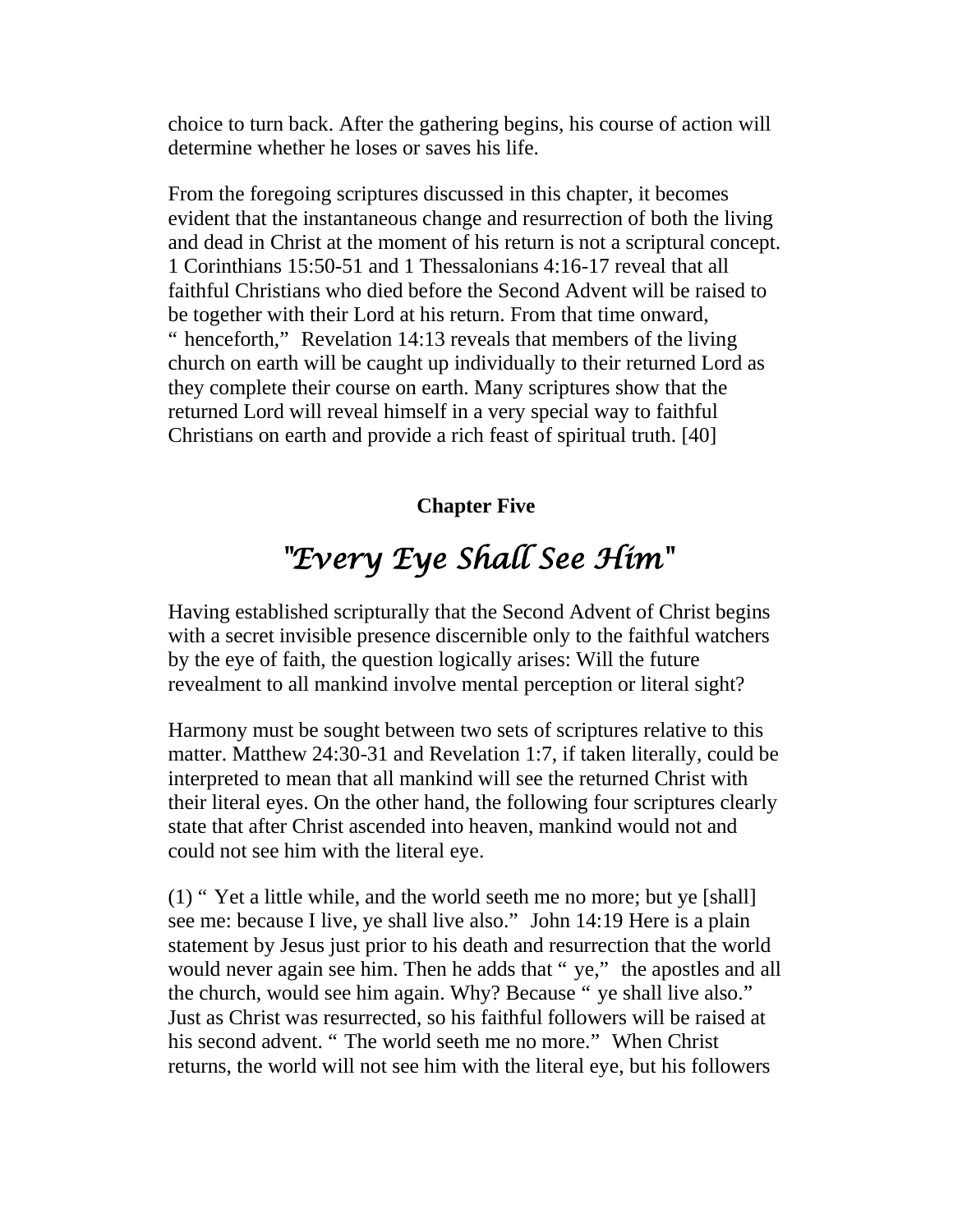will literally see him when they are caught up together with him in their resurrection bodies. 1 John 3:2

(2) Hebrews 1:1-3 tells us that the glorified Christ is the express image of the Father' s person. Colossians 1:15 speaks of Christ, " who is the image of the invisible God." These scriptures show that when Christ ascended into the presence of God, he was the exact image of the Father. From 1 Timothy 6:16 we learn that [41] Christ is " dwelling in the light which no man can approach unto; whom no man hath seen, *nor can see*." If no man can see Christ after his ascension because he is the exact glorious image of the Heavenly Father, then no man can see the returned Christ of glory.

(3) Acts 22:6-8 and 11-14 record that a mere glimpse of the glorified Christ completely blinded Saul of Tarsus. It required the power of God through Ananias to even partially restore Saul' s sight. (Acts 9:17, 18)

(4) Luke 17:20 reveals King Jesus will return unobserved at his second presence of Christ, when he returns to set up his kingdom. Verse 20 states, " The Kingdom of God *cometh not with observation*." If Christ' s return were visible to man, then the Kingdom of God would come visibly.

# **Literal, or Symbolic**

These four scriptures show that the glorified Christ will not and cannot be seen at his return. Yet Revelation 1:7 and Matthew 24:30 seem to indicate that all mankind will see the returned Lord. Will this be by literal sight or by mental perception (as, for example, when we say, " I see [understand] what you mean" )?

As Christians, we cannot afford to base our conclusions upon one set of scriptures and ignore other scriptures that do not fit with our views. We must accept the challenge: " Study to show thyself approved unto God…rightly dividing the Word of Truth." The only valid way to ascertain the correct view of any Biblical doctrine is to collate all the scriptures on a given subject and then rightly divide them, that is, harmonize them. Only then can we be sure of the correct understanding. When all the scriptures on a given subject are brought together, they will harmonize. They will not contradict.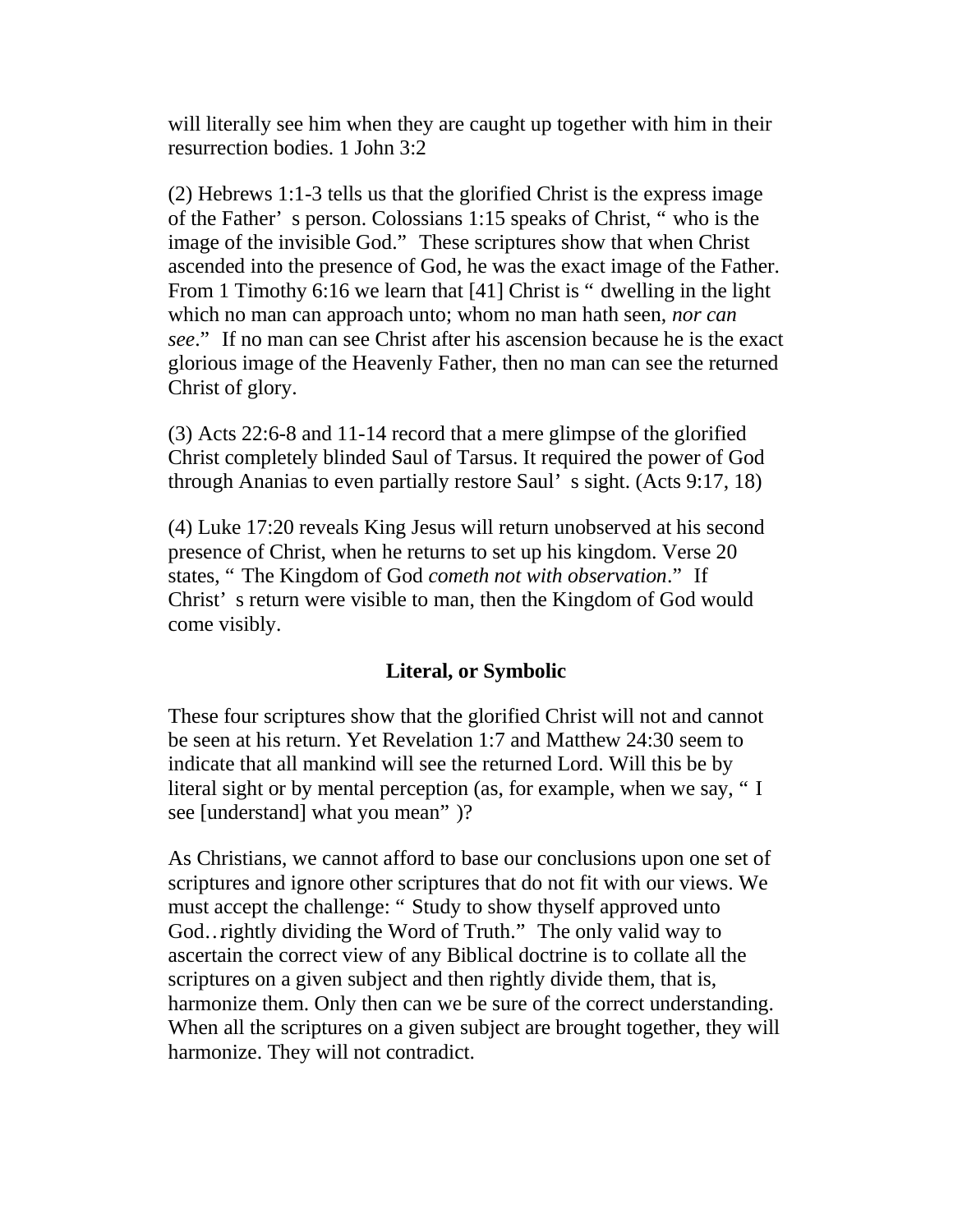It is generally admitted that some scriptures are symbolic. For example, the *fig tree* of Matthew 24:32 represents the *nation of Israel*, and the *eagles* of Luke 17:37 symbolize *faithful Christians*. The question is: How do we determine if a passage is literal or symbolic? Whenever a literal interpretation does violence to reason or places the passage [42] in direct antagonism to plain statements of Scripture, it is a good indication that the passage should be considered figuratively, and its interpretation as a symbol should be sought in harmony with obviously plain and literal passages.

John 14:19; 1 Timothy 6:16; Acts 22:6-8, 11-14, and Luke 17:20 are all plain statements to the effect that the returned Lord cannot and will not be seen by the human eye. These scriptures should be read and reread. They are literal statements that cannot be taken symbolically.

# **Mental Perception**

Now for a consideration of Matthew 24:30-31 and Revelation 1:7 which speak of all mankind seeing the returned Lord: Are they literal or symbolic? In both texts, the Greek word translated " see" is optanomai. The following definition is from AN EXPOSITORY DICTIONARY OF NEW TESTAMENT WORDS, by W. E. Vine:

*Optanomai*—to see; used (a) objectively, with reference to person or thing seen, or (b) subjectively, with reference to an inward impression or a spiritual experience or a mental occupation.

Thus, we see *optanomai* can mean either literal sight or mental perception. The following examples demonstrate how the Greek word *optanomai* is used in Scripture to denote mental understanding.

*Luke 3:6* —" And all flesh shall *see* [*optanomai*] the salvation of God." [One doesn't literally see salvation, one understands it.]

*John 1:51* — " And he [Jesus] saith unto him [Nathanael], Verily, verily, I say unto you, Hereafter ye shall *see* [*optanomai*] heaven open, and the angels of God ascending and descending upon the Son of man." [Nathanael never literally saw this. In an allusion to Jacob' s ladder, Jesus is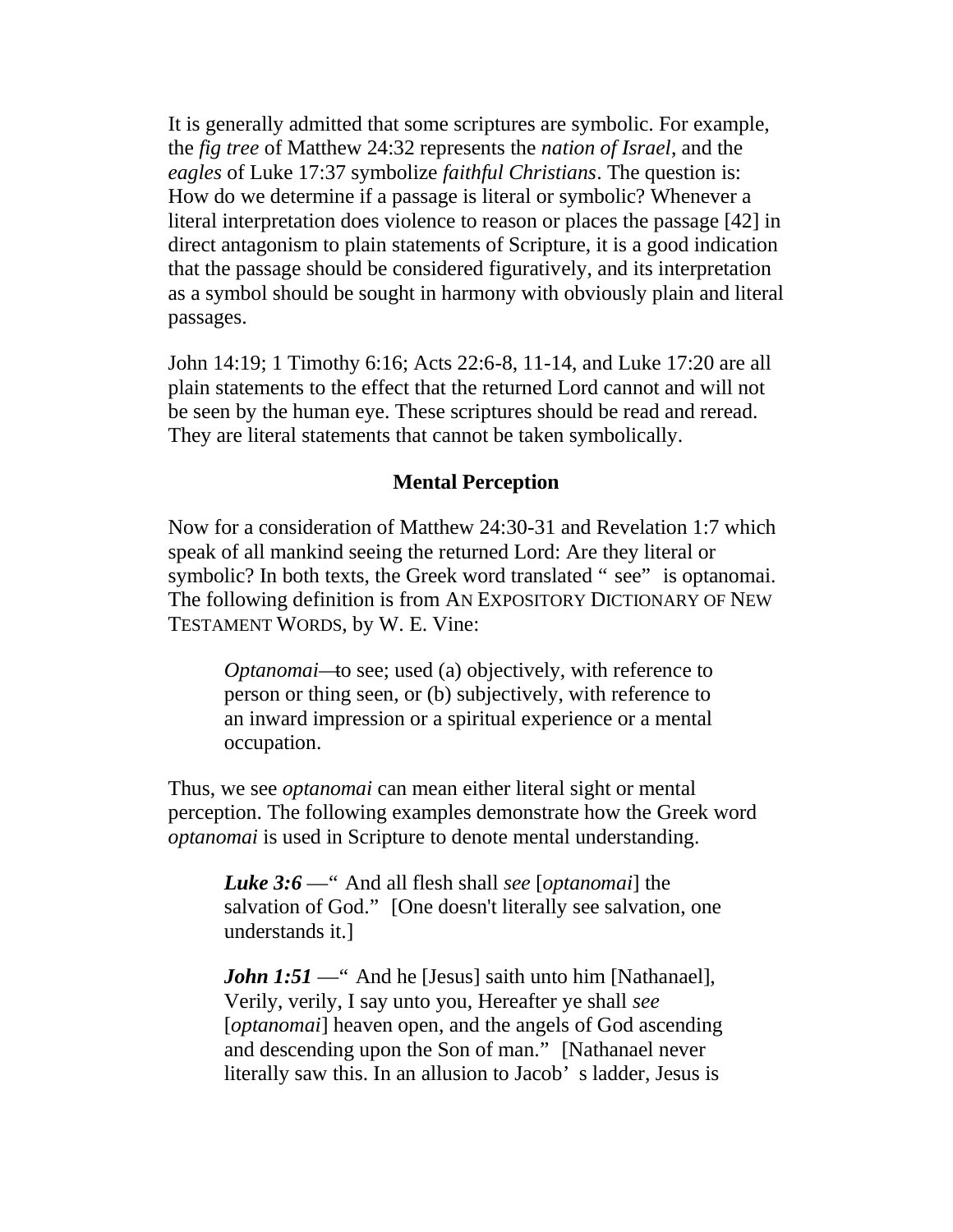saying that the Son of man would become the real ladder of communication between heaven and earth.]

*Revelation 19:10* —" And he said unto me, *See* [*optanomai*] thou do it not." [43]

*Matthew 27:4* —" …And they said…*see* [*optanomai*] thou to that."

*Matthew 27:24* —" …I am innocent…*see* [*optanomai*] ye to  $it.$ 

These scriptures prove that the Bible uses *optanomai*, translated " see" in Matthew 24:30-31 and Revelation 1:7, in a symbolic sense to denote mental understanding.

A thoughtful reading of Matthew 24:30-31 and Revelation 1:7 reveals terminology that lends itself to symbols and, in fact, are often used in the Bible as symbols. For example, in Matthew 24:30-31, words that frequently are used symbolically are here italicized.

And then shall appear the sign of the Son of man in *heaven*: and then shall all the tribes of the earth mourn, and they shall *see* [*optanomai*] the Son of man coming in the *clouds of heaven* with power and great glory. And he shall send his *angels* with a great *sound of a trumpet,* and they shall gather together his elect from the *four winds*, from one end of *heaven* to the other.

This scripture cannot be taken literally. Any concept with which it is harmonized requires a symbolic interpretation. Some apply this scripture to the living saints being caught up with Christ to heaven. But here they are gathered " *from* one end of heaven to the other." If understood literally, the saints would already be in heaven when Christ returns, and this scripture would teach that the saints are taken at that time out of heaven and not to heaven. This rules out a literal interpretation of Matthew 24:30-31.

It also says that they are gathered from the " four winds." Are the saints gathered from four literal winds? Those who teach the rapture concept recognize this problem and symbolize the four winds and the word " heaven" in verse 31 to mean that the church will be gathered from all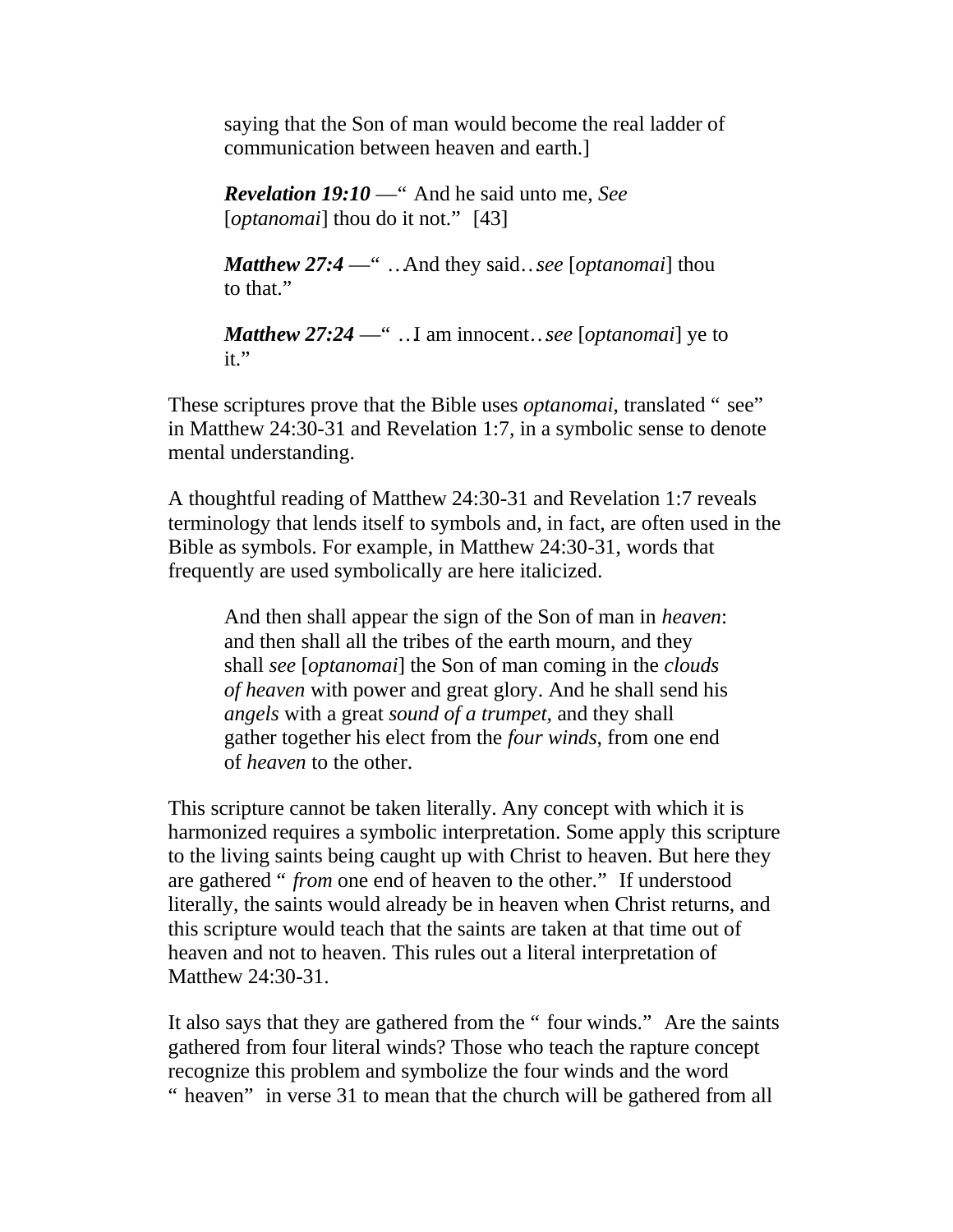parts of the earth. However, this presents a greater problem. By what rule can we arbitrarily symbolize the word " heaven" in verse 31, yet insist that it is literal in [44] verse 30 where it mentions " the sign of the Son of man in heaven" and " coming in the clouds of heaven"?

Matthew 24:30-31 is either literal or symbolic; it cannot be both. A literal application does not make sense. Therefore, both verses must be consistently symbolic.

#### **Symbolic Meaning of Matthew 24:30-31**

*Heaven and heavens* are often symbolic of corrupt religious systems (2 Peter 3:5-10; Isaiah 34:4-5; Joel 2:9- 11).

*See* can denote mental perception (Luke 3:6; John 1:51; Revelation 19:10; Matthew 27:4, 24).

*Clouds* often represent trouble as in Joel 2:1-2, a parallel text of Matthew 24:30-31.

The word *angels* is translated from the Greek word aggelos which literally means messenger and often refers to any messenger of God (Revelation 2 and 3, the seven angels or messengers to the church).

*Trumpets* are often used to denote a proclamation of truth (1 Corinthians 14:8; Joel 2:1).

With these symbols in mind the explanation of Matthew 24:30-31 becomes meaningful. The Master tells us in verse 30 that one of the first signs or evidences of Christ' s return will be in heaven, that is, in the corrupt religious systems. Verse 29 speaks of the powers of the heavens shaking.

Agnostic revolutionary influences have infiltrated the churches. The resultant battle between the fundamentalist and modernist has sorely rent the church " heavens." Since Vatican II, Catholicism is being similarly shaken. The Son of man comes in " clouds of heaven," that is, during this trouble that is shaking the churches. The Luke account includes " distress of nations with perplexity."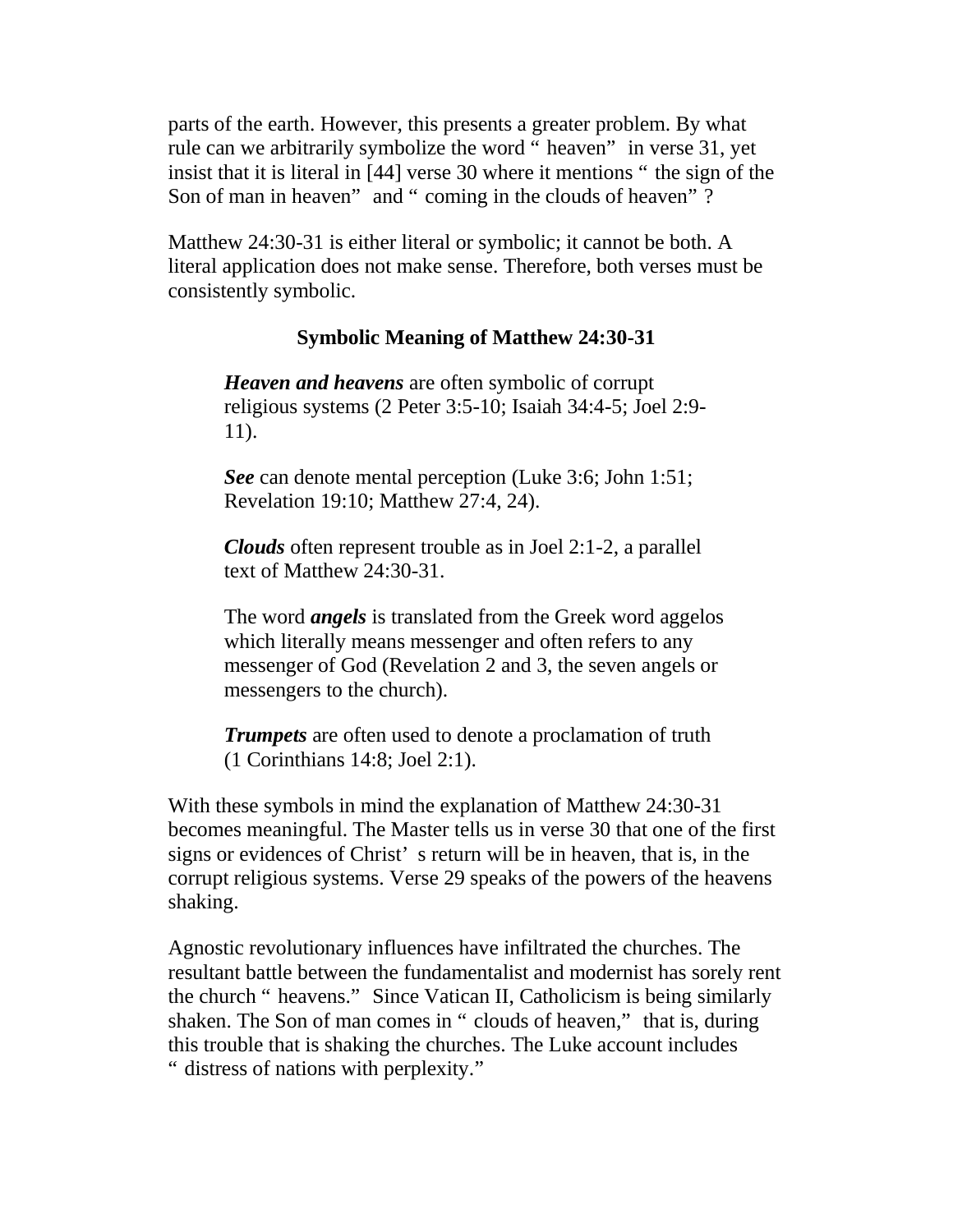This worldwide trouble in both the churches and the nations will increase in intensity until all the people of the earth mourn because of it. Finally, " they shall see [discern] the Son of man coming in the clouds" of trouble; that is, they will realize that the trouble is the result of our Lord' s return. While the heavens [45] (nominal churches) of Matthew 24:30 are being shaken, verse 31 reveals that the returned Lord will " send his angels [messengers] with a great sound of a trumpet, and they shall gather together his elect—from one end of heaven [corrupt church systems] to the other." Revelation 18:1-4, a parallel passage, further confirms that this trumpet is a proclamation of truth. Through this great proclamation of the truth, faithful servants of God will call the Lord' s people out of Babylon.

# **Symbolic Meaning of Revelation 1:7**

" Behold, he cometh with clouds [in a time of trouble] and every eye shall see [optanomai, discern] him [as the trouble intensifies, it will become evident that the day of God' s wrath has come], and they also which pierced him [the Jewish nation will especially discern Christ's presence in the final phase of the time of trouble when they are delivered from an invasion of many nations—Ezekiel 38, 39; Zechariah 12:10]: and all kindreds of the earth shall wail because of him [as the day of wrath intensifies, all will experience much sorrow and anguish]."

Revelation 1:7 cannot be taken literally since those who literally pierced Jesus have long since died. If " they also which pierced him" is symbolic of the living Jewish people, then the " clouds" and " every eye" seeing him must also be symbolic.

Thus, we find that the Bible does not contradict itself. Many scriptures plainly state that the returned Lord cannot be literally seen by man. In harmony with this, the few scriptures that refer to mankind literally seeing the returned Christ are symbolic and denote a mental discernment of Christ' s presence.

A more detailed scriptural proof of the symbolic explanation of Matthew 24:30-31, Revelation 1:7, and all other scriptures in which the word " see" denotes mental perception of Christ' s return, will be found in *Appendix B*. [46]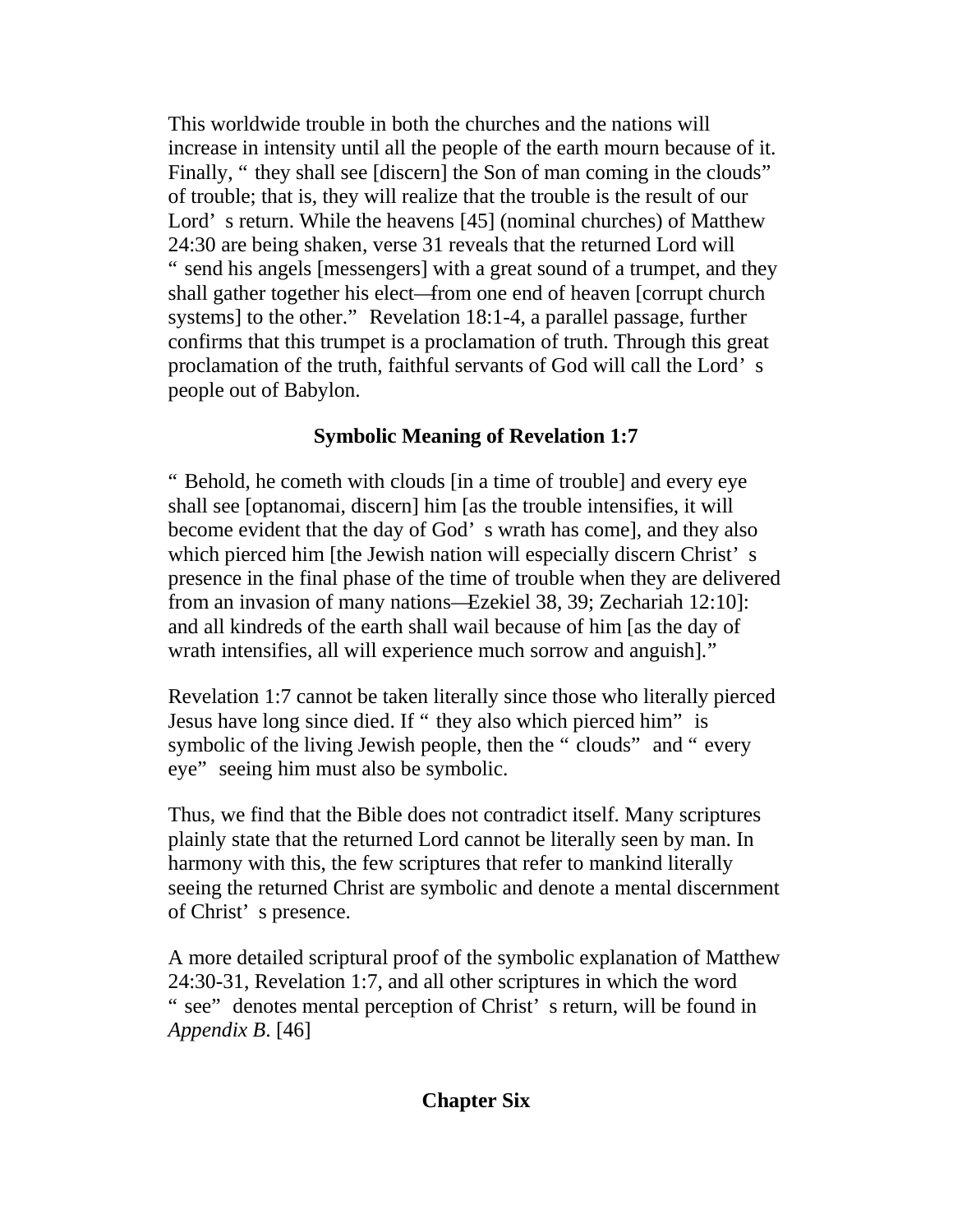# *The Man of Sin*

In his second letter to the Thessalonians the Apostle Paul shows that two events must precede the second presence of our Lord: (1) a great falling away from the original, apostolic faith; and (2) the appearance of the Man of Sin, the Antichrist. (2 Thessalonians 2:3) No interpretation of our Lord' s Second Advent should be seriously considered which fails to identify these two events. Having proven that our Lord has already returned, we now proceed to show that the Man of Sin has indeed come, fulfilling every detail of the prophetic description.

Note, however, the disharmony between this prophecy and some current views. Some claim that the Lord Jesus first comes secretly to take his saints—and then the Man of Sin appears. An examination of an error made in the early church is instructive on this point.

Recognizing that Christ was to come invisibly, as a thief (1 Thessalonians 5:4; Revelation 16:15), some believers in Paul' s day concluded that Jesus was already present and that the resurrection of the dead in Christ had, therefore, occurred. (2 Thessalonians 2:1-2; 2 Timothy 2:18) In order to correct this mistake, Paul found it necessary to advise that they " be not soon shaken in mind…that the day of the Lord is *present* [Greek, *enistemi*]. Let no man deceive you by any means: for that day shall not come, except there come a falling away first, and that man of sin be revealed, the son of perdition." (2 Thessalonians 2:2-3) Compare with the *Revised Standard Version*.

Notice, the invisible presence of Christ is *preceded*, not followed, by the revealment of the Antichrist. Also, verses 1 and 3 teach that the Man of Sin precedes two things: (1) " The coming of our Lord" ; and (2) " our gathering together unto him." This [47] eliminates the possibility of Christians being taken to heaven before the Man of Sin is revealed.

Since 2 Thessalonians 2:1-4 teaches the " man of sin" is revealed before " our gathering together to him [Christ]," the popular " pre-tribulation rapture" cannot be correct. Why? Because it wrongly teaches that the " man of sin" is revealed during a so-called seven-year tribulation which is claimed will occur after the church is gathered to Christ. 2 Thessalonians 2:1-4 shows the " man of sin" is revealed before we are gathered to Christ.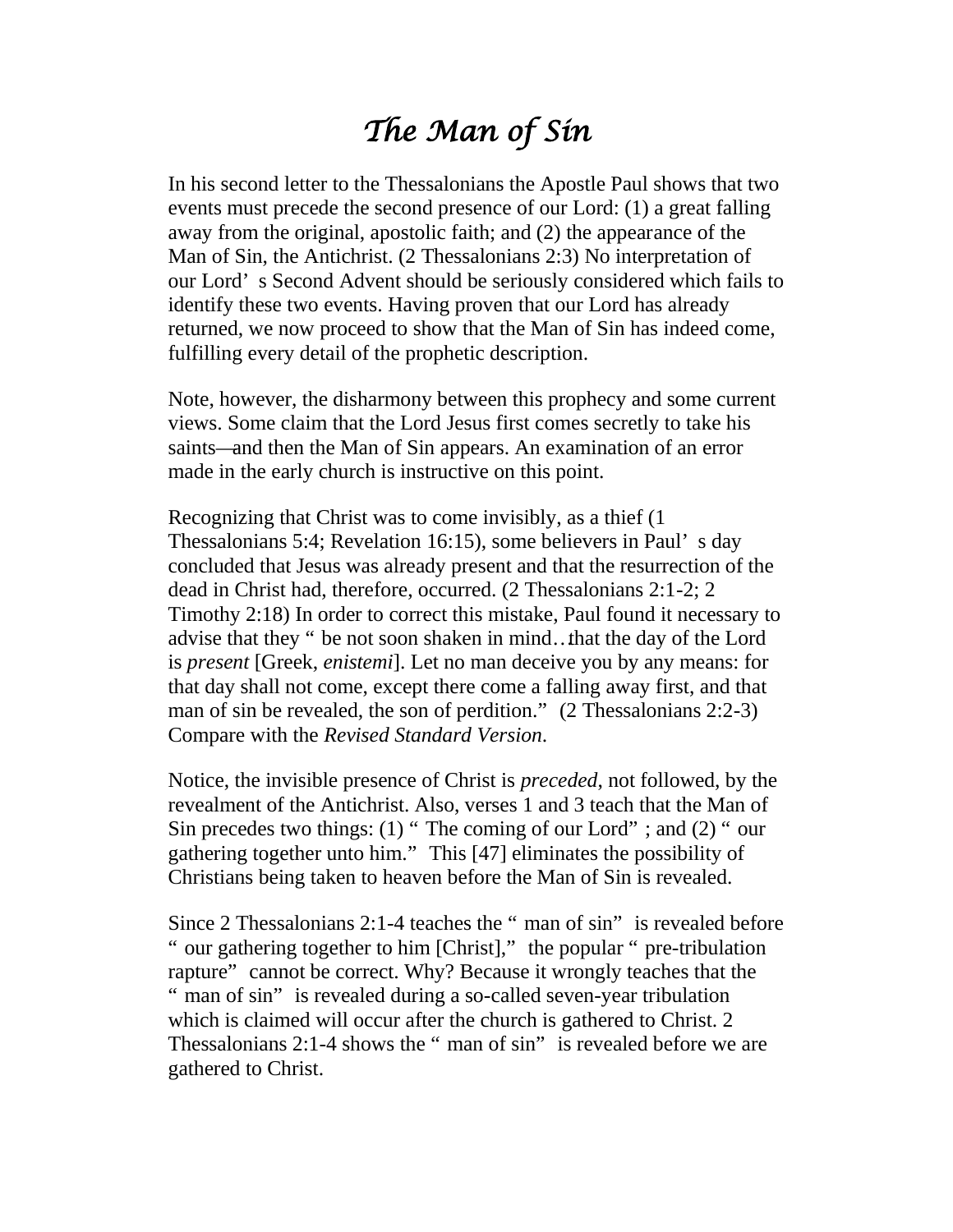Furthermore, Paul did not attempt to correct their error by asking if they had seen Jesus with their literal eyes, or had heard a literal trumpet with their ears, or had seen large numbers of Christians suddenly disappear. Had such arguments been appropriate, Paul would certainly have employed them. Their concept of an invisible presence was correct: the Day of the Lord would steal quietly upon the world and many would be overtaken by it unawares. (1 Thessalonians 5:2-4) The mistake of some in that day was not in regard to *what* they should expect, but when. Looking forward with great eagerness to the return of Christ as the fruition of all their hopes, they were prone to accept uncritically any teaching to the effect that their longed-for Lord was present, or near at hand.

# **Mystery of Iniquity**

In 2 Thessalonians 2:3-8, Paul calls the " Man of Sin" the " Mystery of Iniquity" and says that " it," not " he," is already at work in his day. This could not be a literal man—he would be nearly two thousand years old now. Why did Paul call the " Man of Sin" the " Mystery of Iniquity" ?

Remember the beautiful mystery Paul showed us. (Ephesians 5:30-32; Colossians 1:26-27; 1 Corinthians 12:12-28) Christ is " not one member but many." Just as the human body is a union of many members, so the church is the body of Christ. Paul' s lesson of contrast is clear. Just as there is a mystery class of righteous or justified believers who compose Christ, so there is a mystery class of iniquity (evil workers) who comprise Antichrist. Paul' s use of the phrases, " Man of Sin" and " Mystery of Iniquity" in verses 7 and 8 prove they are the same. [48]

#### **Origin of the Man of Sin**

To trace the origin of the Man of Sin, we must begin in Paul' s day. Writing to the church at Thessalonica, he warned them, saying, " For the mystery of iniquity doth already work: only he who now letteth [Gk. restrains] will let [Gk. restrain], until he be taken out of the way. And then shall that Wicked be revealed." (2 Thess. 2:7-8) Compare with the *New American Standard Version*.

In the ambitions of leaders to be " lords over God' s heritage" (1 Peter 5:3) and in the desire of some to avoid the path of sacrifice which Jesus ordained, the Antichrist principle found fertile soil. When the Roman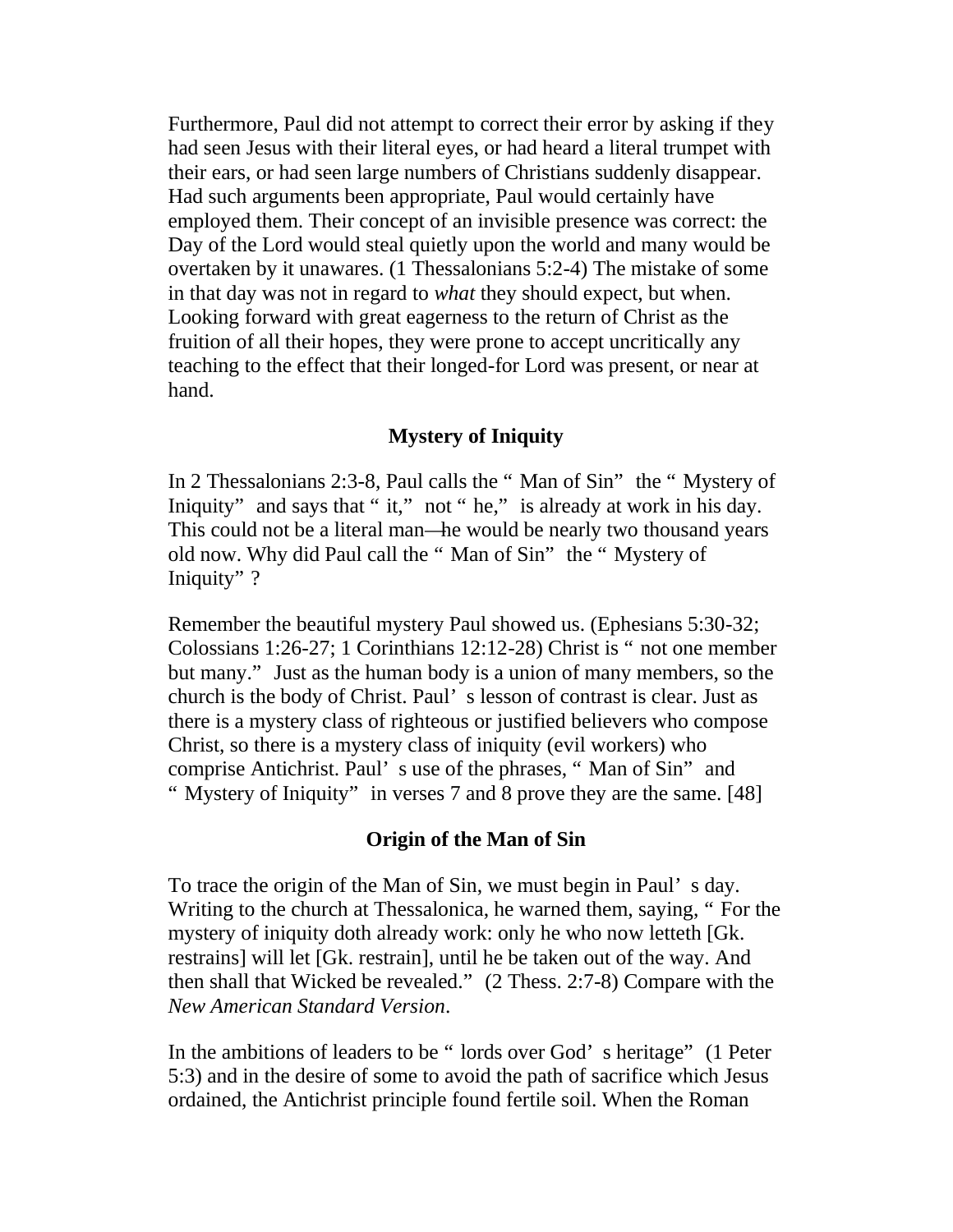Emperor, the restraining one, ceased his opposition to Christianity, this spirit of worldly ambition blossomed rapidly into the Papacy.

" As ye have heard that [the] Antichrist shall come," wrote the Apostle John, " even now are there many antichrists." (1 John 2:18) Pointing out that the spirit of Antichrist was already at work, he proceeded in the remainder of the chapter to advise how to escape its influence when it did come.

That there was a great " falling away" from true Christian faith during the early centuries of the Gospel Era, no Protestant will deny. Pompous rituals and elaborate ceremonies replaced the simple preaching of the Gospel. Salvation was no longer sought through the blood of Christ alone, but from the Mass, holy water, relics of saints, medals and amulets, the rosary, and the intercession of Mary. Multitudes flocked to converted heathen temples to pray to and adore the very idols that the Pagans had worshipped a short time before. The names of the statues were simply changed from Pagan gods and heroes to names of Christian martyrs and saints.

The Roman Emperor, who as *Pontifex Maximus* (" Chief Religious Ruler" ) had been the head of all the Pagan priests, vacated his office in favor of the Bishop of Rome, the new *Pontifex Maximus*. Whereas the Roman emperors had claimed to possess the Keys of Janus and Cybele, the new supreme pontiffs, dressed in the same costume as their forerunners, claimed possession of the Keys of St. Peter and attempted to prove that the Apostle Peter had once been the Bishop of Rome—something completely unsubstantiated by history. [49]

This Man of Sin, growing out of the apostasy as foreseen by Paul, exalted " himself above all that is called God, or that is worshipped; so that he as God sitteth in the temple of God, shewing himself that he is God." (2 Thessalonians 2:4) The temple to which Paul referred was not a literal building, but the Church of God, for he elsewhere declared, " Ye are the temple of the Living God." 2 Corinthians 6:16

The self-exaltation of the bishops of Rome in the temple (church) of God was extravagant beyond measure. Applying divine prerogatives to themselves, they claimed that every human being must be subject to their authority.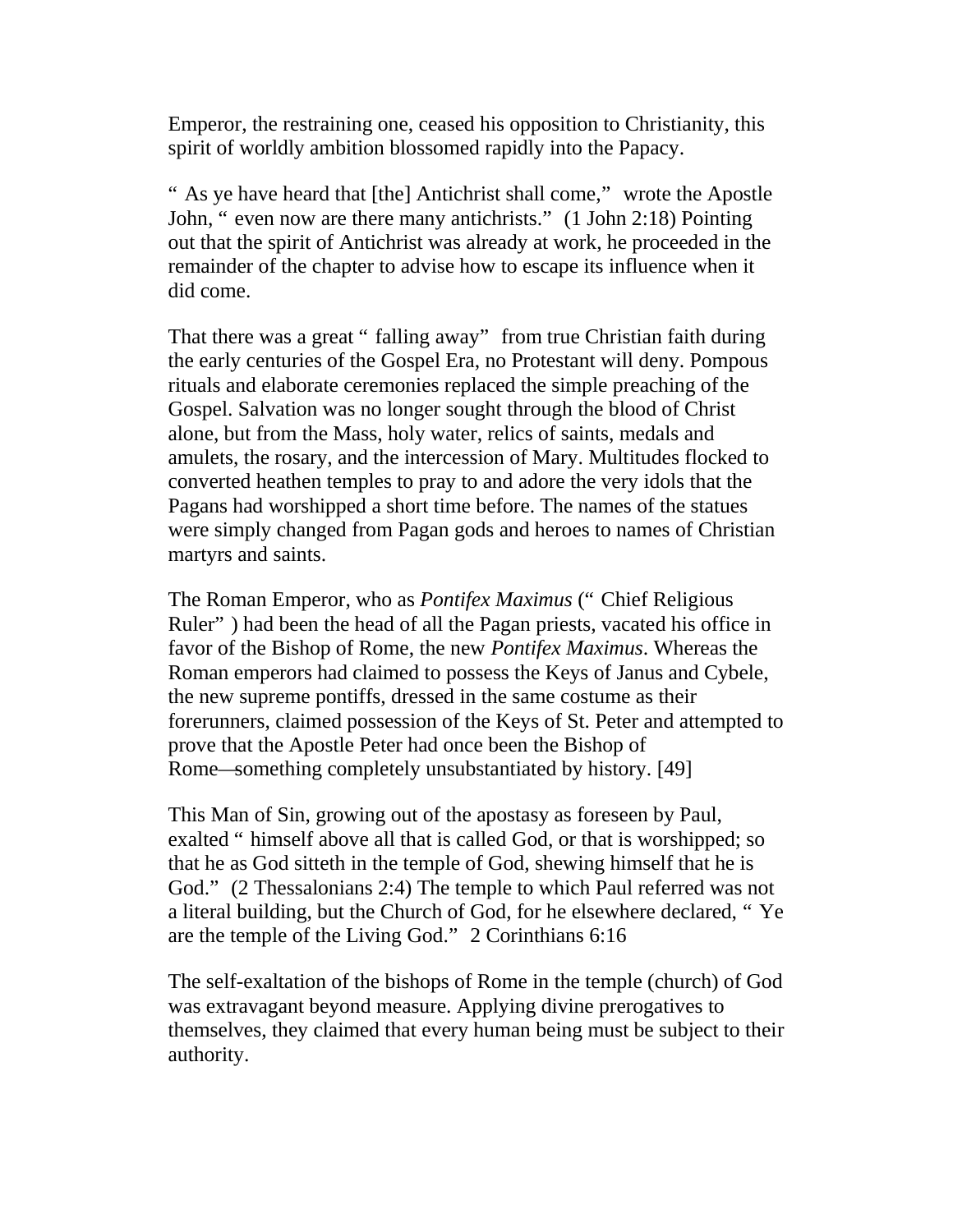" The pope holds the place of the true God," declared Pope Innocent III (A.D. 1198-1216). The Lateran Council (A.D. 1123) acclaimed the pope as " Prince of the Universe." St. Bernard (A.D. 1090-1153) wrote, " None except God is like the pope, either in heaven or on earth." Pope Nicholas (A.D. 858-867) boasted that Constantine had " conferred the appellation of God on the pope, who, therefore, being God, cannot be judged by man."

Astounding as these false claims are, they deceived the whole Christian world during most of Papacy' s dark reign (Revelation 13:5-6). Only a faithful few escaped their baneful influence and remained loyal to their true Lord and Head. Note that the Greek prefix " anti" signifies not merely " against" or " opposing," but also " instead, in the place of." (See Strong' s or Vine' s.) Thus, Antichrist is not only an opponent of our Lord and his truth, but an impostor, a usurper of his position.

Attributing the purest motives to the popes, the Papacy would still be the Antichrist; because he claims to be the " Vicar of Christ" on earth and supreme "Head of the Church." Each pope in turn has applied the Messianic promises and appellations of scripture to himself. Even kings were required to kiss the pope' s great toe, supposedly fulfilling Psalm 2:12, " Kiss the Son, lest he be angry."

#### **The System—Not Individuals**

No one pope was the Antichrist, nor is every Catholic or pope a man of sin. The Man of Sin, the Antichrist, the " Mystery of Iniquity" is the Papal system—it is **not** an *individual*. [50]

# **Antichrist in Other Prophecies**

There is general agreement that the " little horn" on the fourth beast of Daniel 7 and the " leopard beast" of Revelation 13 are symbolic of Antichrist. The question is whether the " little horn" and the " leopard beast" picture a literal Man of Sin or a system.

Some believe the four beasts of Daniel 7 represent four governments and that the fourth beast is the Roman Empire, and the " little horn" on this beast symbolizes a single individual who is the Man of Sin. Yet, they claim that the leopard beast of Revelation 13 does not represent a government but a personal Man of Sin, and its ten horns represent ten governments that support this worldwide dictator.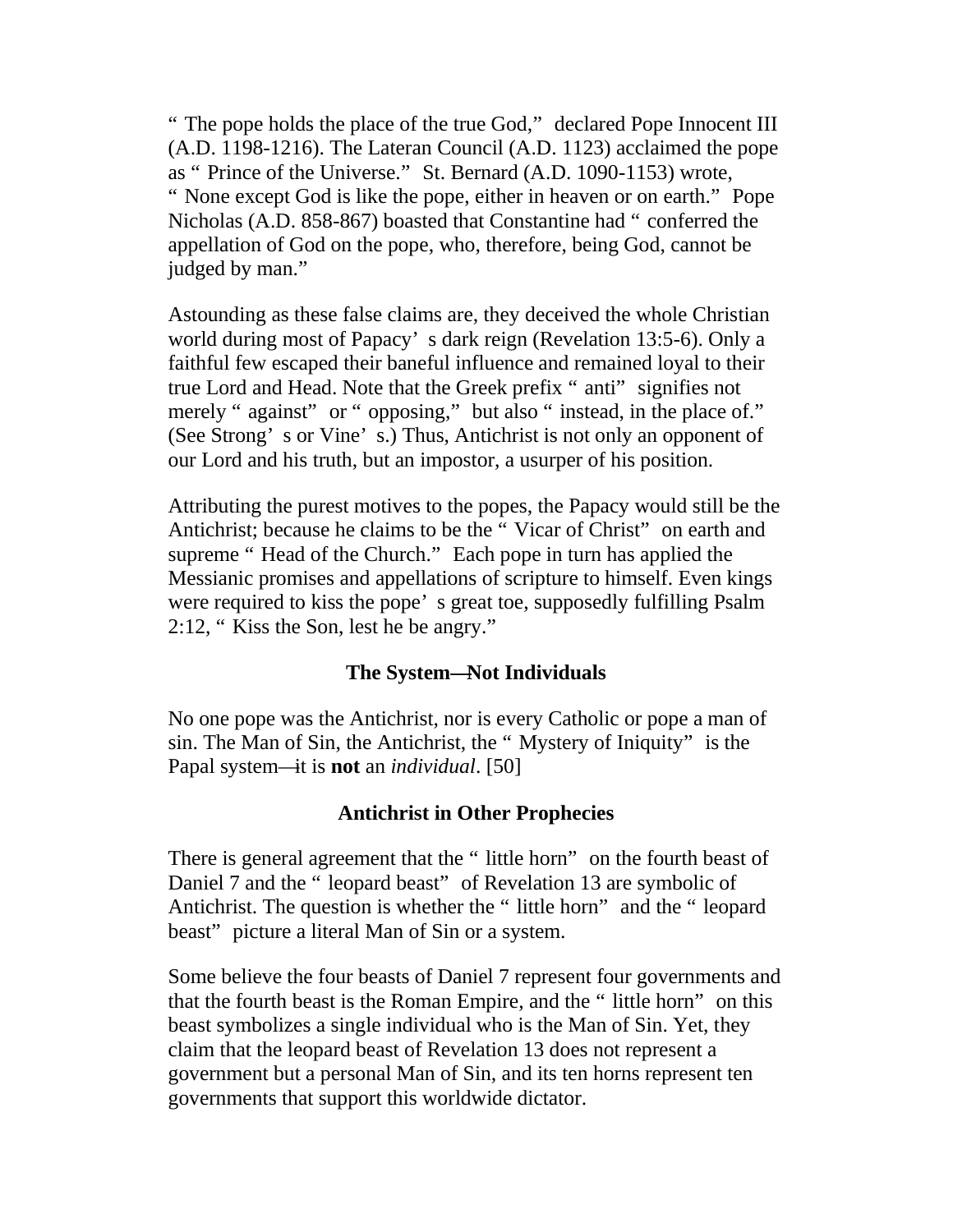This view contains a basic violation of scriptural interpretation. When the Bible identifies a symbol, we are on shaky ground when we give that symbol a different meaning.

In Chapter 7 Daniel clearly states that beasts represent governments. Those four governments were Babylon, Medo-Persia, Greece, and Rome. By what logic are the *beasts of Revelation symbolic* of *an individual* when *beasts in Daniel* represent *governments*? Is it not inconsistent to claim the " *little horn*" *in Daniel is a man* when the *horns of Revelation are governments*? Consistency requires a uniform application of the beasts and horns in both Daniel and Revelation.

The justification for this reversal of interpretation is the claim that the leopard beast of Revelation 13 is referred to by a personal pronoun " he," whereas the government beasts of Daniel are not. This is not a valid argument. In Daniel 7:19-20, the fourth beast, which all agree represents the Roman Empire, is referred to by the personal pronoun " his." In Daniel 8:3-7 the beasts picturing Medo-Persia and Greece are continually referred to by the personal pronouns " he" and " him."

#### **Daniel Chapter 7**

Several facts concerning the " little horn" prove that Antichrist is a system and not an individual. Daniel 7:25 reveals that the " little horn…wears out the saints of the most high." This presents a dilemma if a personal antichrist wears out the saints during a future " seven-year tribulation." [51]

If, as some claim, the true church is taken to heaven before the " tribulation," who are " the saints of the most high" that are persecuted by the Man of Sin? They reply that these are the " tribulation saints" of Revelation 7 and not the saints or church of Christ who are taken before the tribulation. They add that the " tribulation saints" will be in the kingdom, but have no part in reigning with Christ in his kingdom. This, they say, is reserved exclusively for the church of Christ.

With this, the future literal Man of Sin concept crumbles. In Daniel 7:13- 14, Christ is brought before the Heavenly Father and given the kingdom. In Daniel 7:18 and 22, " The saints of the most high," the same saints that are persecuted by the " little horn," the Man of Sin, are also given the kingdom. Remember, only Christ and his church reign in His kingdom. Therefore, " the saints of the most high" in Daniel 7 are not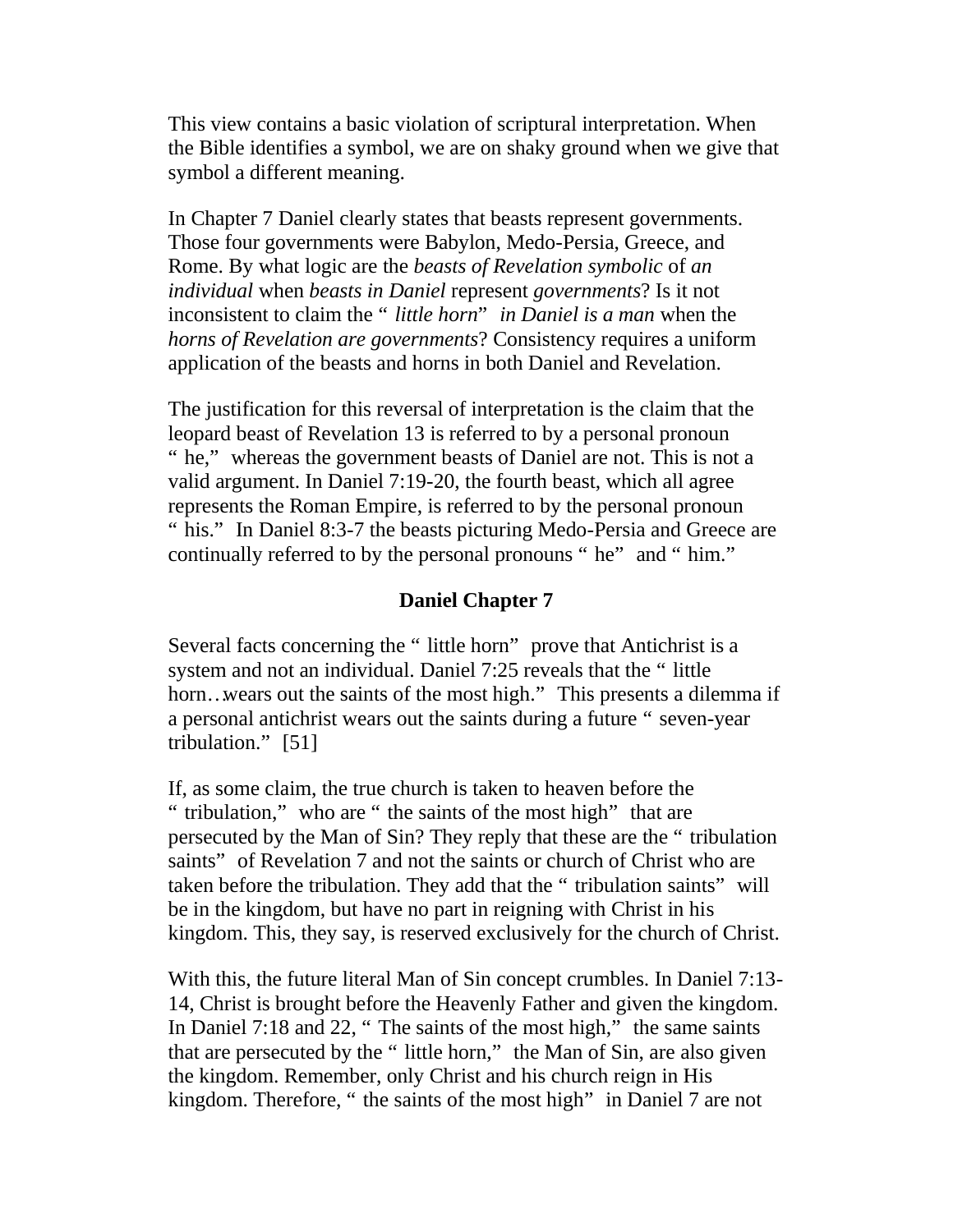the " tribulation saints," but the Church of Christ who reigns with Christ.

Daniel 7 also gives us the time element of the Man of Sin. The " little horn" persecutes these saints; consequently, the " little horn," the Man of Sin, is revealed before either the Day of Christ when the saints are resurrected or the tribulation occurs.

Daniel 7:25 indicates that " the saints of the most high" are worn out by the " little horn" for a period of a " time, times, and a half times," which most agree refers to 3½ years or 1,260 days. We have already seen that the saints persecuted by the Man of Sin are the church who reigns with Christ, and not the tribulation saints. Therefore, the church is persecuted for 1,260 days. Consequently, the 1,260-day period occurs before the great tribulation and is not part of the tribulation.

# **1260 Days**

What and when is this 1,260-day period? The Bible is its own interpreter. The Lord has put into the Bible certain rules for interpreting symbols, parables, and time prophecies. If we ignore these basic scriptural rules, then our understanding of scripture will be confused.

The scriptural rule for interpreting time prophecy is found in Ezekiel 4:1-8 where we are given a 390-day period. In Ezekiel 4:6 we read, " I have appointed thee each day for a year." By this [52] divinely provided rule of interpretation, 390 days equals 390 years. All agree that the seventy weeks (7 weeks x 7 days = 490 days) of Daniel 9:24-29 refers to 490 years and not 490 days. This is based on the day-equals-a-year key provided in Ezekiel 4:6. Why then do some make an exception to the 1,260 days of Daniel and Revelation and insist on a literal period of 1,260 days?

According to the scriptural rule of interpretation in Ezekiel 4:6, a day for a year, the period of 1,260 days would be a period of 1,260 years. Many students of prophecy apply this to the period between A.D. 539 and 1799.

In 539 A.D. the last of the three horns (civil powers) that stood in the way of the Pope of Rome being recognized as the civil ruler of Rome was removed (Daniel 7:8). Horns in prophecy consistently picture civil or governmental powers. The pope was already acknowledged as the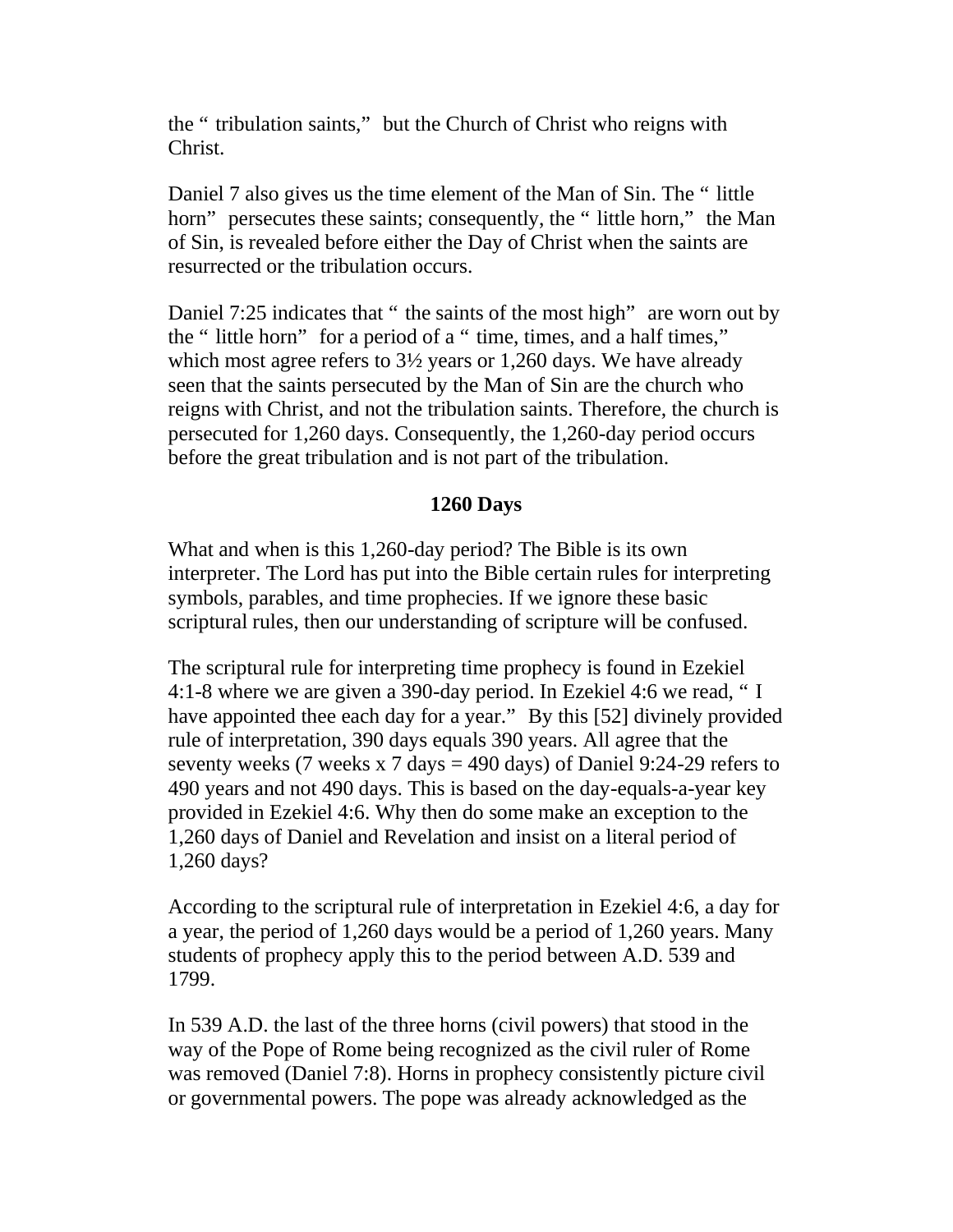supreme religious ruler of the empire. The year 539 A.D. marks the beginning of Papacy' s (the " little horn" ) civil power.

For 1,260 years Papacy, the Man of Sin, ruthlessly persecuted the true church (Daniel 7:25) until Papacy' s persecuting power was broken in 1799 when the Pope died after being imprisoned by Napoleon. This persecution had reached its ultimate in the so-called Holy Inquisition. Established by Pope Innocent III in 1204 A.D., it was applied with unimaginable cruelty in every country, and the so-called " holy office" of the Inquisition continued the carnage until the armies of Napoleon put an end to its work. Whole villages and towns were indiscriminately slaughtered on the theory that " God will know his own." Tens of thousands were burned alive at the stake, while countless others were subjected to torture by the most hideous inventions.

Aside from the more spectacular crimes of the Inquisition proper, the steady, relentless crushing of individuals over many centuries certainly presents an appalling scene. No wonder the prophet Daniel was alarmed! (Daniel 7:28) Napoleon' s imprisoning of the pope and his death in 1799 ended one of the most bloody periods in history, the 1,260-years' persecution of the saints by Papacy.

The Scriptures do not speak of a " seven-year tribulation" —nor do they speak of two back-to-back 1,260-day periods. The [53] following citations are the only places in the Bible which mention the 1,260 days: Daniel 7:25; 12:7; Revelation 11:2-3; 12:6, 14; 13:5. Each agrees with Daniel 7:25.

The *holy people* (saints means holy ones) of Daniel 12:7.

The *holy city* (identified in Revelation 12:2 as the bride of Christ) of Revelation 11:2.

The *woman* (symbolic of the Church, 2 Corinthians 11:2) of Revelation 12:6, 14.

The *saints* in Revelation 13:5, 7.

All show the *church of Christ is persecuted for 1,260 days by Antichrist*. The Bible rule for time prophecy is a day for a year (Ezek. 4:6). During the 1,260 years of Papacy' s persecution of the Church, God' s two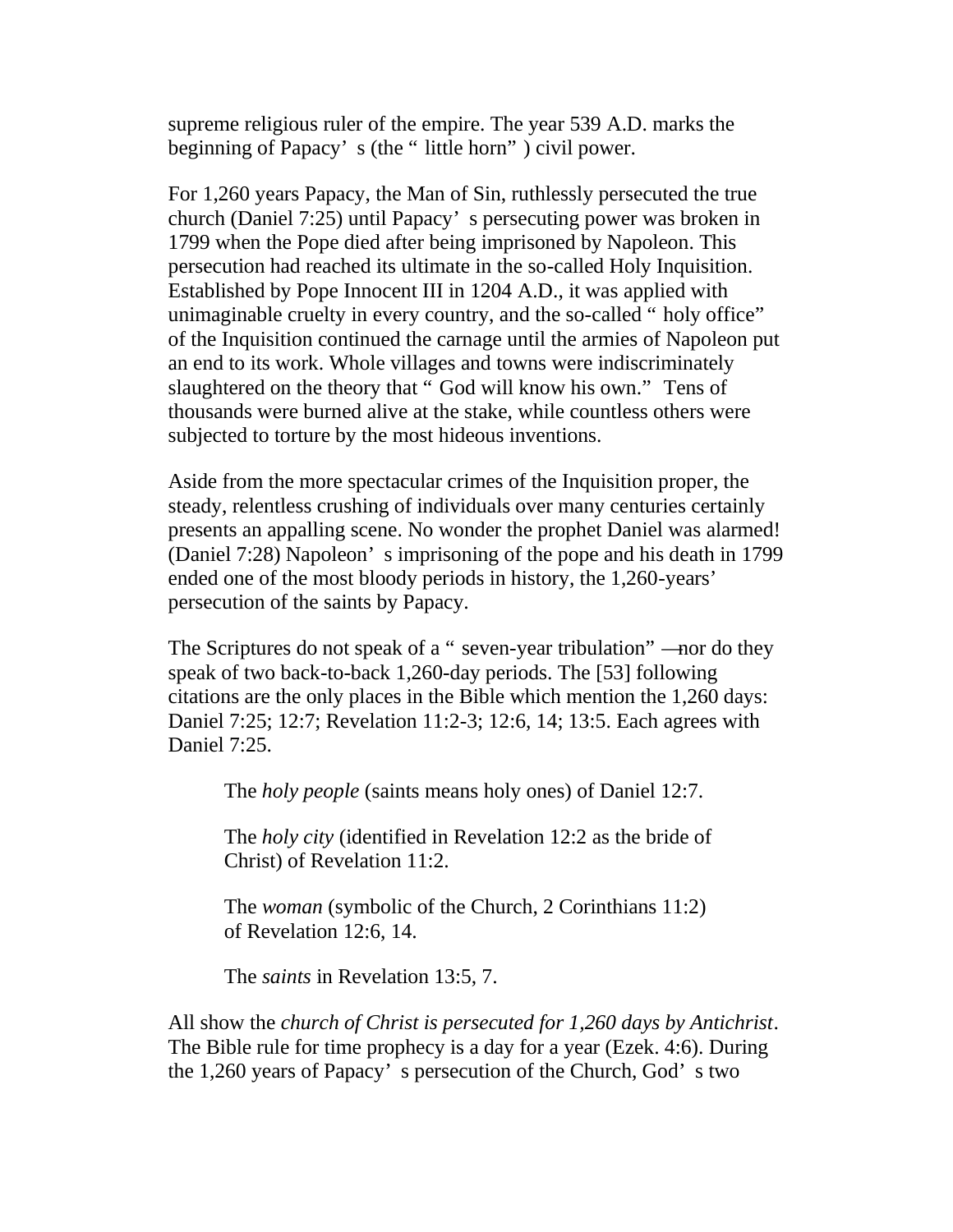witnesses (Rev. 11:3, the Old and New Testaments) witnessed in sackcloth—the dead language of Latin.

# **Earmarks of Antichrist**

Daniel 7:25 delineates four characteristics by which the Man of Sin can be identified. " And he [1] shall *speak great words against the most High*, and [2] shall *wear out the saints of the most High*, and [3] think to *change times* [4] and *laws*."

We have already considered the first two points: the preposterous words by which popes claimed to be " as God" and the wearing out of the true Church by Papacy.

Papacy did indeed " change times." Unwilling to await the unfolding of God' s plan, papacy changed the time of Christ' s Kingdom. It declared the reign of Christ had already begun and applied scriptures relating to the Millennial glory of Christ to the unchallenged dominion of the popes up until 1799. (*Douay Bible*, First Edition, footnote on Revelation 20:2) Another example of Papacy's attempting to " change times" is in its changing of the calendar.

Did Papacy change laws? The precepts and commandments of God meant little. By the claimed right of issuing " dispensations," the popes frequently set aside the moral law. Murder of heretics was called praiseworthy, subjects were encouraged to rebel, oaths [54] and contracts were cancelled, and torture was declared to be an " act of faith." Spying, intrigue, perjury, and theft were pronounced virtuous deeds when performed in the service of the church. Not content with dispensing divine laws, the popes were always ready to create new ones if convenience so required. Clerical celibacy was prescribed, meat was forbidden for centuries on Fridays, ecclesiastical taxes were levied, and liberties of the people were frequently curtailed.

Indeed, the four earmarks of the Man of Sin given in Daniel 7:25 have been fulfilled in the infamous reign of papacy, especially up to 1799. This is why Martin Luther and the other Reformers identified the papal system as Antichrist. The Man of Sin already has been revealed, therefore, there remains no objection that the Lord is now present (2 Thessalonians 2:3).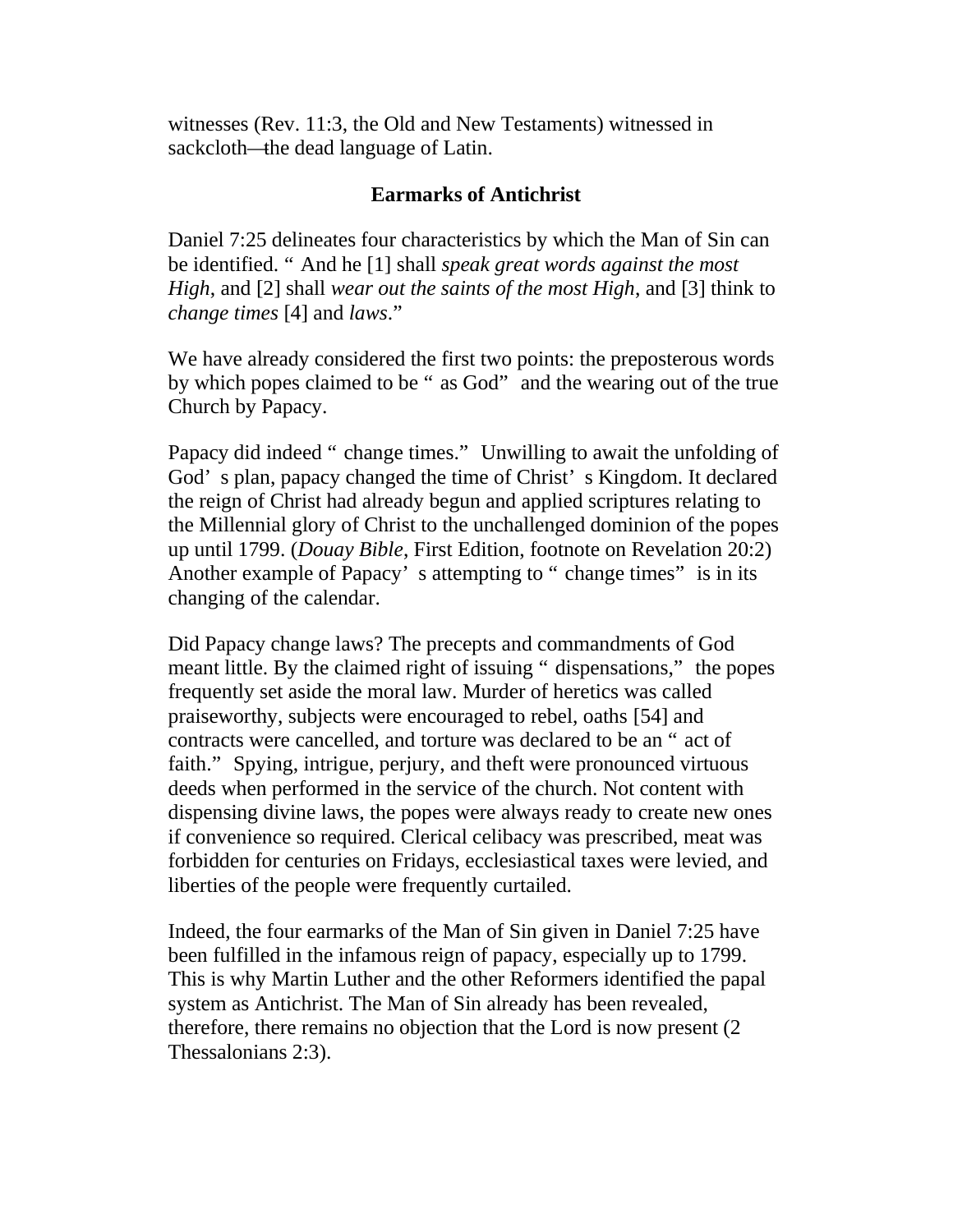With the combined weight of prophecies on our Lord's return, we have as full a confidence of his presence as those who were his personal eyewitnesses on the Mount of Transfiguration at his First Advent (2 Peter 1:16-18).

In fact, our confidence in Jesus' return is " more sure" based on prophecies —

2 **Peter 1:19** — "We have also a more sure word of prophecy, Whereunto ye do well that ye take heed, As a light that shineth in a dark place, Until the day dawn and the day star Arise in your hearts."

The watchers, the children of light, see the day dawning and their Day Star, Jesus, arising on the horizon while the world still sleeps. This blessed knowledge so strengthens and energizes their hearts that they are sanctified in a way they could not be otherwise. He has kept his promise. He has come again.

Those watching see the foregleams of the Sun of Righteousness which will eventually rise with " healing in his wings" to bless the groaning creation. (Mal. 4:2) With joy they realize that they will also be with him for,

*Matthew 13:43* — "Then shall the righteous shine forth as the sun in the kingdom of their Father." [55]

# **Appendix A**

# **Listing of Every Scripture in Which the Greek Word** *Parousia* **Occurs**

The following is a listing of every scripture in which the Greek word parousia occurs. (It is correctly translated presence in this listing):

" What shall be the sign of thy *presence*?" Matthew 24:3

" So shall also the *presence* of the Son of Man be." Matthew 24:27, 37, 39

" They that are Christ' s at his *presence*." 1 Corinthians 15:23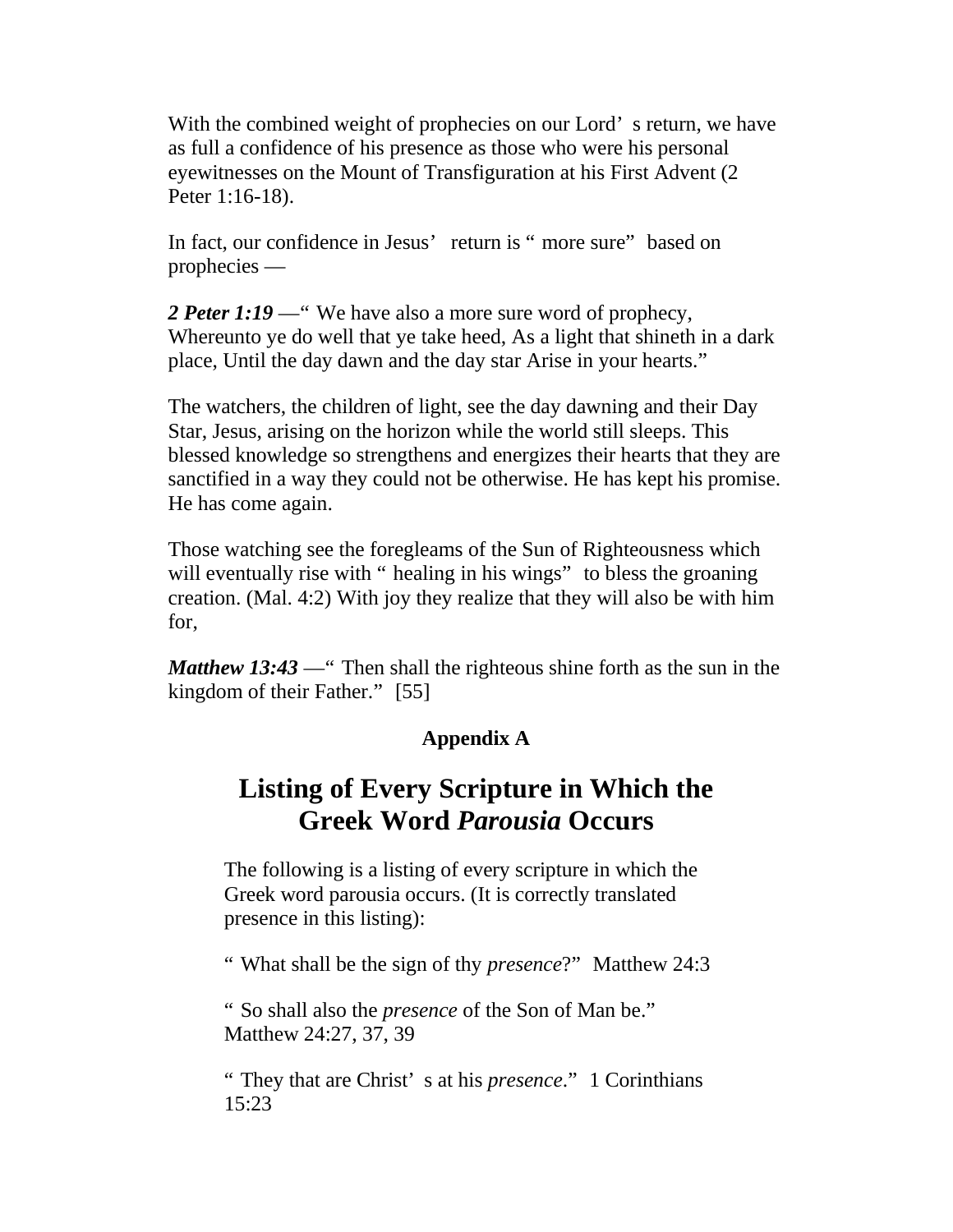" I am glad of the *presence* of Stephanas…." 1 Corinthians 16:17

" God…comforted us by the *presence* of Titus; and not by his presence only..." 2 Corinthians 7:6-7

" For his letters, say they, are weighty and powerful; but his bodily *presence* is weak, and his speech contemptible." 2 Corinthians 10:10

" Through my *presence* again with you…." Philippians 1:26, MARSHALL' S GREEK INTERLINEAR

" Wherefore, my beloved, as ye have always obeyed, not as in my *presence* only, but now much more in my absence, work out your own salvation with fear and trembling." Philippians 2:12

" What is our hope, or joy, or crown of rejoicing? Are not even ye, presented before our Lord Jesus Christ at his *presence*?" 1 Thessalonians 2:19

That " he may establish your hearts unblamable in holiness before God, even our Father, at the *presence* of our Lord Jesus Christ." 1 Thessalonians 3:13 [56]

" We which are alive and remain unto the *presence* of the Lord shall not precede them which are asleep." 1 Thessalonians 4:15

" Be preserved blameless unto the *presence* of our Lord Jesus Christ." 1 Thessalonians 5:23

" Now we beseech you, brethren, by [respecting] the *presence* of our Lord Jesus Christ, and our gathering together unto him." 2 Thessalonians 2:1

" Then shall be revealed the lawless one, whom the Lord Jesus shall slay with the breath of his mouth, and bring to naught by the manifestation [*epiphania*] of his *presence*." 2 Thessalonians 2:8 (See *RSV*.)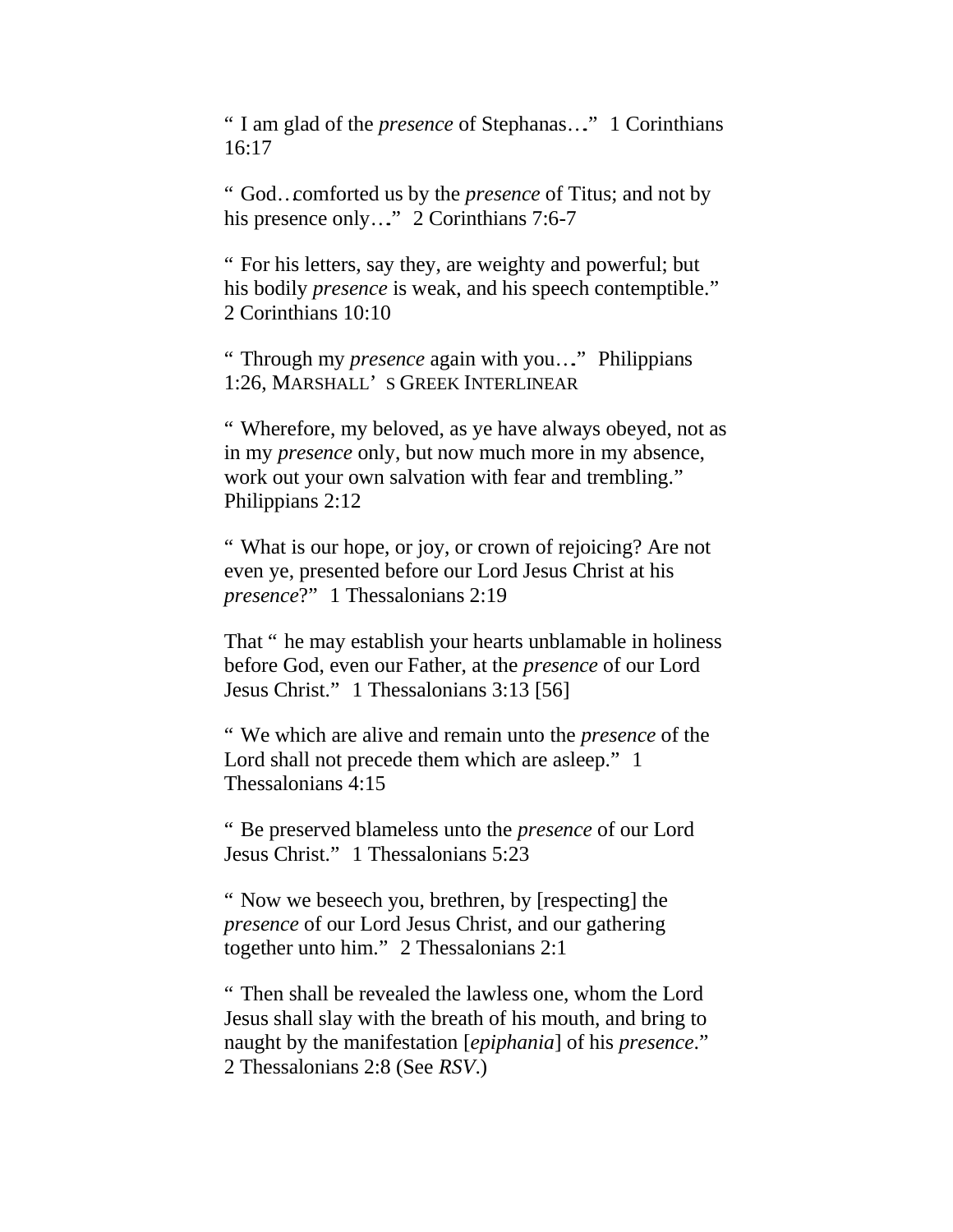" Whose *presence* is after..." 2 Thessalonians 2:9

" Be patient, therefore, brethren, unto the *presence* of the Lord." James 5:7

" Be ye also patient; establish your hearts: for the *presence* of the Lord draweth nigh." James 5:8

" The power and *presence* of our Lord Jesus Christ." 2 Peter 1:16

" There shall come in the last days scoffers [in the church], walking after their own lusts [desires], and saying, Where is the promise of his *presence*." 2 Peter 3:3-4

" And hasting unto the *presence* of the day." 2 Peter 3:12

" When he shall appear, we may have confidence, and not be ashamed before him at his *presence*." 1 John 2:28

[57]

# **Appendix B**

# **Every Scripture in Which the Word "See" Occurs Relative to Seeing at His Second Advent**

*Matthew 24:30-31* — " And then shall appear the sign of the Son of man in heaven; and then shall all the tribes of the earth mourn, and they shall see the Son of man coming in the clouds of heaven with power and great glory. And he shall send his angels with a great sound of a trumpet, and they shall gather together his elect from the four winds, from one end of heaven to the other."

As has been shown on pages 44 and 45, Matthew 24:30-31 cannot be taken literally. The following is a scriptural analysis of the symbols in this highly figurative passage.

#### **Heaven and Heavens**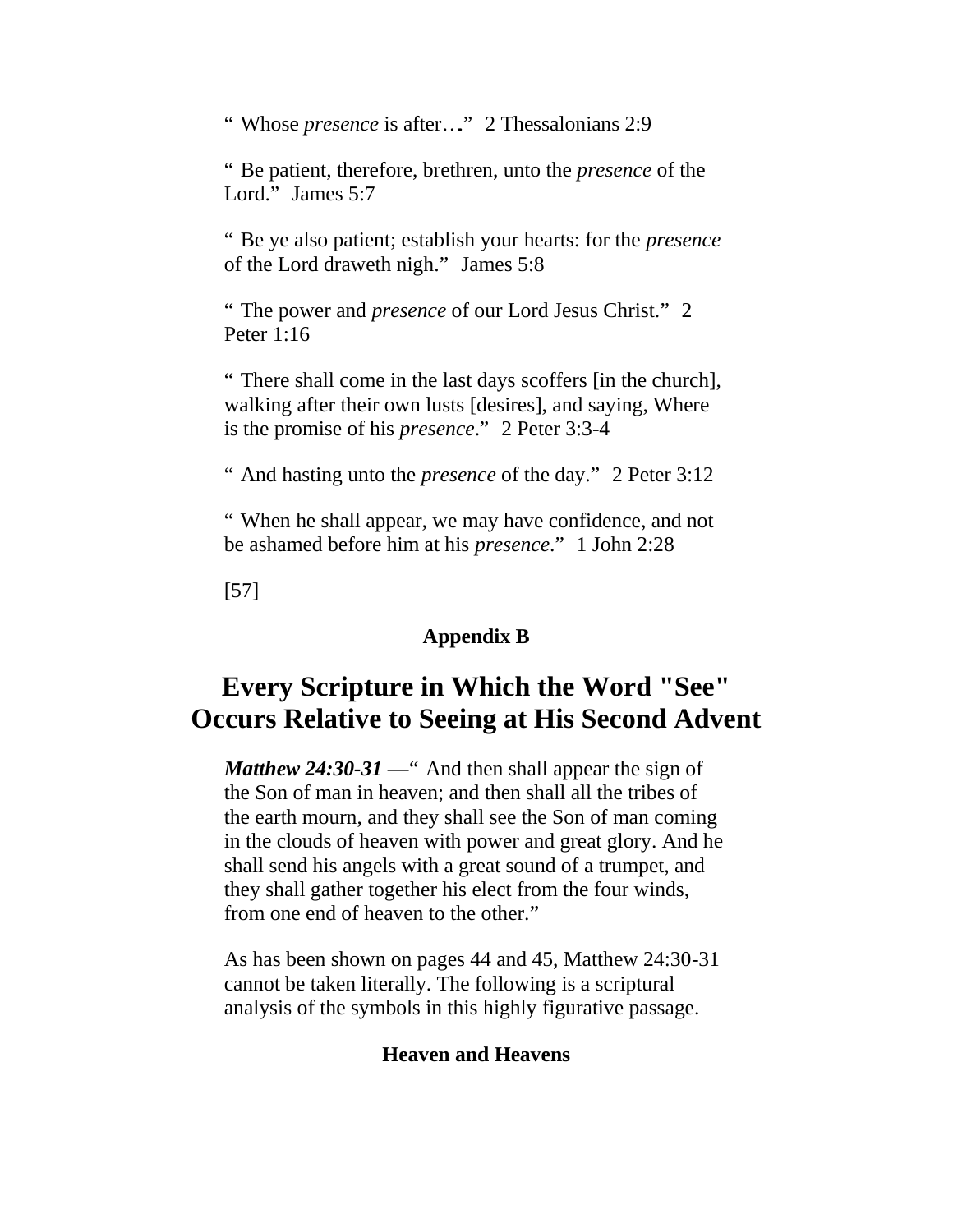Discussing the destruction during " The Day of The Lord," Isaiah 34:2-5, 8 states that " all the host [multitude] of heaven shall be dissolved…and shall fall down…for my sword shall be bathed." (Verses 4 and 5) The literal heavens do not contain a multitude of people. But the people in the symbolic heavens (the corrupt religious systems) will be punished (symbolized by his sword drenched in blood) by the returned Lord. Joel 2:9-11 describes The Day of the Lord in which a great army causes the earth to " quake" and the heavens to " tremble." Literal heavens do not tremble before an army, but revolutionary forces will terrify and overthrow the nominal church heavens. The heavens of Joel 2:10 are the same as in Matthew 24:29-31, for in the heavens of both scriptures the sun and the moon are symbolically darkened.[58]

#### **Clouds**

Joel 2, a parallel scripture to Matthew 24:29-31, reveals that clouds symbolize trouble. In Joel 2:1-2 there is reference to the " clouds" that become distressingly ominous in the early dawn of the Lord' s new day. " A day of clouds and of thick darkness, as the morning spread upon the mountains; *a great people and a strong*; there hath not been ever the like, neither shall be any more after it, even to the years of many generations."

Note from this that the " clouds" which appear in the early dawning of the day of the Lord' s presence really consist of " a great people and a strong," the like of which has never before been known. This is a reference to the uprising of armed forces so tremendous that civilization will crumble and fall under the impact of the revolutionary struggle they precipitate. These clouds of trouble are even now visible.

#### **See**

The Greek word optanomai can mean mental perception. (See *Appendix C.*)

#### **Angels**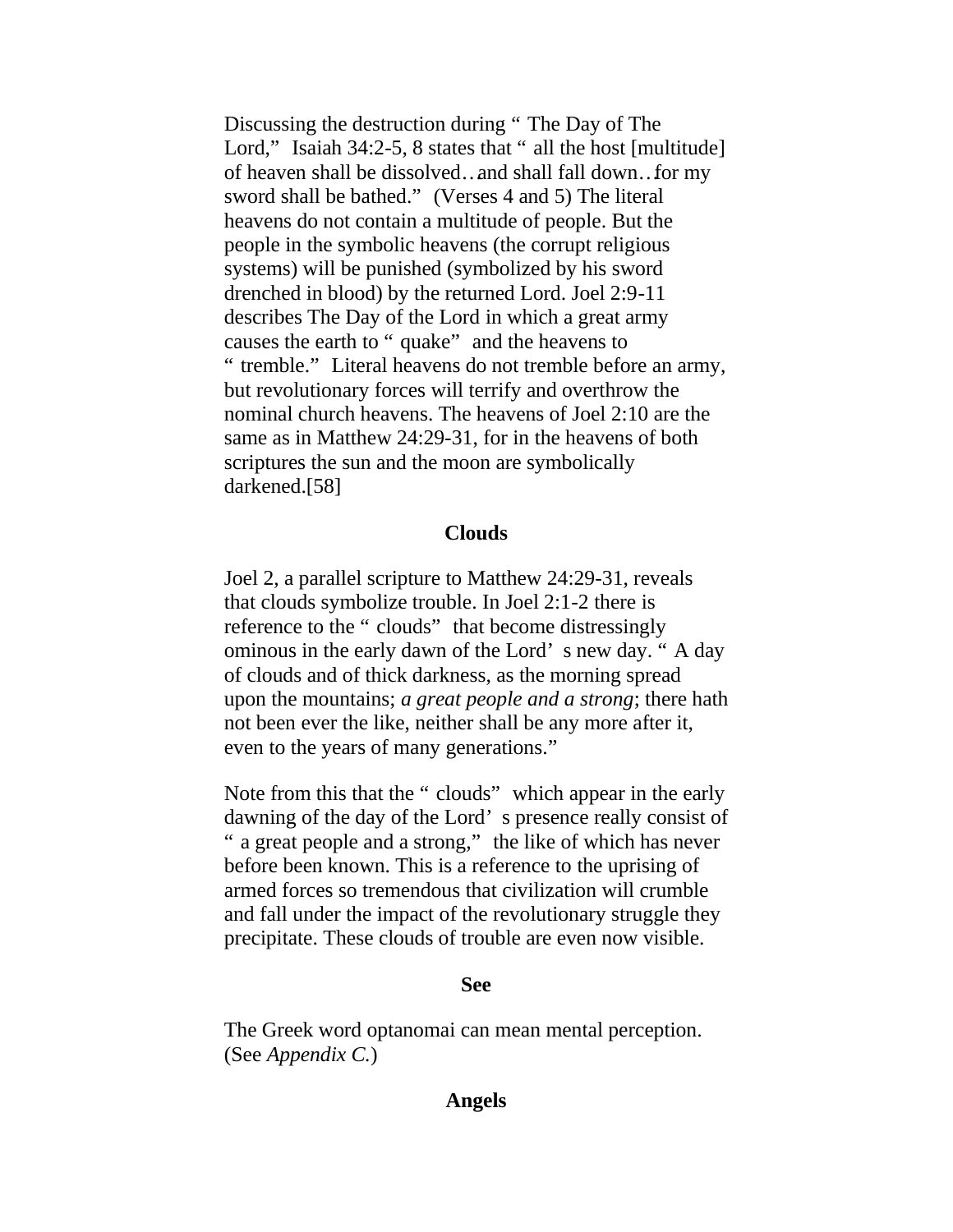The word " angel" in the Greek, *aggelos*, literally means " messenger." Often it refers to the angelic host, but it can just as appropriately refer to any messenger of God. For example, the returned Christ is symbolized by an angel that binds Satan for the 1,000 years (Revelation 20:1-3).

#### **Trumpets**

The word " trumpet" is used in scripture to symbolize a proclamation of truth. In the context of speaking the truth clearly, Paul said, " If the trumpet give an uncertain sound, who shall prepare himself to the battle?" (2 Corinthians 14:8) Again, Joel 2 parallels Matthew 24:30-31 and reveals the symbolic meaning of this trumpet. Joel 2:1 says that it is a proclamation of truth that warns the people of The Day of The Lord. In Zephaniah 1:14 and 16, The Day of The Lord is spoken of as the " day of the trumpet" in which a warning of truth is given " against the fenced cities, and against the high towers [vested interests of the present evil world]." [59]

The trumpet in Matthew 24:31 is the same as the " last trump" of 1 Corinthians 15:52 and " the trump of God" in 1 Thessalonians 4:16, since all three are related to the return of Christ. This trumpet is symbolic of a great proclamation of truth at Christ' s return.

#### **Four Winds**

Revelation 7:1 speaks of winds from the four corners of the earth that, when loosed, result in great destruction. Loosing of *four winds* would produce a *whirlwind*, which is another symbol used in scripture to describe the final and severest phase of the " time of trouble" (Daniel 12:1; Jeremiah 25:32; Isaiah 66:15-16).

After determining from parallel scriptures the meaning of the symbols in this highly figurative passage, Matthew 24:29-31 becomes easily understood. In answer to the disciples' query on the signs of his presence (Matthew 24:3), Jesus listed a number of events that have always been true throughout history: " wars and rumours of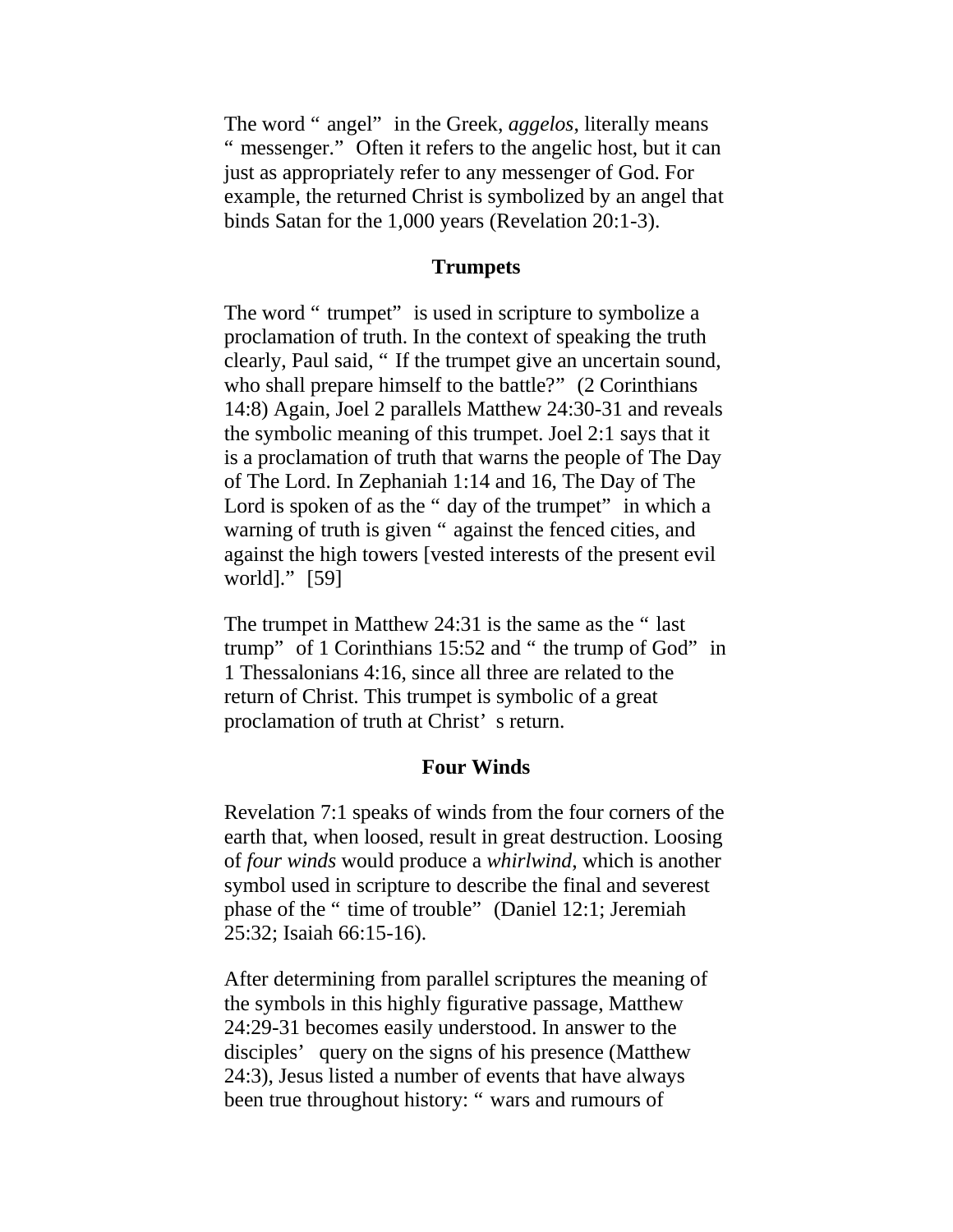wars;" " nation shall rise against nation;" " famines, and pestilences, and earthquakes." Then Jesus said, " All these are the beginning of sorrows [or tribulation]." These are not unusual events; they are common to history.

Then in Matthew 24:29 Jesus says, " Immediately after the tribulation of *those days* [the common tribulation of history]" something is going to happen in the heavens. " The *powers of the heavens* shall be shaken." Drastic changes will rock the *nominal church heavens*.

" The *sun* [the *gospel sun*] shall be darkened, and the *moon*  [*Mosaic Law*] shall not give her light, and the stars shall fall from heaven." The Gospel (New Testament) and the Mosaic Law (Old Testament) were always under attack from those outside the church. Revelation 12:1 shows the sun and the moon have always been the sustaining power of the woman, the true church. But the phenomenon of our time is that the Bible (Sun and Moon) is under attack from modernists within the church who deny the divine inspiration of Scripture. A survey taken among delegates to the National Council of Churches revealed that over onethird could not state they had a firm belief in God. [60]

*Stars* can symbolize either *faithful or unfaithful teachers*. These " stars" which " *fall from heaven*" represent *false teachers* who gravitate from a spiritual to an earthly ministry on a political and social level. Indeed, the powers of the heavens are shaking. The battle between the fundamentalist and modernist has sorely rent the church heavens. The God-is-dead theology was but one example of this shaking. Since Vatican II, Catholicism is also being sorely rent.

Matthew 24:30: " And then [after the tribulation of those days] shall appear the sign [Greek, *semeion*, evidence] of the Son of man in heaven." One of the first evidences of Christ' s *parousia*, presence, will appear in the nominal church heavens. It is the symbolic darkening of the sun and moon, and the fall of the stars. When we see a wholesale attack by leaders in the churches on the divine inspiration of the Bible, and ministers falling from a spiritual condition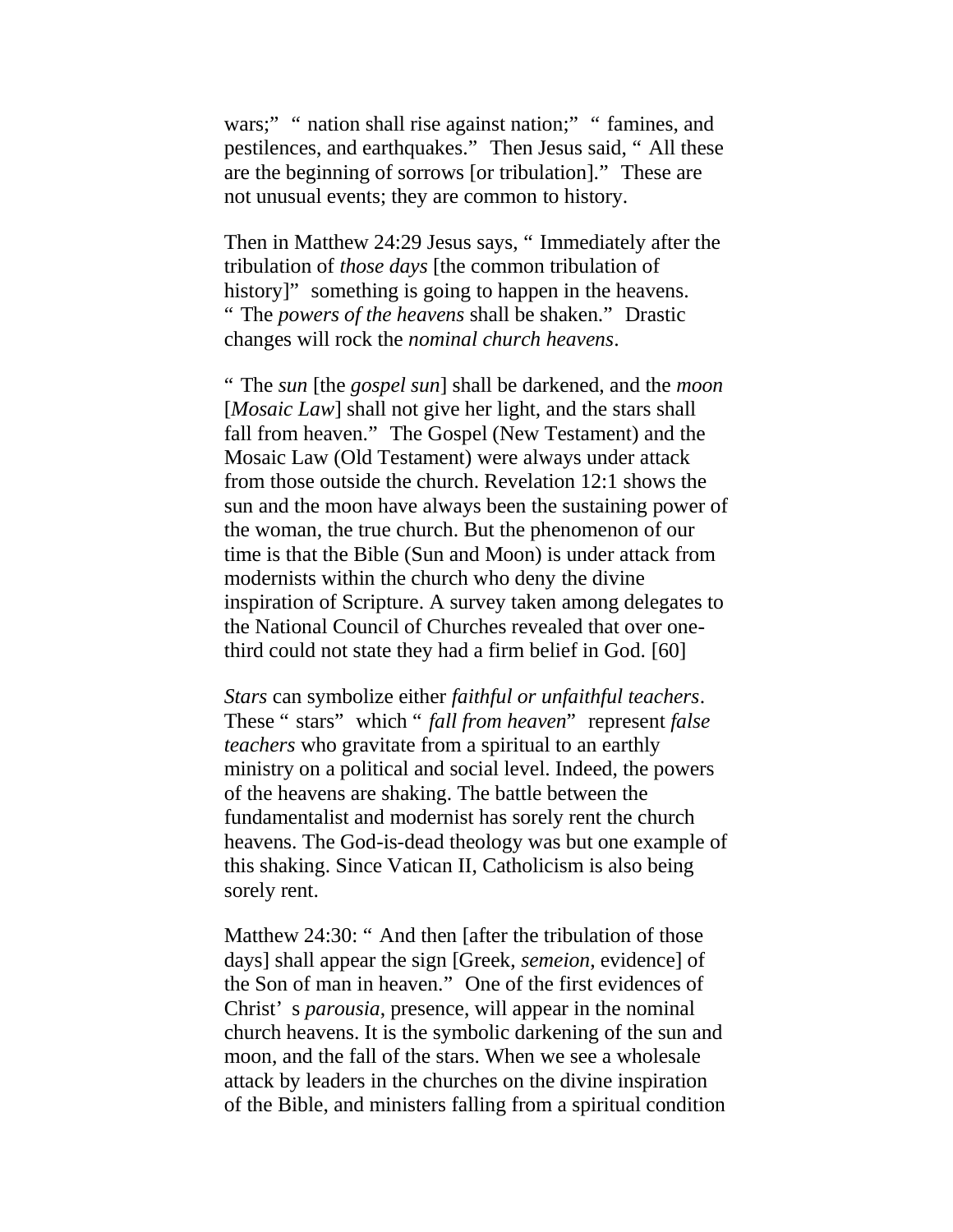to a political or social gospel, then we know that Christ has returned.

From Joel 2:9-11, we saw that it is agnostic revolutionary forces that are shaking the heavens. Indeed, their philosophies have influenced theologians to reject the Bible and degenerate to political battle. This was reflected in the recommendation of the Conference on Church and Society (Detroit, 1968) that the churches should support violence if necessary to achieve social change. These revolutionary philosophies are also shaking the earth.

Revolution has been on the march since the Bolshevik Revolution in 1917. Revolutionary and counterrevolutionary forces erupted into World War II. Then followed the Communist takeover of one-third of the world. The flame of revolution spread throughout Africa and Asia as oppressed nations threw off the yoke of colonialism. We have witnessed the black revolution, the sex revolution, and the youth revolution of the 1960s, ' 70s and ' 80s. No wonder the Luke account (Luke 21:25-26), when speaking of the shaking of the heavens, adds, " Upon *the earth* distress of nations, with perplexity; the sea and the waves [the restless and lawless elements] roaring; men' s hearts failing them for fear, and for looking after those things which are coming on *the earth* [society]; for the powers of heaven [nominal church] shall be shaken." [61]

The *roaring sea and waves* symbolize the restless masses of humanity (Isa. 57:20), curbed but not fully restrained by the laws and regulations of society. Everyone has heard some of this " roaring," with occasional stormy outbreaks dashing like tidal waves against the earth (social order) and seeking to swallow it up. Restrained for a time, these waves are gathering weight and force. As prophetically shown, it is only a matter of time until all the mountains (kingdoms) are " carried into the midst of the sea," into anarchy. Psalm 46:2

In this connection Matthew 24:30 says, " all the tribes of the earth mourn" as they " see" the Son of man coming in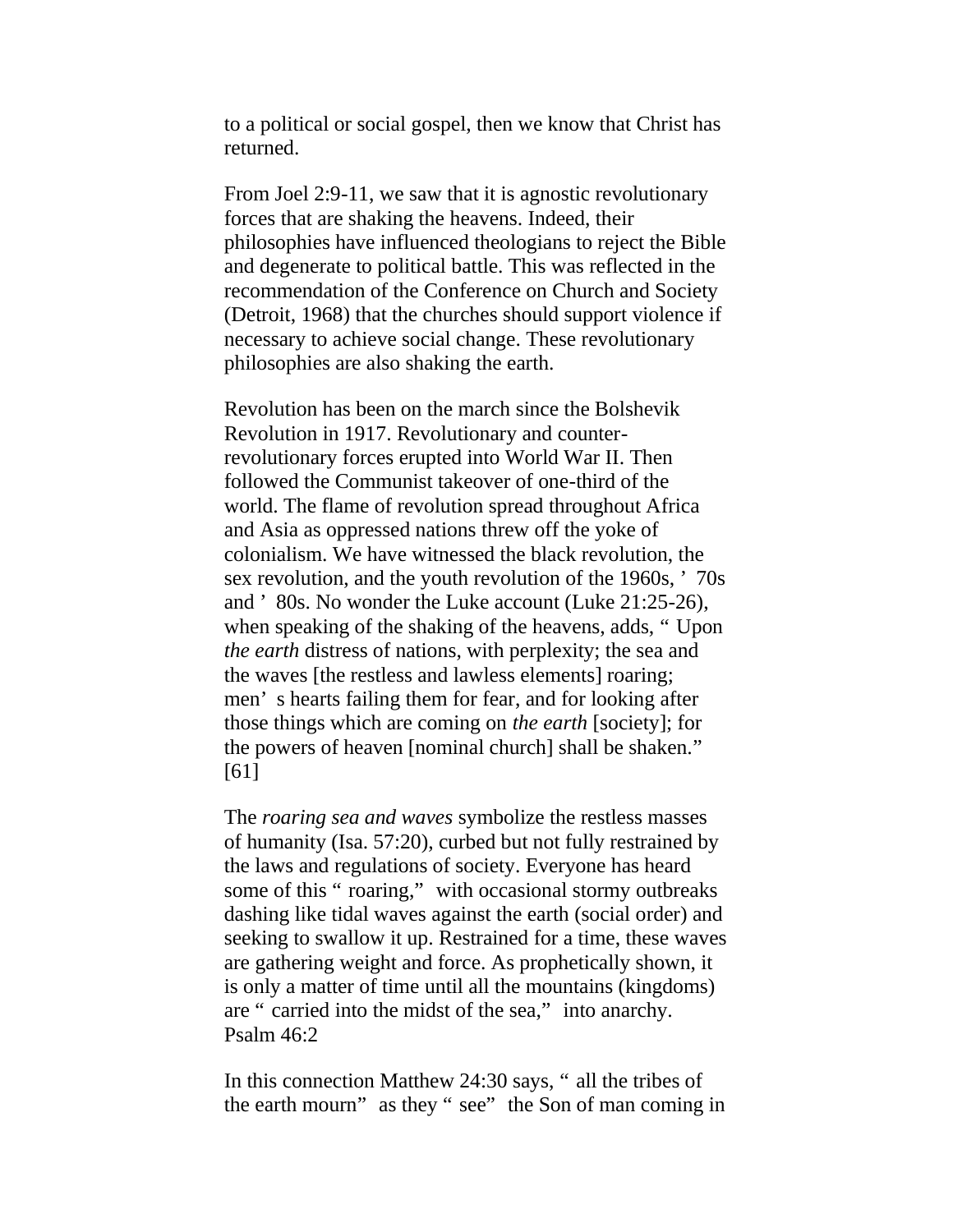the " clouds [*trouble*] of heaven" (and " earth," Luke). This unprecedented trouble has caused all mankind to mourn. They are experiencing the world shattering before them. Mankind sees the clouds of trouble. Many even discern these drastic changes as birth pangs that must precede a new world order. As the trouble intensifies, they will begin to discern the Son of man in the clouds of trouble and recognize that the " great tribulation" will give birth to the Kingdom of Christ on earth.

While the *heavens* (*nominal churches*) of Matthew 24:29 are experiencing a great shaking, verse 31 shows a harvest work in progress. " And he [Christ] shall send his *angels*  [*messengers*] with a great sound of a *trumpet* [*truth*], and they shall gather together his elect from the *four winds*, from one end of *heaven* [*nominal churches*] to the other."

Zephaniah 1:14, 16 reveals that " the day of the Lord" is also " a day of the *trumpet*." This rules out a literal trumpet that sounds momentarily, and confirms a symbolic trumpet of truth that sounds for a period of time.

Matthew 24:31 describes a *great gathering* of the elect, the church (1 Peter 1:2), that is accomplished by a *proclamation of truth* (*trumpet*) during Christ' s presence. This is a reference to the harvest work at the end of the Gospel Age which is described in detail in Matthew 13:24- 30, 36-43. Here Jesus says that the angels are the reapers that gather the *wheat* (*faithful Christians*). Reapers do not refer to spirit angels, but to the *Lord' s people* who engage in the harvest work. Matthew 9:38 [62]

Since tares look like wheat, the lesson is that the angels (messengers of the returned Lord) will do a separating work, not between the church and the world, but in the nominal church, the present " heavens."

This work is represented under various symbolic descriptions—it is the gathering of the wheat from the tares into the barn (Matthew 13:30); it is the gathering of the good fish into baskets and the casting of the unsuitable fish caught in the gospel net back into the sea (Matthew 13:47-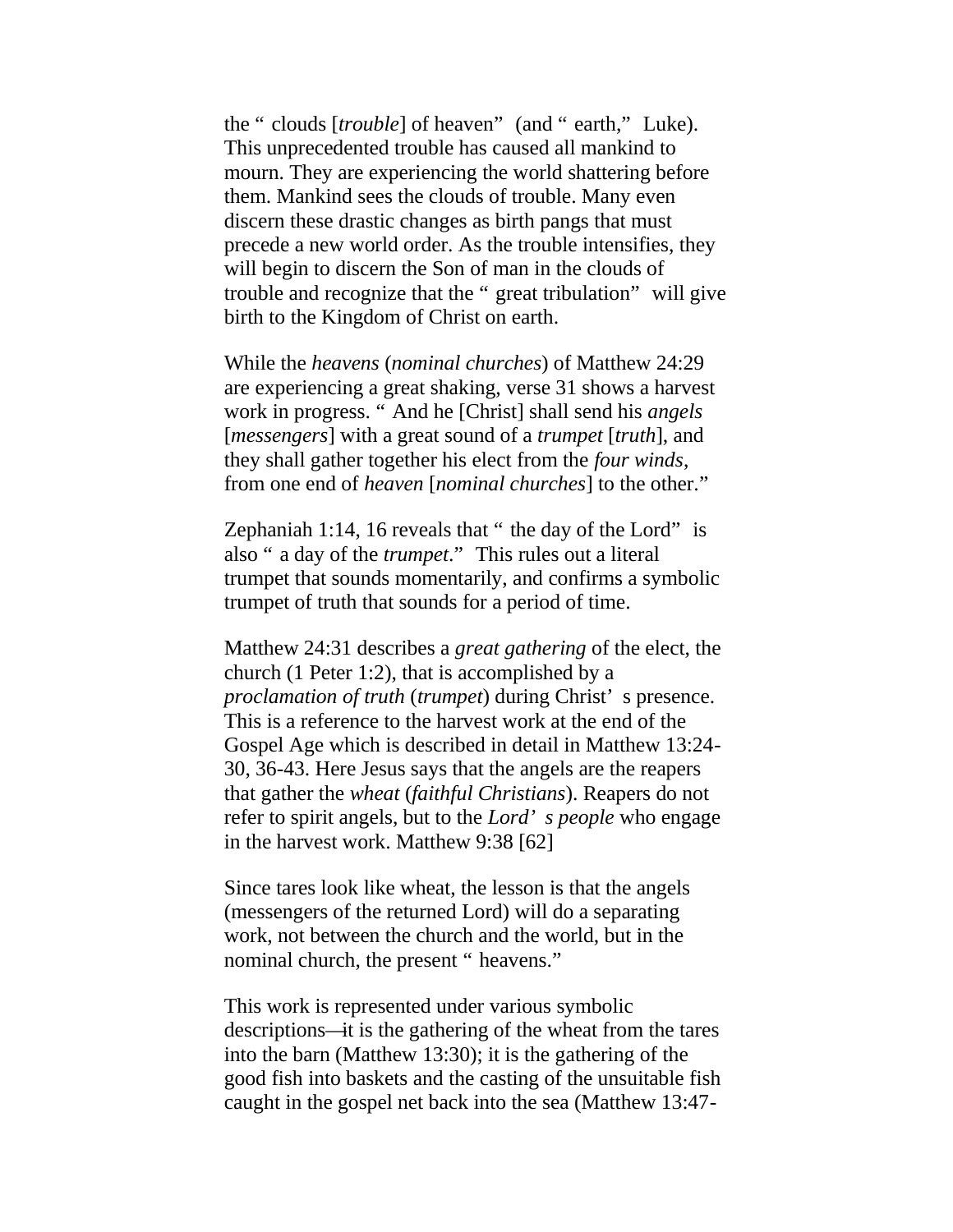49); it is the gathering of his jewels (Malachi 3:17); it is the calling of " my people" out of Babylon (Revelation 18:4); it is the midnight cry to the virgins, which separate the wise from the foolish (Matthew 25:6); and, in this prophecy, it is the gathering of the " elect" from all the non-elect of Christendom, from the four winds—from every quarter.

We are not to expect spirit angels to appear with wings and to fly through the air blowing a great trumpet, and here and there catching away some of the saints—no more than we are to expect to become literal fish to be put into literal baskets, or literal grains of wheat to be put into a literal barn. The angels or messengers used by our Lord in this harvest gathering will be such messengers as he has used in his service throughout this age—earthly servants, begotten of his holy Spirit, " new creatures" in Christ Jesus.

This " gathering of his elect [the church] from the four winds" means that this gathering will be accomplished before the four winds are completely loosed and become a whirlwind. The harvest work will be completed before the whirlwind, or final feature of the time of trouble, takes place. The elect are gathered " from one end of heaven to the other," that is, out of all the nominal churches.

The harvest work of Matthew 13 and Matthew 24:31 is the same work of Revelation 18:1-4. Here the returned Christ gathers his faithful people out of Babylon (heavens, nominal churches) and provides them with a rich spiritual feast of present truth. Thus, by rightly dividing the word of Truth—comparing the symbols of Matthew 24:29-31 with symbols in parallel scriptures—the Bible becomes its own interpreter. [63]

#### **Revelation 1:7**

Revelation 1:7 is also often used to prove that every one will literally see the returned Christ. "Behold, he cometh with clouds; and every eye shall see (*optanomai*) him, and they also which pierced him; and all kindreds of the earth shall wail because of him."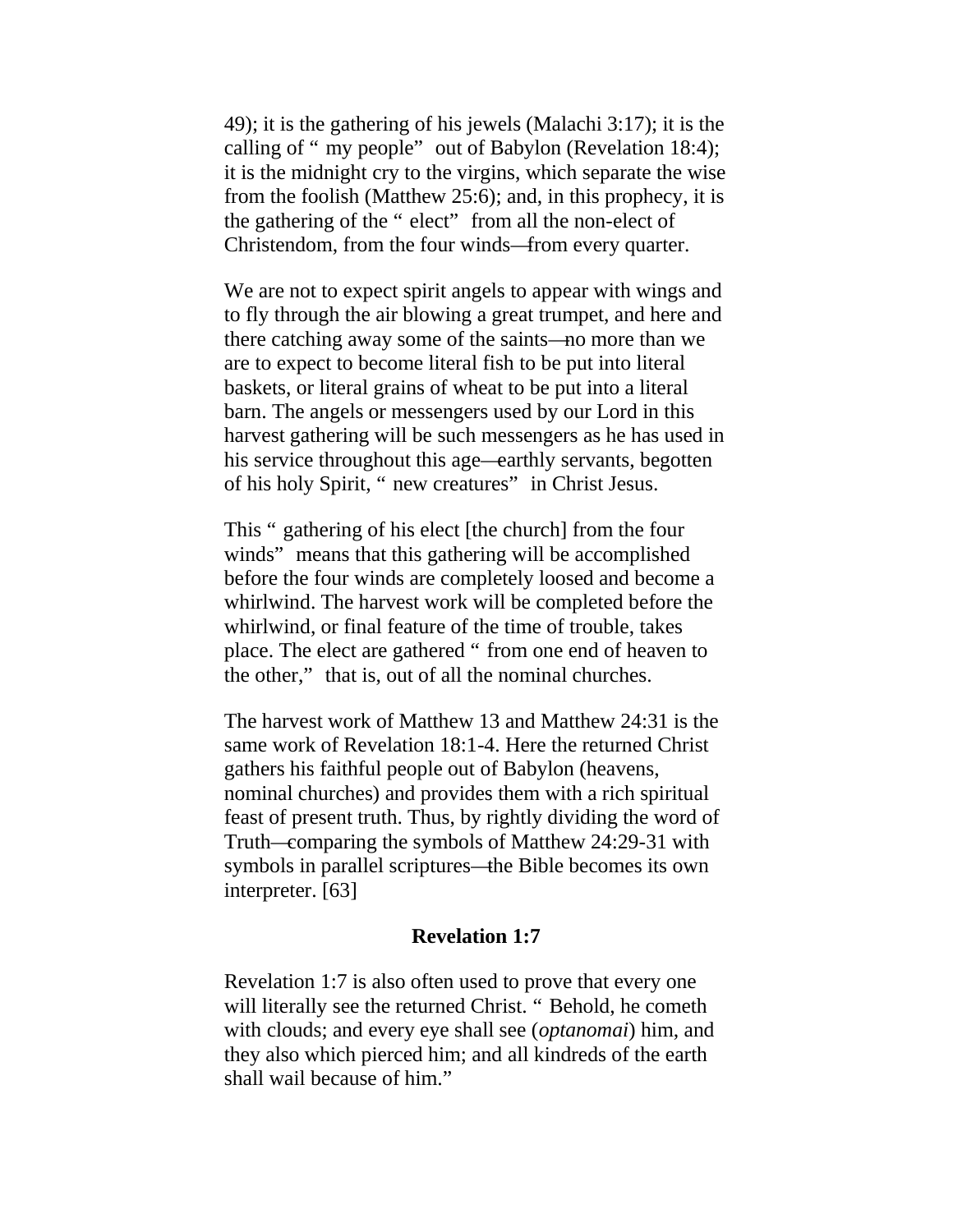The word " see" in the Greek is *optanomai*, which we have already seen can mean either mental perception or literal sight. This verse cannot be taken literally, since those who literally pierced Jesus have long since died. The Jewish people living on the earth when Christ returns did not literally pierce him. If " they which pierced him" is symbolic, then the " clouds" and " every eye" seeing him must be symbolic.

Christ returns in clouds of trouble. As the time of trouble reaches its climax, every eye, all mankind, will begin to discern that the trouble is the result of Christ' s invisible presence. *" They which pierced him" at Calvary* are symbolic of the *Jewish people living at Christ' s return.* Zechariah 12:10 shows that one of the final features of the time of trouble will be an invasion of the modern state of Israel. Israel' s deliverance from this invasion by the returned Christ will cause them to discern that Christ is present.

During the time of trouble, " all kindreds of the earth shall wail because of him." The time of trouble is the direct result of Christ' s presence. As it grows in severity, all mankind will lament until they finally discern that it is an evidence of Christ' s presence.

# **Matthew 26:64**

Another scripture sometimes misapplied to literal sight is Matthew 26:64. Speaking to the High Priest, Jesus said, " hereafter shall ye see [*optanomai*] the Son of man sitting on the right hand of power, and coming in the clouds of heaven." The Greek word translated " see" is *optanomai*, which here means mental perception. If this scripture is literal, then the High Priest will be living on earth when Christ returns, which is literally impossible. The High Priest Caiaphas was representative of the whole Jewish nation. As we have seen in the previous scripture, the returned Lord will be revealed to the Jewish nation in a very special way during the time of trouble—clouds. [64]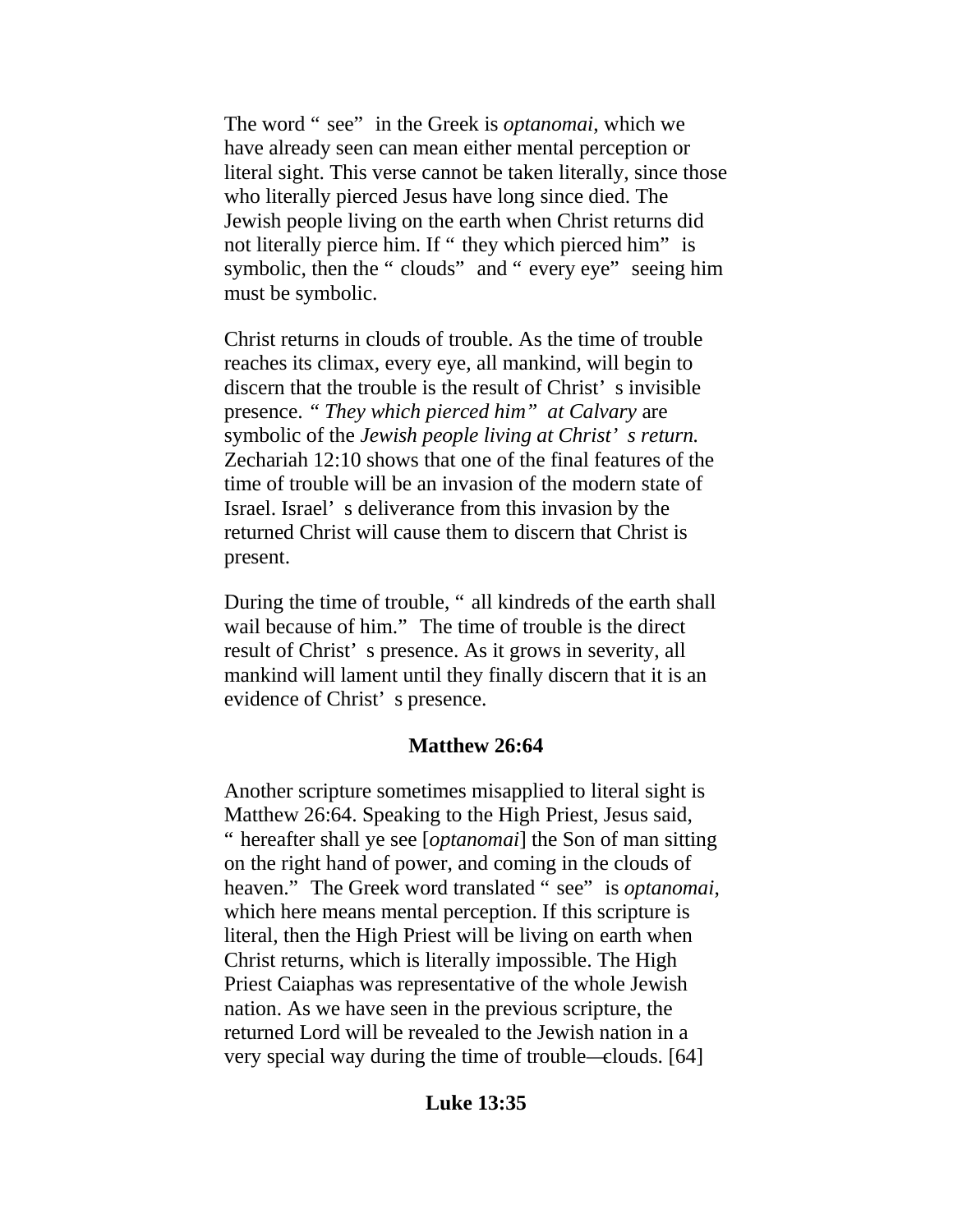Luke 13:35 says " Ye shall not see [*eido*] me, until the time come when we shall say, Blessed is he that cometh in the name of the Lord." The Greek word here translated " see" is *eido. Eido* can also denote mental perception or literal sight. (STRONG' S CONCORDANCE defines *eido* as to see literally or figuratively.) The Jewish nation was cast off from special favor by these words of judgment pronounced by Jesus. But as Zechariah 12:10-14 shows, they will repent of their denial of Christ and see (discern) and experience the second presence of Christ and become a leading nation in Christ' s Kingdom.

#### **Acts 1:11**

Acts 1:11 is another scripture sometimes used to prove that the returned Lord will be seen by the literal eye. " …Ye men of Galilee, why stand ye gazing up into heaven? This same Jesus, which is taken up from you into heaven, shall so come in *like manner*, as ye have seen him go into heaven." Acts 1:11 does not say as you see the Lord ascend into heaven, so in like manner shall you see him come again. It does not say that those who saw him go will see him come, nor that anyone else will see him come.

What Acts 1:11 does say is that the manner of his coming will be *like the manner* of his going. The manner was **not with great splendor and great demonstration**, trumpet sounds and voices, a great shout rending the air and the Lord' s person shining in supernatural glory and brightness. But the manner was **quietly, secretly, none seeing him leave or knowing of the fact, except his faithful followers**. The world did not see him go, or even know he was going, and they didn' t care. Thus, only the church at first will discern his presence.

From a careful consideration of the scriptures in this appendix it becomes evident that the texts cannot be taken literally. They support the concept that all mankind will eventually see, mentally discern, the invisible presence of Christ. [65]

#### **Appendix C**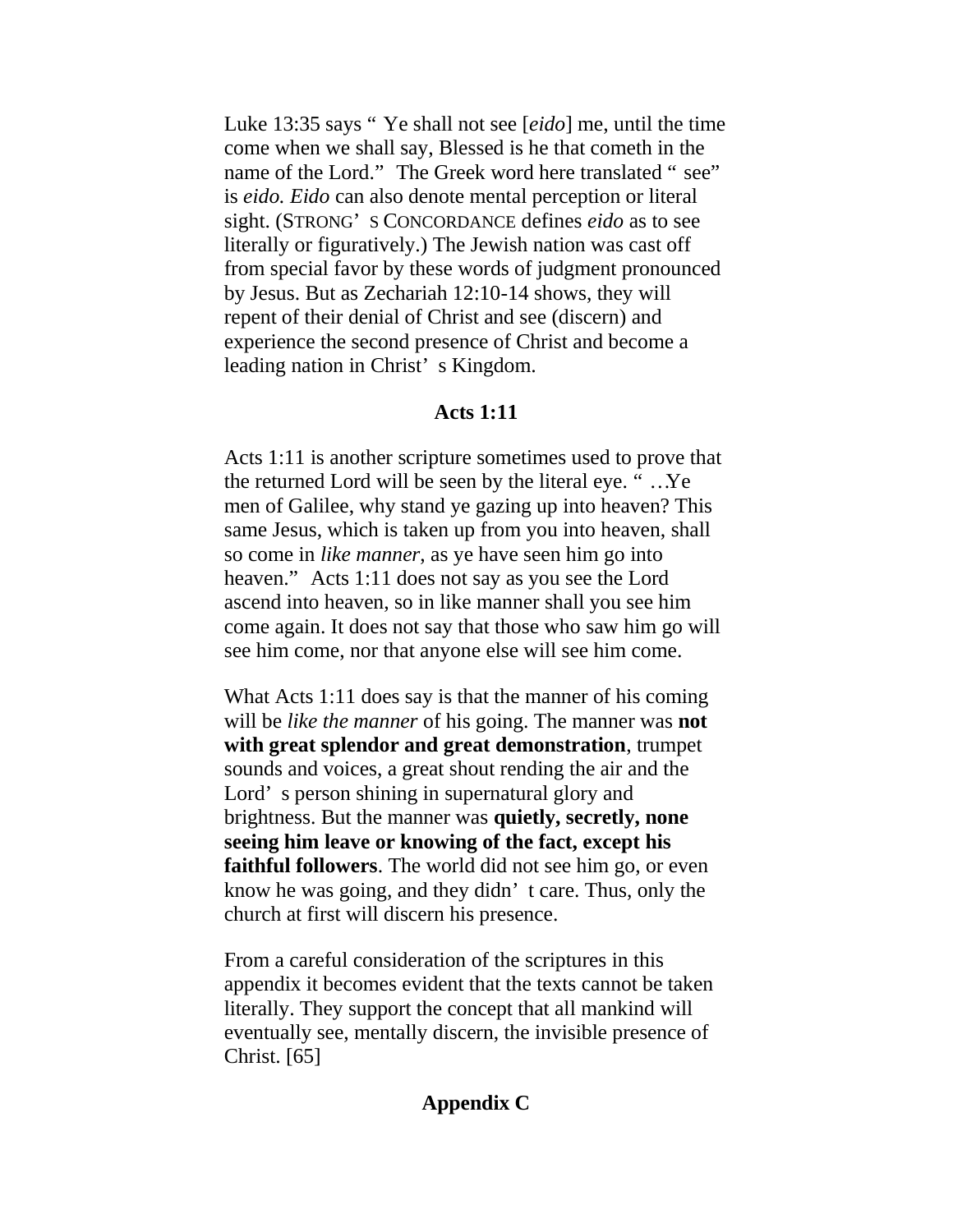# *Optanomai* **—Strong's #3700**

*Optomai* and *optanomai* are two ways of spelling the same Greek word which Dr. Strong' s Concordance numbering system designates as #3700.

*Revelation 1:7* —" …every eye shall see (*optanomai*)  $him..."$ 

*Matthew 24:30* —" …and they shall see (*optanomai*) the Son of man coming in the clouds of heaven with power and great glory."

*Mark 13:26* —" And then shall they see (*optanomai*) the Son of man coming in the clouds with great power and glory."

*Optanomai* can mean literal seeing or mental perception. Its majority New Testament usage denotes a literal sight. However, it is also used to denote mental discernment.

Often the logic is used that if God wanted to teach a certain point in a verse of scripture, He would have used a Greek word that solely has that particular meaning. That is plainly incorrect. For example, God overruled the use of a Greek word in Rev. 20:10 that is translated **tormented** and primarily means **tormented**. However, it can have significance of **testing** or **examining**. The meaning of testing certainly harmonizes with the total teaching of scripture on the subject of the condition of the dead.

Why didn' t the Lord use a Greek word in Matthew 24:30 and Revelation 1:7 that solely means discern, that is, mental [66] perception? This begs the question—why didn' t the Lord use a Greek word in Revelation 20:10 that solely means **examining** instead of using a word that can also mean **tormented**?

Mark 4:12 clearly states that the scriptures were written purposely in parables and dark sayings so that only the faithful searchers would understand.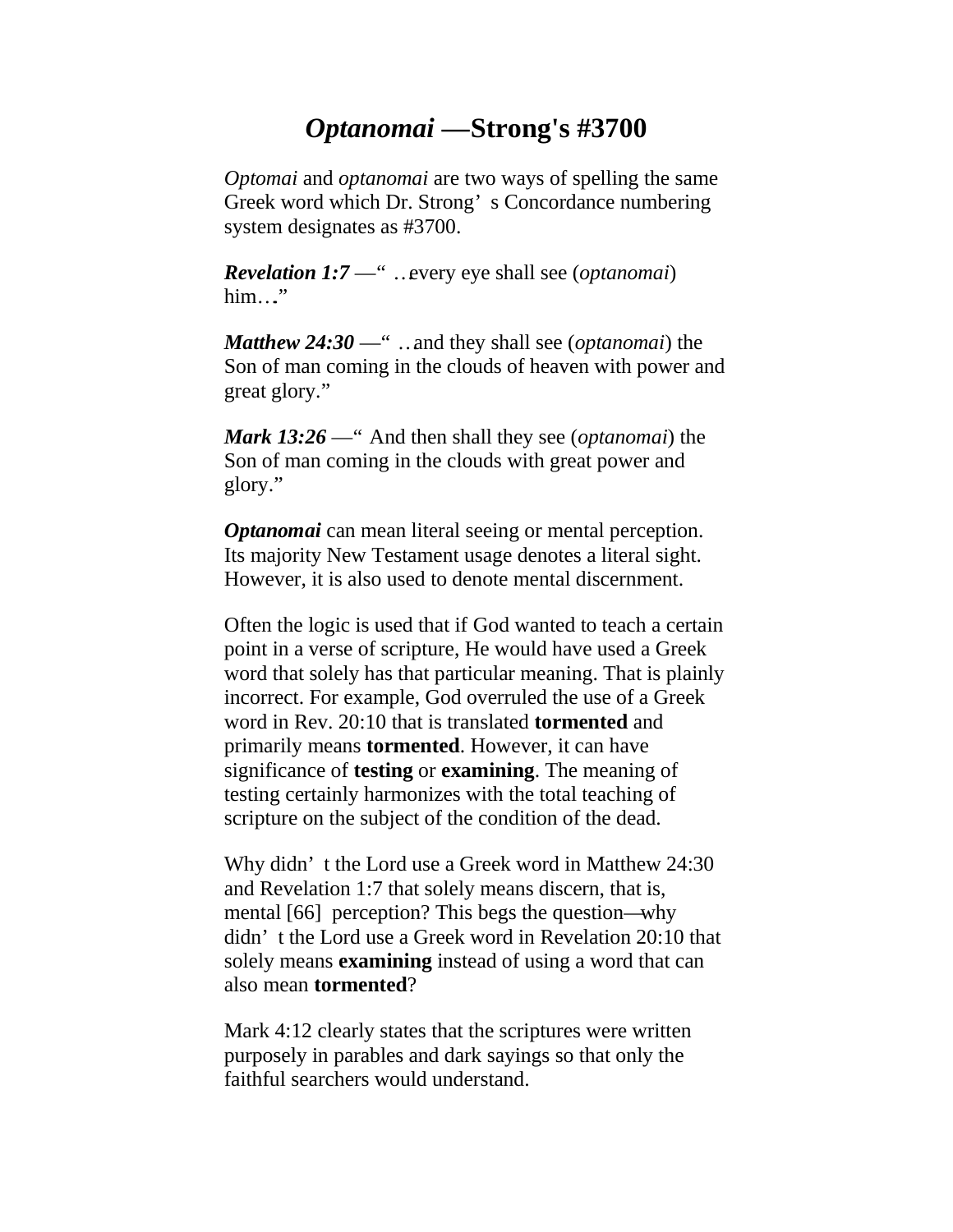Often the Lord provides a key in the context or a related passage to assure us of the meaning of the word in question.

He has provided this key as to the meaning of *optanomai* in a second advent setting. In our Lord' s Great Prophecy, the Greek word *eido* (Strong' s #1492) is used a number of times (Matthew 24:33 and Mark 13:29) to solely denote mental perception. Then in a parallel passage, Luke 17:22, *eido* (Strong' s #1492) and *optanomai* (Strong' s #3700) are used interchangeably.

*Luke 17:22* — " And he said unto the disciples, The days will come, when ye shall desire to see (*eido*) one of the days of the Son of man, and ye shall not see (*optanomai*) it."

Luke 17:22-37 is parallel to Matthew 24. This proves that *optanomai* means mental perception in a Second Advent context. [67]

# **Appendix D**

# **" Bright Shining" —***Astrapee*

In Matthew 24:27 the Greek word *astrape* can mean lightning or shining. In Luke 17:24 the Greek word *lampo* only means shining. Therefore, these parallel passages prove that the gradual rising of the sun symbolizes how Christ' s presence will be gradually revealed as we progress further into The Day of the Lord.

| Matthew 24:27                                                                                                                  | <b>Luke 17:24</b>                                                                                                                          |
|--------------------------------------------------------------------------------------------------------------------------------|--------------------------------------------------------------------------------------------------------------------------------------------|
| " parousia"                                                                                                                    | " the Son of manin his<br>day                                                                                                              |
| " For as the lightning<br>[astrapee] cometh out of<br>the east, and shineth even<br>unto the west; so shall<br>also the coming | " For as the lightning<br>[astrapee], that lighteneth<br>[astrapto] out of the one<br>part under heaven, shineth<br>[lampo] unto the other |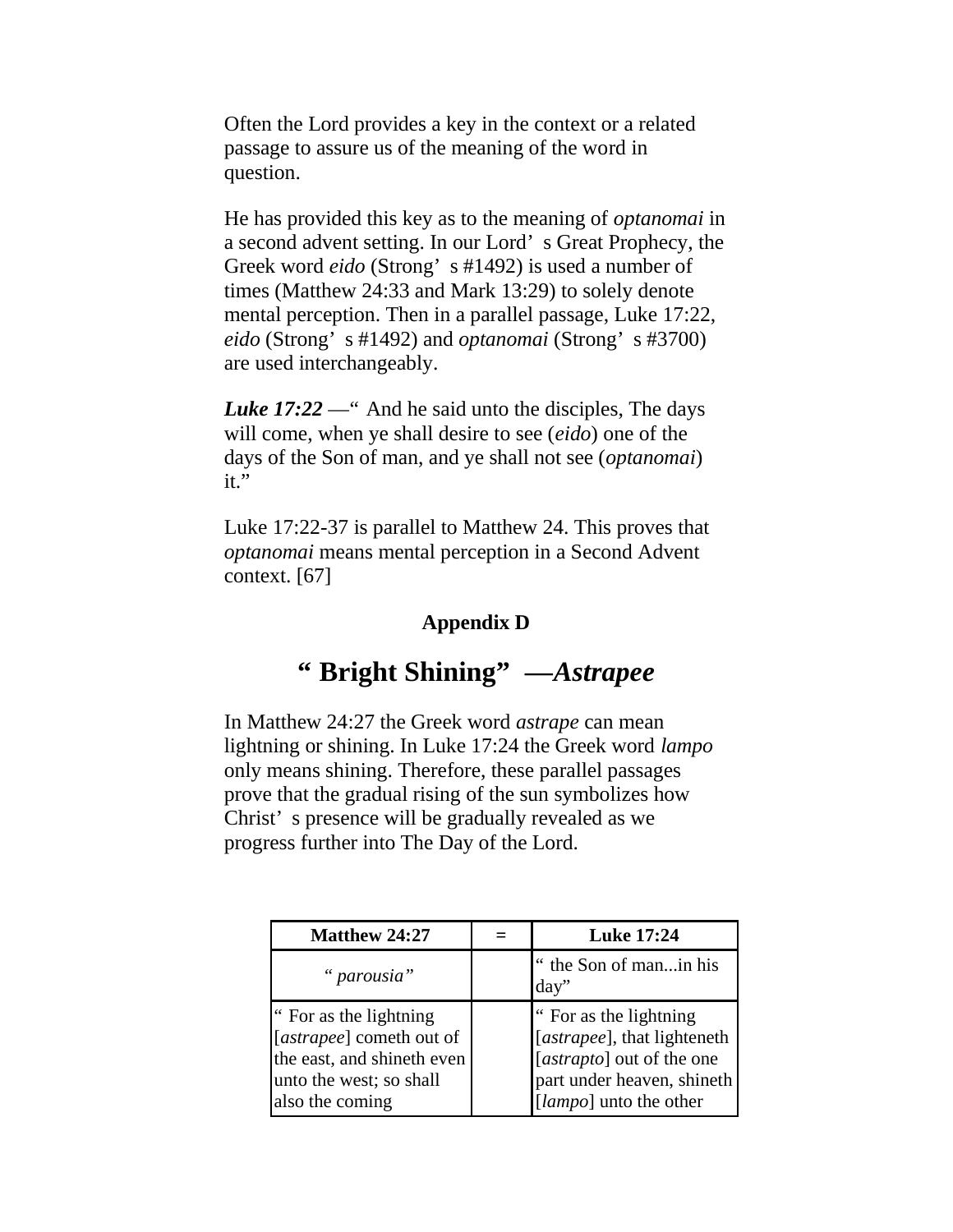| [ <i>parousia</i> ] of the Son of<br>man be." Matthew 24:27 | part under heaven; so<br>shall also the Son of man<br>be in his day." Luke<br>117:24 |
|-------------------------------------------------------------|--------------------------------------------------------------------------------------|
|-------------------------------------------------------------|--------------------------------------------------------------------------------------|

[68]

|                                                                                                                         | Strong's #796 —astraph, <i>astrapee</i><br>[Can mean "lightning" or "bright shining."]                                                                                                                                                                                                                                                                                                                                                                                                      |
|-------------------------------------------------------------------------------------------------------------------------|---------------------------------------------------------------------------------------------------------------------------------------------------------------------------------------------------------------------------------------------------------------------------------------------------------------------------------------------------------------------------------------------------------------------------------------------------------------------------------------------|
| Matt. 24:27<br>Matt. 28:3<br>Luke 10:18<br>Luke 11:36<br>Luke 17:24<br>Rev. 4:5<br>Rev. 8:5<br>Rev. 11:19<br>Rev. 16:18 | -For as the <i>lightning</i> cometh<br>-His [angel's] countenance was like <i>lightning</i><br>$[$ " bright shining" $]$<br>-I beheld Satan as <i>lightning</i> fall<br>-as when the <i>bright shining</i> of a [" <b>bright shining"</b> ]<br>-For as the <i>lightning</i> , that lighteneth<br>-proceeded <i>lightnings</i> and thunderings<br>-thunderings and <i>lightnings</i> , and an<br>-there were <i>lightnings</i> , and voices,<br>-voices, and thunders, and <i>lightnings</i> |

| Strong's #797 - astrapthy, <i>astrapto</i> |                                                                        |  |
|--------------------------------------------|------------------------------------------------------------------------|--|
| Luke $17:24$                               | -the lightning, that lighteneth out<br>stood by them in <i>shining</i> |  |
| Luke $24:4$                                | $\gamma$ garments: [" bright shining" ]                                |  |

|                  | Strong's #2989 - lampy, lampo<br>[Only means " shining." ] |
|------------------|------------------------------------------------------------|
| Matt. 5:15       | -And it <i>giveth light</i> unto all that are              |
| Matt. 5:16       | -Let your light so <i>shine</i> before men,                |
| Matt. 17:2       | -And his face did shine as the sun [Jesus on Mt. of        |
| Lk. 17:24        | Transfiguration]                                           |
| <b>Acts</b> 12:7 | - <i>Shineth</i> unto the other (part)                     |
| 2 Cor. 4:6       | -A light <i>shined</i> in the prison:                      |
|                  | -God, who commanded the light to shine out of darkness,    |
|                  | hath shined in our hearts                                  |

[69]

# **Appendix E**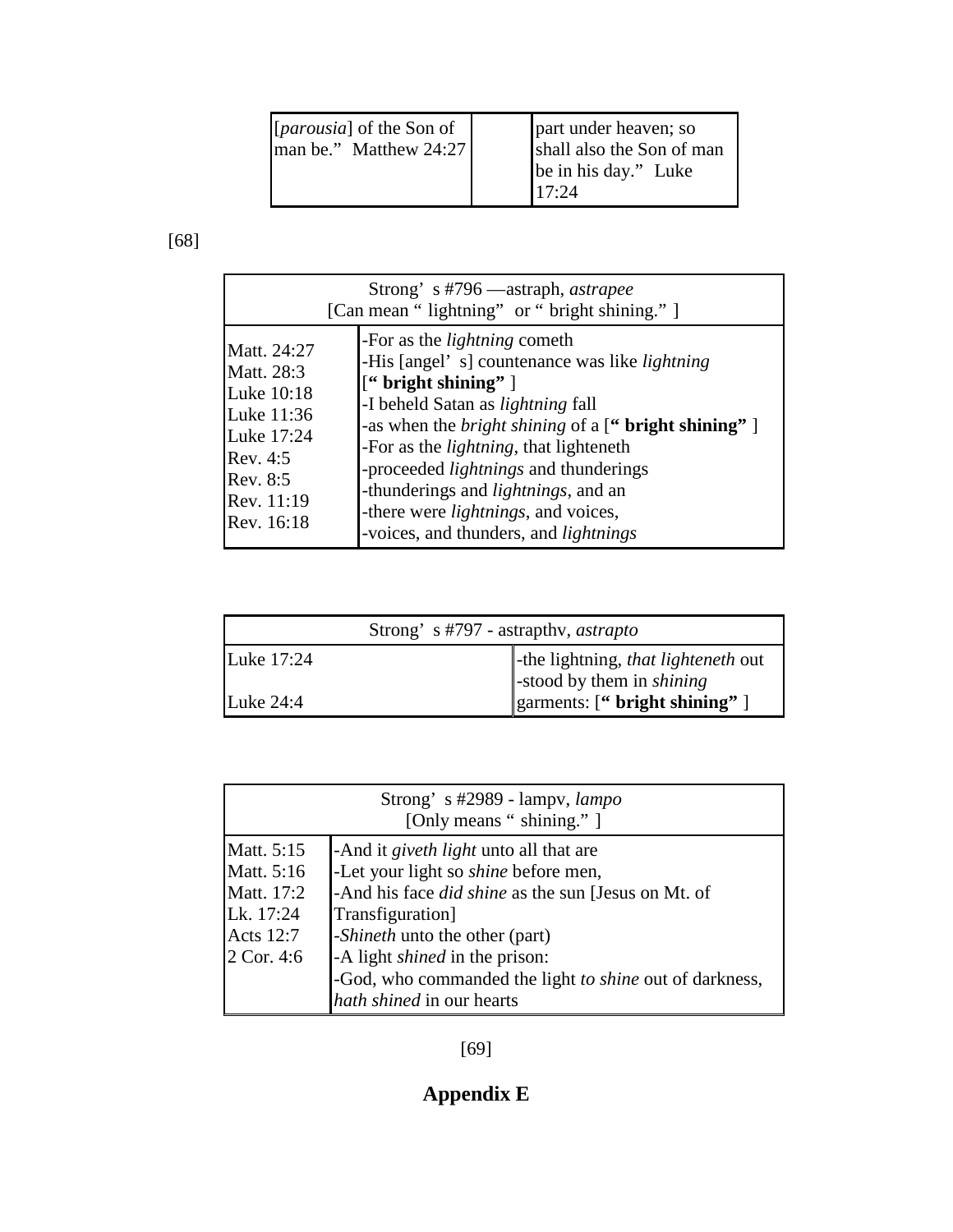# **Origen and Scriptural Evaluation of "The Seven-Year Tribulation" Theory**

Many hold the " seven-year tribulation" theory, which, briefly stated, is this: Christ secretly returns to earth to " rapture" the church and takes them to heaven. This will be followed (not necessarily immediately) by seven literal years of tribulation during which the " man of sin" enters upon the world' s stage. At the close of the seven years, Christ returns publicly with the church (" every eye shall see him" ), destroys antichrist and the false prophet and begins his Millennial Reign. There are variations of the " seven-year tribulation" theory. Some feel Christ gathers the church at the middle of the seven years and call their concept the " mid-tribulation rapture." Others hold that the church is taken after the tribulation and refer to their concept as the " post-tribulation rapture."

The " seven-year tribulation" theory has its roots in dispensationalism, which in turn originated, not in historic Protestantism, but in the 1800s with J.N. Darby. Darby was the leader of the major segment of Plymouth Brethren, a wonderful group of people, but hardly representative of historic Protestantism.

Even more disconcerting is the fact that Darby revived the counter-reformation views of a Spanish Jesuit priest named Ribera. A basic concept of the Reformation was that Papacy as a system was the Antichrist and that much of the book of Revelation was having its fulfillment during the history of the church. In 1590 Ribera published a commentary on the Revelation, as a counter-interpretation to Protestantism, in which he applied all but the earliest chapters of Revelation to the end [70] time and that Antichrist would be a single evil person (not a system) who would rule the world for three and a half years during the end time.

Darby claimed that all the events from the sixth to the nineteenth chapters of Revelation occur during a " sevenyear tribulation." However, nothing in the book of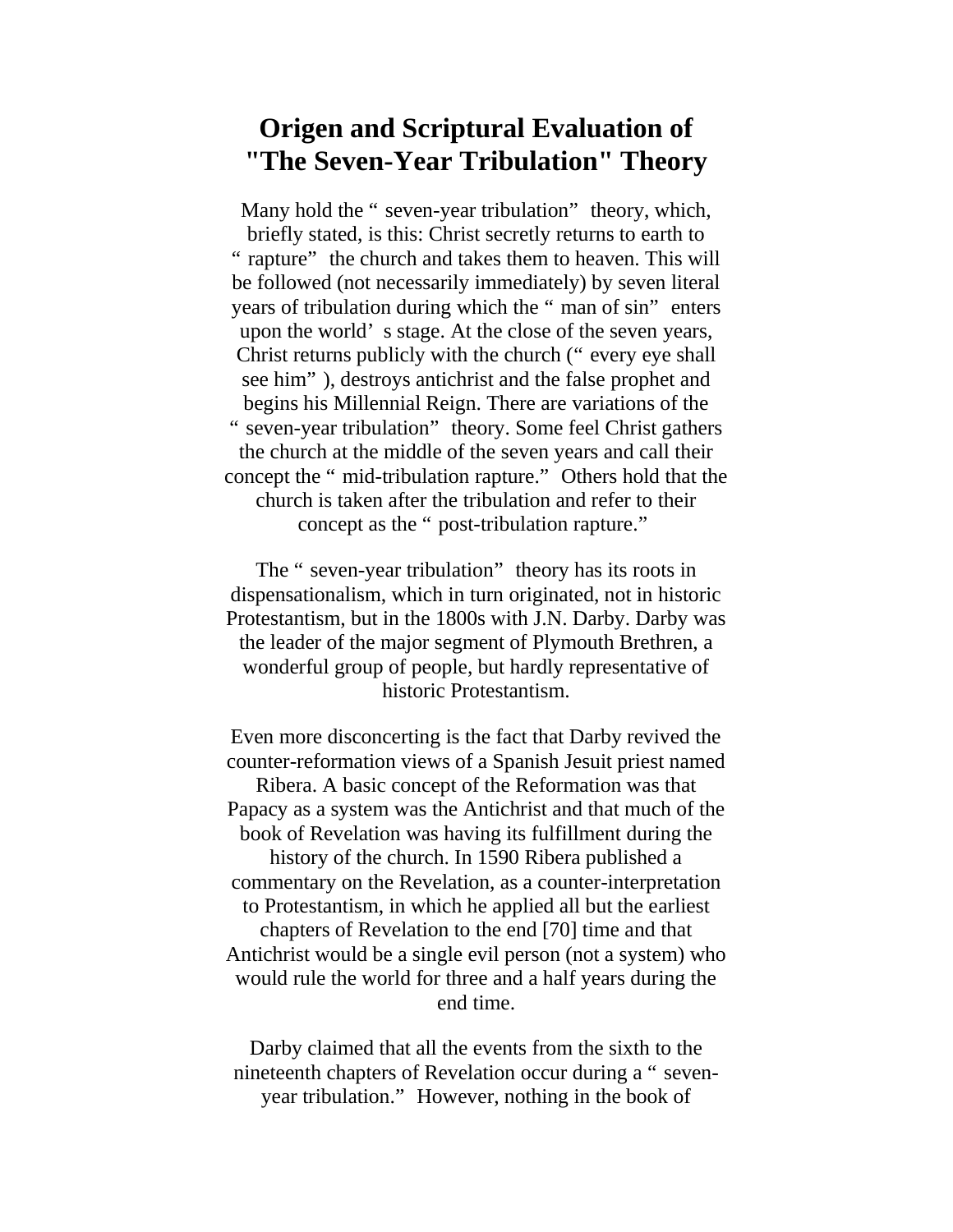Revelation says or even hints that the seven seals are loosed, the seven trumpets are sounded, and the seven plagues are poured out during a seven-year period. A seven-year period is not even mentioned in the Book of Revelation.

It is true that a 3½-year period is mentioned. However, nowhere is it indicated to be half of a seven-year period. It can be easily proven from scripture that the 3½ years occur before the tribulation. (See pages 52-55.) Therefore, the reformers such as Wycliffe, Luther, Calvin, and Wesley believed the 3½ years or 1,260 days were symbolic of a 1,260-year period that began before their time and extended to the " time of the end." \*

The " seven-year tribulation" concept rests solely on an inconsistent application of Daniel 9:24-27, which speaks of a seventy-week period determined upon the Jewish people. Seventy weeks equals 490 days. (70 weeks x 7 days  $=$  490 days.) All agree, upon the basis of Ezekiel 4-6—a day for a year—that these seventy weeks equal not 490 literal days, but 490 years. Again, there is unanimity that the 69 weeks of Daniel 9:25 mark a period from a decree issued in Nehemiah' s day to the First Advent of Christ. Daniel 9:26 states that " *after*" the 69 weeks " shall Messiah (Christ) be cut off." Verse 27 shows that " in the midst of the [70th] week he [Christ] shall cause the sacrifice and the oblation to cease." Christ' s death abolished the necessity of the further offering of typical sacrifices by Israel' s priesthood.

Note that Daniel 9:26 states " *after*" the 69 weeks " shall Messiah [Christ] be cut off." The Hebrew word *achor* means after. It does not mean in or during. Yet, those who advocate the seven-year tribulation say that Messiah was cut off in or during the 69th week. This is a mistranslation of verse 26, which states that " *after*" the 69 weeks Christ would be cut off. The 70th week is after the 69 weeks, and verse 27 clearly shows it is in the midst of the 70th week that Christ died. Therefore, the seven-year period of the 70th week is not left over until the end of the Christian age.

Thus, the seven-year tribulation concept falls.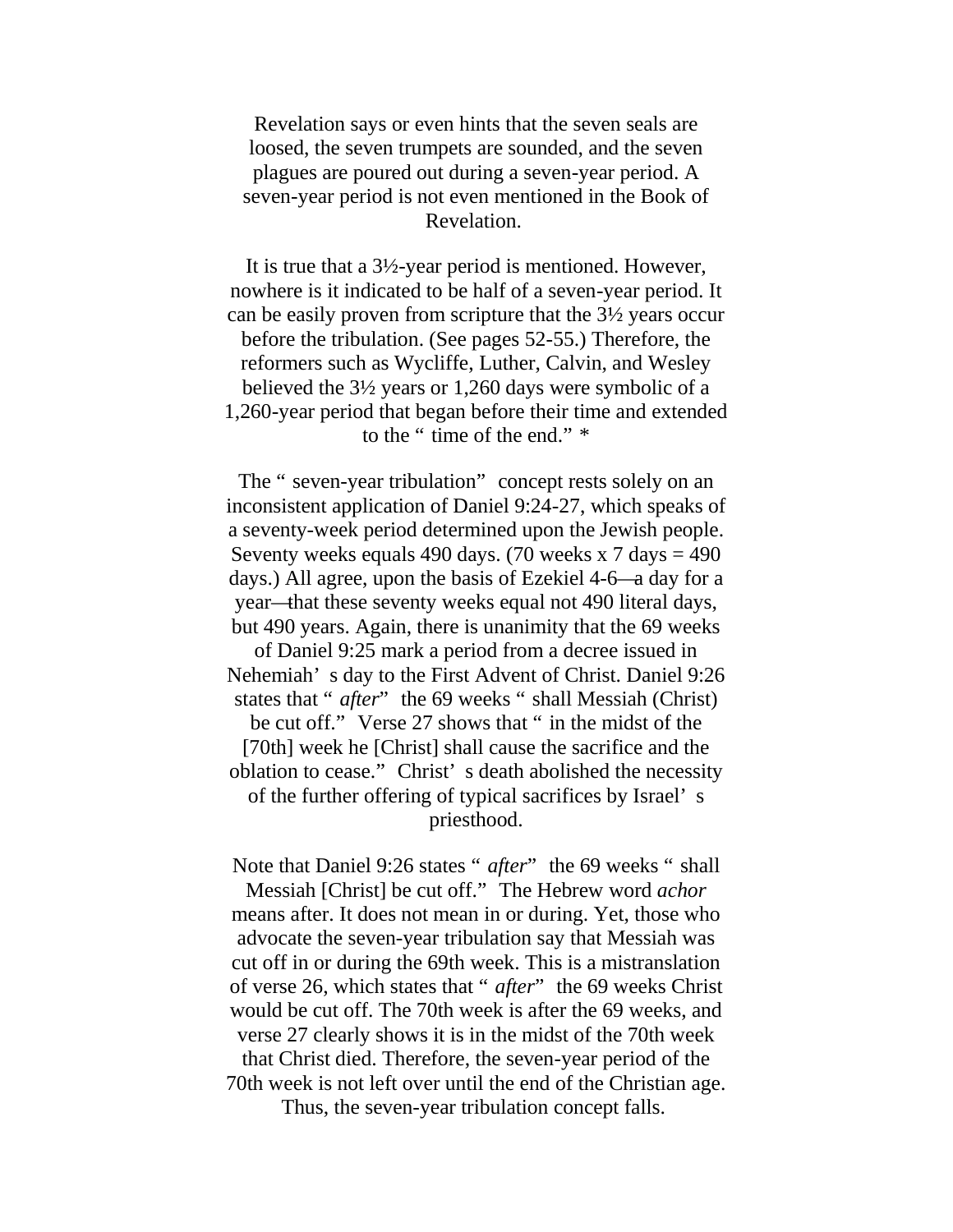\* George Eldon Ladd. THE BLESSED HOPE, pp. 32-34. Copyright 1956 by Wm. B. Eerdmans Publishing Company, Grand Rapids, Michigan. [71]

The historic position of Protestantism for 300 years since the Reformation has been that the 70th week immediately followed the 69 weeks and was fulfilled with the death of Christ " in the midst" (middle) of it. In the 19th century, however, dispensationalists came along and said, " Not so—there is a parenthesis between the 69 weeks and the 70th week. This gap is the period between the First Advent and the rapture." Then, they say, " The 70th week, seven years, begins to count. And the ' he' of Daniel 9:27 is not Christ, but anti-Christ, and the seven years of the 70th week is the ' seven-year tribulation' during which Chapters 6- 19 of Revelation are fulfilled." The fact that this " gap" is purely an assumption not founded on scripture seems to matter little to the seven-year dispensationalists. [72]

# **Scripture Index**

| <b>OLD TESTAMENT</b>   |                                 |
|------------------------|---------------------------------|
|                        | Daniel 2:44-45 30               |
| <b>JOB</b>             | Daniel 7 51, 52                 |
| Job $39:27-30$ 35      | Daniel 7:8 53                   |
|                        | Daniel 7:13-14 52               |
| <b>PSALMS</b>          | Daniel 7:18, 22 52              |
|                        | Daniel 7:19-20 51               |
|                        | Daniel 7:25  51, 52, 53, 54, 55 |
|                        |                                 |
|                        |                                 |
| Psalm $46:5$ 29, 30    | Daniel 9:24-29  31, 53, 71      |
|                        | Daniel 9:25-26 53, 71           |
|                        | Daniel 9:27 53, 71, 72          |
| ISAIAH                 | Daniel 12 12                    |
| Isaiah 22:5 31         | Daniel 12:1 12, 29, 31          |
| Isaiah $34:2-5$ , 8 58 |                                 |
| Isaiah 34:4-5 45, 58   | Daniel 12:7 54                  |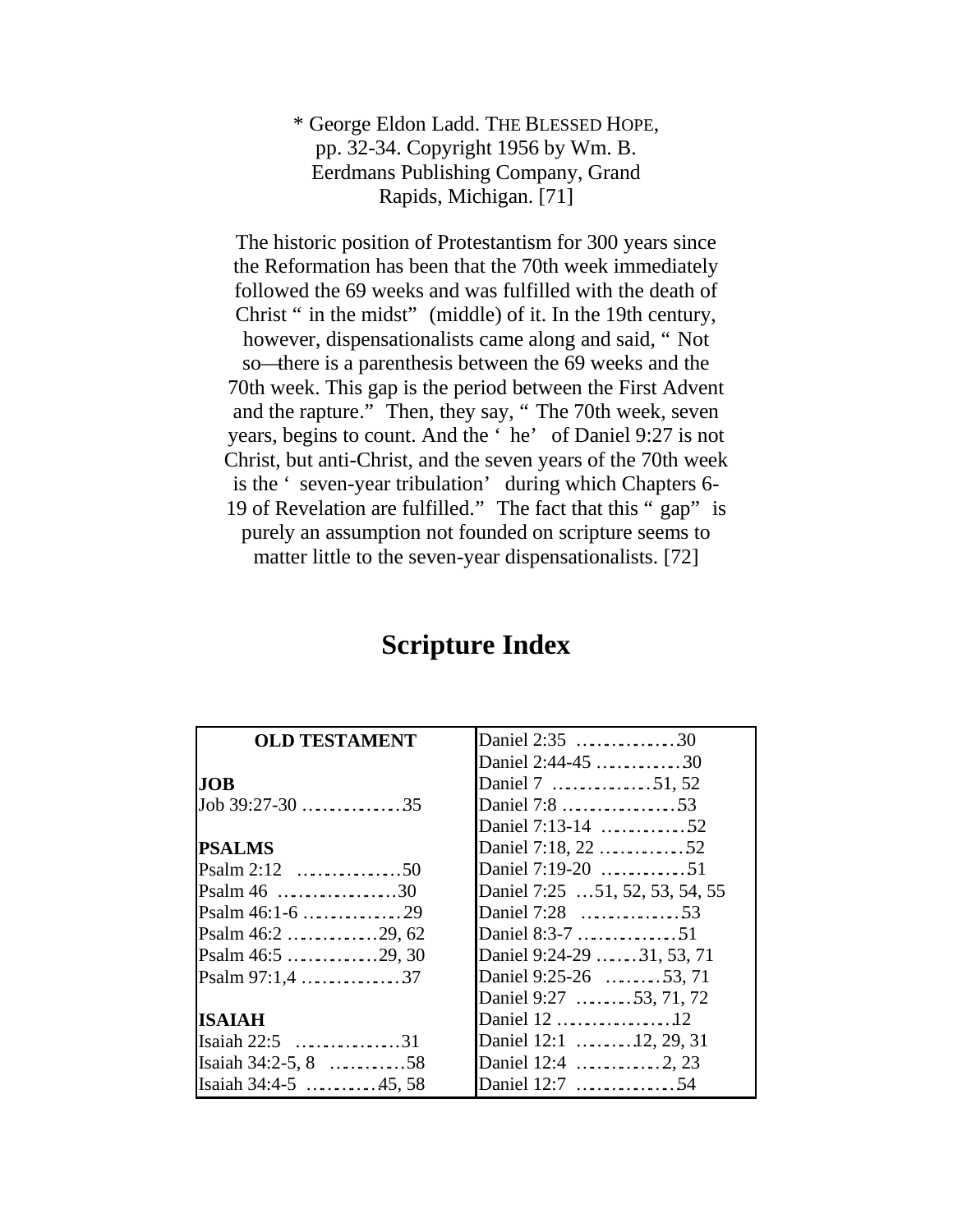| Isaiah $41:15$ 30                       |                        |
|-----------------------------------------|------------------------|
|                                         | <b>JOEL</b>            |
|                                         |                        |
|                                         | Joel 2:1-2 45, 59      |
|                                         | Joel 2:9-11 45, 58, 61 |
| <b>JEREMIAH</b>                         |                        |
| Jeremiah 16:13-18 2                     | Joel 3:9-11 2, 19, 20  |
| Jeremiah $24$ 10                        |                        |
|                                         | <b>AMOS</b>            |
| Jeremiah 51:6, 9 $\dots \dots \dots 38$ |                        |
| Jeremiah 51:24-25 30                    |                        |
|                                         | <b>OBADIAH</b>         |
| <b>BZBKIBL</b>                          | Obadiah 14 31          |
| Ezekiel 4:1-8 52                        |                        |
| Ezekiel 4:6 53, 54                      | <b>NAHUM</b>           |
| Ezekiel 7:731                           |                        |
| Ezekiel 38, 39 46                       | Nahum 1:7 29, 31       |
|                                         |                        |
| <b>DANIEL</b>                           | <b>HABAKKUK</b>        |
|                                         | Habakkuk 3:16 31       |

#### **ZEPHANIAH**

| Zephaniah 1:7-9            | $\ldots \ldots \ldots 2, 17$ |  |
|----------------------------|------------------------------|--|
| Zephaniah 1:14  29, 59, 62 |                              |  |
| Zephaniah 1:15  29, 31, 33 |                              |  |
| Zephania 1:16 33, 59, 62   |                              |  |

# **ZECHARIAH**

Zechariah 12:10………46, 64, 65 Zechariah 12:14………………65

#### **MALACHI**

| Malachi 3:1-337 |  |
|-----------------|--|
|                 |  |
| Malachi 4:2 55  |  |

# **NEW TESTAMENT**

# **MATTHEW**

| Matthew $13:24-30$ 62, 63 |  |
|---------------------------|--|
|                           |  |

|  | Matthew 24:322, 10, 11, 29, 42      |
|--|-------------------------------------|
|  | Matthew 24:3310, 11, 29, 67         |
|  | Matthew $24:37$ 4, 5, 9, 56         |
|  | Matthew 24:389                      |
|  | Matthew 24:39 5, 56                 |
|  | Matthew $25:6$ $\dots$ $\dots$ $63$ |
|  |                                     |
|  | Matthew 27:4, 2444, 45              |
|  |                                     |

# **MARK**

| Mark $13:28$ 10, 11   |
|-----------------------|
| Mark 13:29 10, 11, 67 |

# **LUKE**

|  | Luke $3:6$ 43, 45  |
|--|--------------------|
|  |                    |
|  |                    |
|  | Luke $12:22$       |
|  | Luke $12:37-40$ 36 |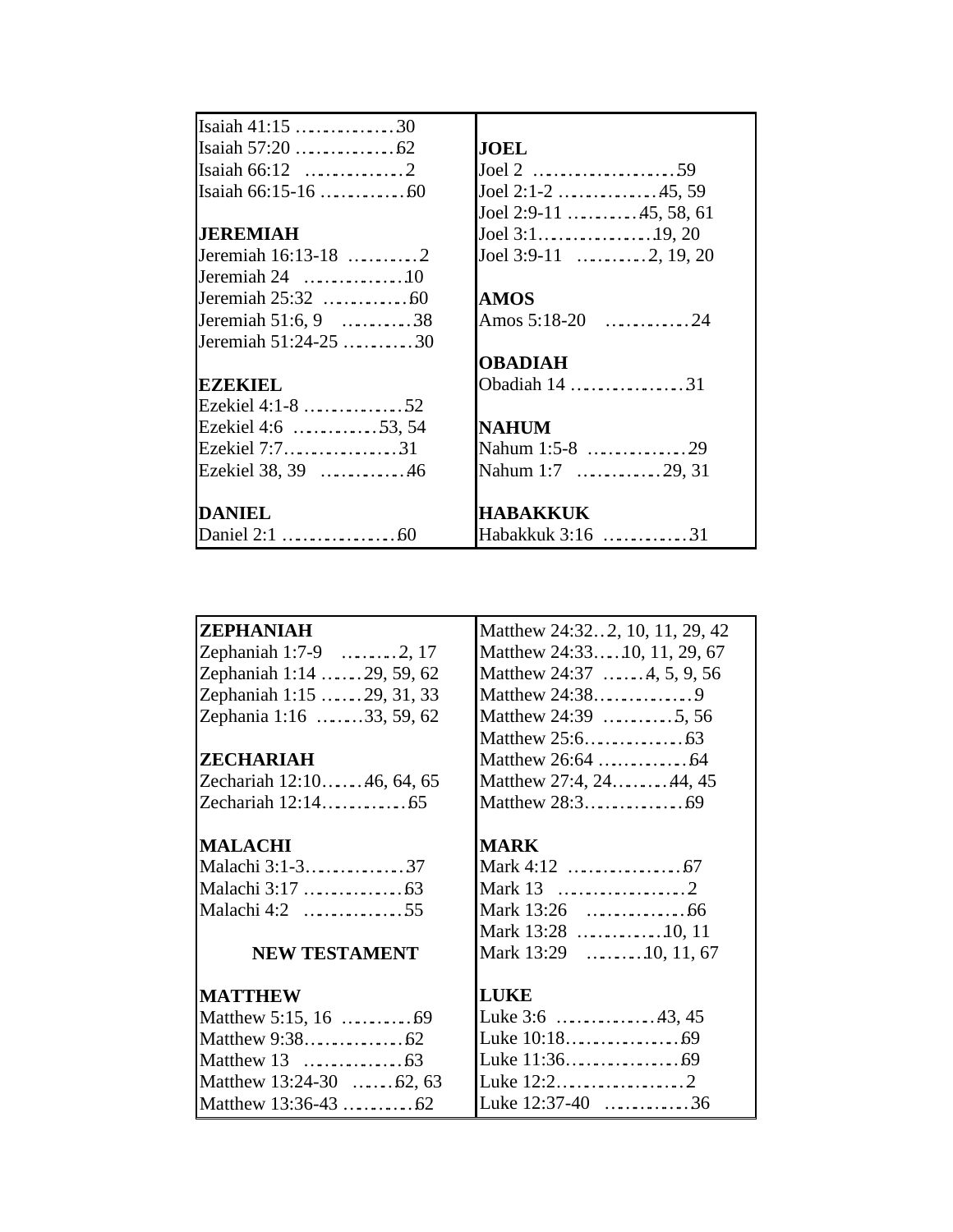| Matthew 13:43 55                   |                                 |
|------------------------------------|---------------------------------|
|                                    |                                 |
|                                    |                                 |
| Matthew $21:19$ 10                 | Luke 17:20 42, 43               |
| Matthew 23:38 10                   |                                 |
| Matthew 24: 2, 29, 30, 35, 67      |                                 |
| Matthew 24:32, 5, 8, 22, 56, 60    |                                 |
| Matthew 24:21  2, 22, 23, 29,      |                                 |
| 30, 31                             | Luke $17:30-33$ 39              |
| Matthew 24:22 2, 22, 29            | Luke 17:32-33 39, 40            |
| Matthew 24:27  3, 5, 56, 68, 69    | Luke 17:34-37  34, 35, 39, 42   |
| Matthew 24:28 35                   |                                 |
| Matthew 24:29 45, 58, 59, 60,      |                                 |
| 62, 63                             | Luke 21:2411                    |
| Matthew 24:30 41, 42, 43, 44,      | Luke $21:25$ 8, 29, 61          |
| 45, 46, 58, 59, 60, 61, 62, 63, 66 |                                 |
| Matthew 24:31  29, 41, 43, 44,     | Luke 21:29-31  . 10, 11, 12, 29 |
| 45, 46, 58, 59, 60, 62, 63         | Luke $21:32$ 40                 |
|                                    | Luke $21:34-36$ 8, 27, 40       |

| Luke 21:36 8, 27, 28          | <b>COLOSSIANS</b>               |
|-------------------------------|---------------------------------|
|                               | Colossians $1:15$ 41            |
|                               | Colossians $1:26-27$ 48         |
| <b>JOHN</b>                   | Colossians $3:3$ 34             |
| John 1:5143, 45               |                                 |
|                               | <b>1 THESSALONIANS</b>          |
| John $14:31$                  | 1 Thessalonians 2:19 5, 56      |
| John 14:1927, 41, 43          | 1 Thessalonians $3:35$          |
|                               | 1 Thessalonians 3:1356          |
| <b>ACTS</b>                   | 1 Thessalonians $4:15$ 5, 57    |
|                               | 1 Thessalonians 4:16  12, 32,   |
| Acts 9:17, 18 42              | 33, 40, 60                      |
|                               | 1 Thessalonians 4:17.32, 33, 40 |
| Acts 22:6-8 42, 43            | 1 Thessalonians 5:2  7, 21, 26, |
| Acts 22:11-14 42, 43          | 29, 48                          |
|                               | 1 Thessalonians 5:3 2, 21, 48   |
| <b>1 CORINTHIANS</b>          | 1 Thessalonians 5:4, 8, 47, 48  |
| 1 Corinthians $4:5$ 2, 14     | 1 Thessalonians 5:1033          |
| 1 Corinthians 7:5-6 4         | 1 Thessalonians 5:23 5, 57      |
| 1 Corinthians 12:12-28 48     |                                 |
| 1 Corinthians 14:8 45         | <b>2 THESSALONIANS</b>          |
| 1 Corinthians 15:23 5, 56     |                                 |
| 1 Corinthians 15:50-51 33, 40 | 2 Thessalonians 2:1  5, 47, 48, |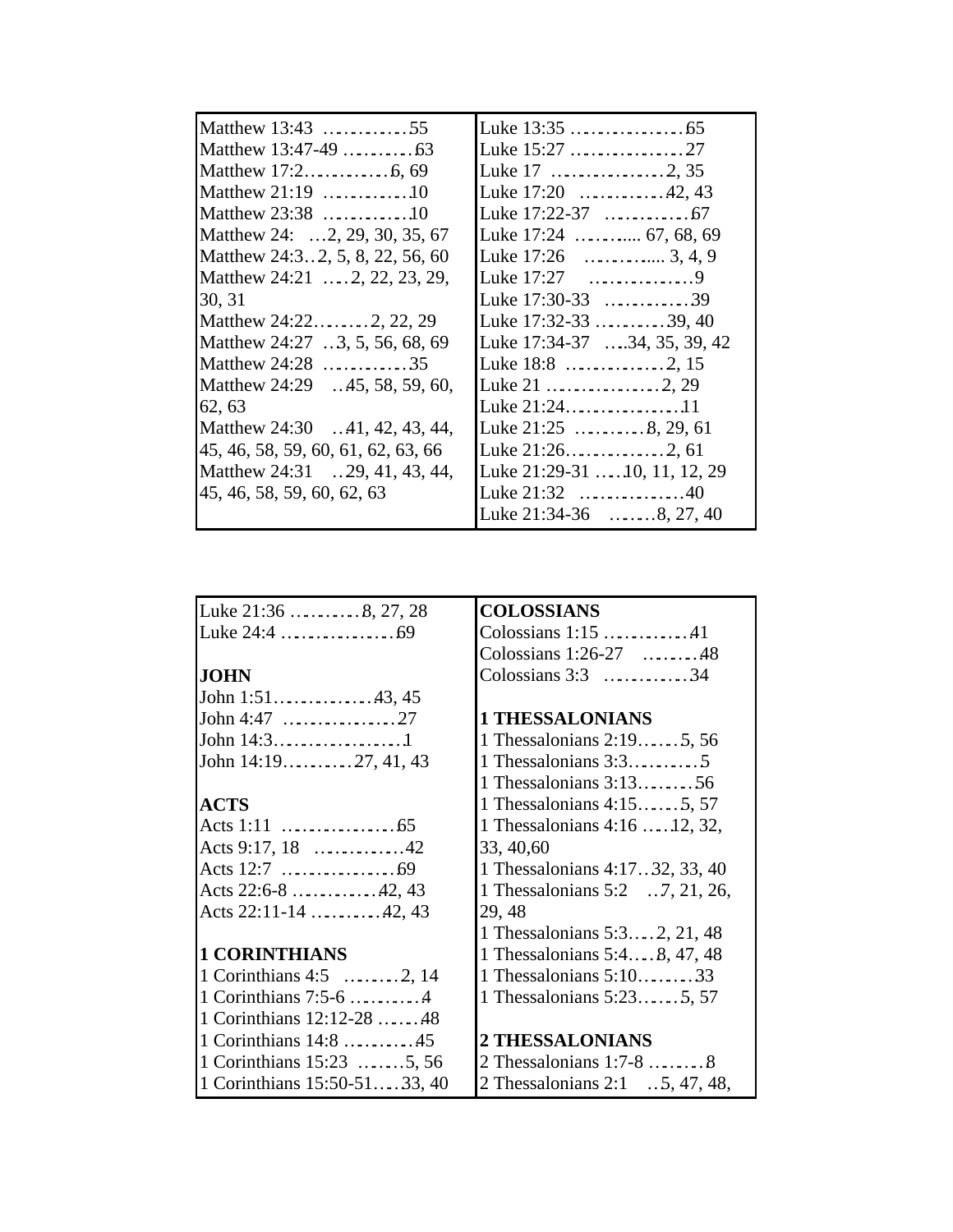| 1 Corinthians 15:52 33, 60       | 57                                  |
|----------------------------------|-------------------------------------|
| 1 Corinthians 16:17 4, 5, 56     | 2 Thessalonians 2: 1-447, 48        |
|                                  | 2 Thessalonians 2:3  47, 48, 55     |
| <b>2 CORINTHIANS</b>             | 2 Thessalonians $2:3-8$ 48          |
|                                  | 2 Thessalonians 2:448, 50           |
| 2 Corinthians 6:1650             | 2 Thessalonians 2:7-9 5, 48, 49,    |
| 2 Corinthians 7:6-7 5, 56        | 57                                  |
| 2 Corinthians 10:10 4, 5, 56     | 2 Thessalonians $2:9$ 5, 57         |
| 2 Corinthians 10:114             |                                     |
| 2 Corinthians 11:254             | <b>1 TIMOTHY</b>                    |
|                                  | 1 Timothy 6:16 $\dots \dots 41,43$  |
|                                  |                                     |
| <b>EPHESIANS</b>                 | 2 TIMOTHY                           |
| Ephesians 5:30-32 48             |                                     |
|                                  | 2 Timothy 2:18 47                   |
| <b>PHILIPPIANS</b>               | 2 Timothy 3:1-52, 16                |
| Philippians $1:26 \ldots .5, 56$ |                                     |
| Philippians $2:124, 5, 56$       | 2 Timothy 4:1-4 $\dots \dots 2, 15$ |

| <b>TITUS</b>                  |                                               |
|-------------------------------|-----------------------------------------------|
|                               | Revelation $7 \ldots \ldots \ldots \ldots 52$ |
|                               |                                               |
| <b>HEBREWS</b>                |                                               |
| Hebrews 1:1-3 41              | Revelation 11:2-3 54                          |
|                               |                                               |
| <b>JAMES</b>                  | Revelation $12:1$ 60                          |
|                               | Revelation 12:2, 6, 7, 14  54                 |
| James 5:7-8 5, 57             | Revelation $13$ 51                            |
|                               | Revelation 13:5, 754                          |
| <b>1 PETER</b>                | Revelation 13:5-6 50                          |
|                               | Revelation 1438                               |
| 1 Peter 5:3 49                | Revelation 14:8 38                            |
|                               | Revelation 14:13  34, 38, 40                  |
| 2 PETER                       |                                               |
| 2 Peter 1:16  5, 6, 55, 57    |                                               |
| 2 Peter 1:16-18, 19 55        | Revelation 17:5 37                            |
| 2 Peter 3:3 15, 57            | Revelation $17:15$ 30                         |
| 2 Peter 3:45, 15, 16, 57      | Revelation 18:1-537, 38, 46, 63               |
| 2 Peter 3:5-10 45             | Revelation 18:2-4  37, 38, 63                 |
| 2 Peter 3:10 7, 8, 26, 29, 45 | Revelation 18:8 38                            |
| 2 Peter 3:12 5, 57            | Revelation 19:10 43, 45                       |
|                               | Revelation 20:1-3 37, 59                      |
| 1 .IOHN                       | Revelation 20:2  25, 37, 54, 59               |